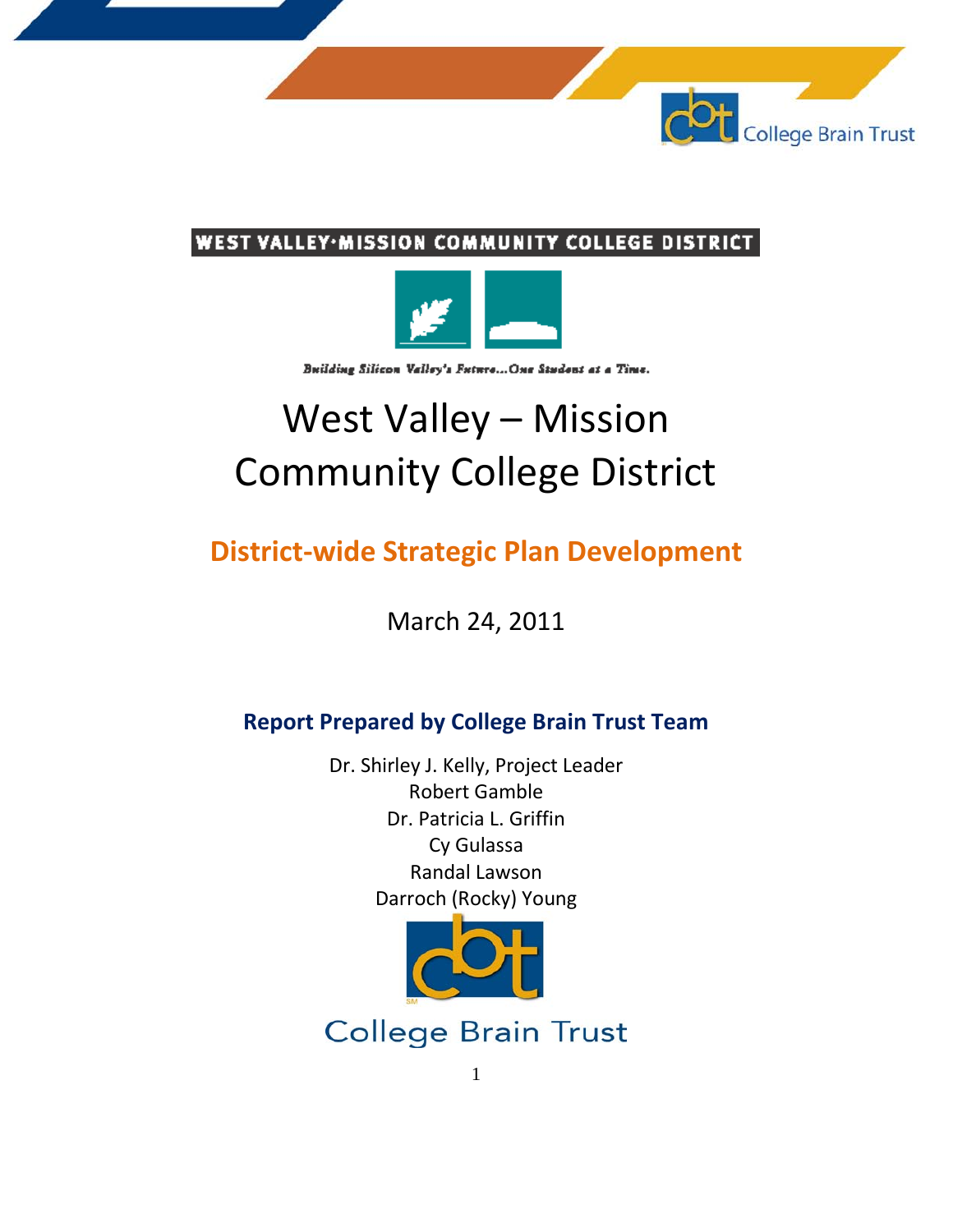## **Table of Contents**

COL College Brain Trust

| POSSIBLE LINKAGES BETWEEN THE LAND CORPORATION AND THE TWO COLLEGES 52 |  |
|------------------------------------------------------------------------|--|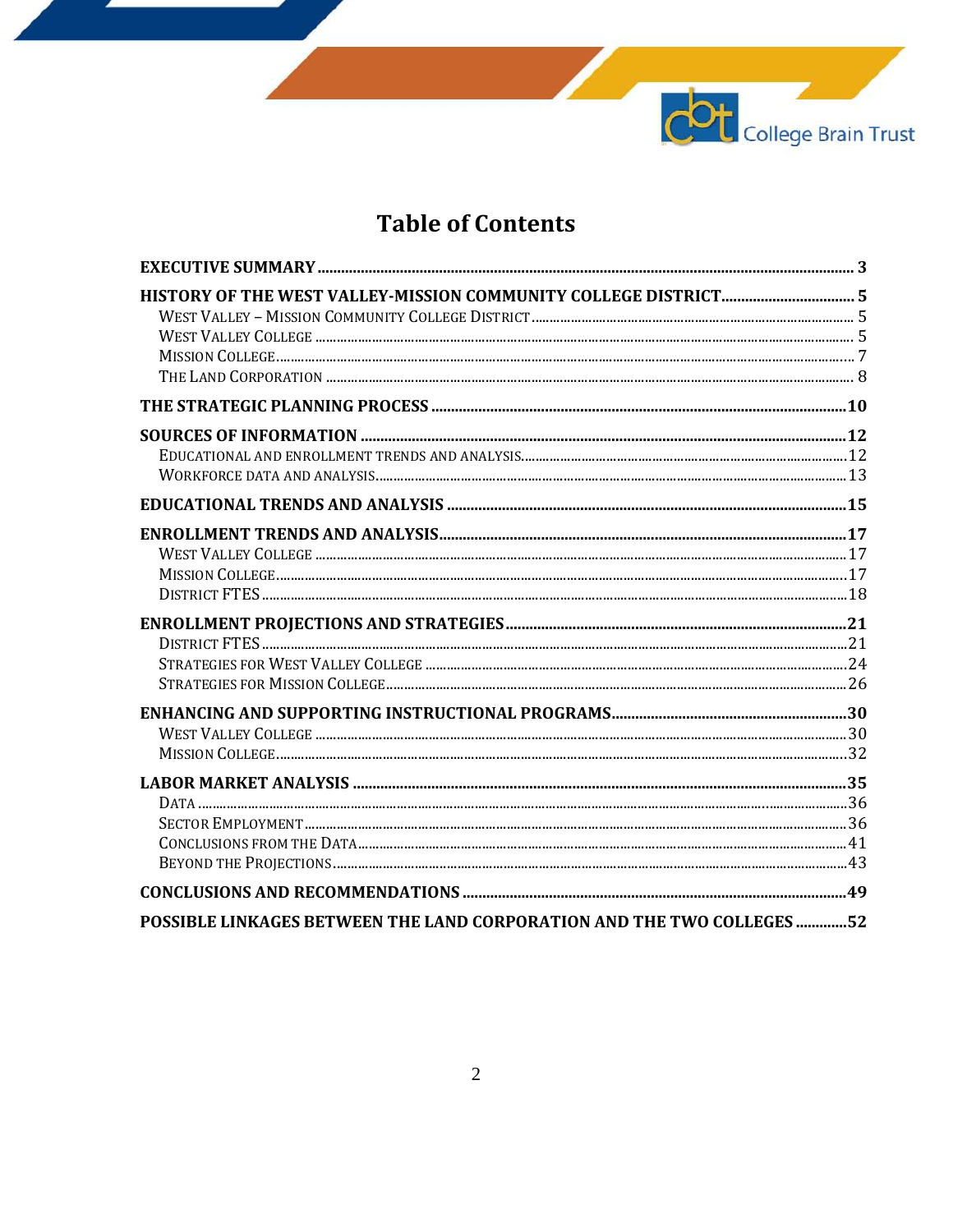

### **Executive Summary**

In Fall 2010 the West Valley – Mission Community College District hired the College Brain Trust consulting team to develop a district-wide strategic plan. The District plans to use the report as a basis for college and District budget development and for future Land Corporation revenue allocation decisions.

As the first step in the process, the team collected, studied, and analyzed data provided by the District and workforce development agencies. Members of the Team met with various groups and individuals to solicit ideas, concerns, and opinions. Reports were provided to District Council and the Board of Trustees. The team found that District personnel were extremely knowledgeable and helpful. Furthermore, the District and the two colleges were responsive in furnishing the data requested by team members. The District already had two excellent studies – the Clarus Report and the previous report from the College Brain Trust. This report can be regarded as the third in a series of documents that will assist the District in planning for the future.

Some of the more comprehensive recommendations from the Team follow:

The Team found that the District is currently engaged in activities that will be important for the future. The geographical area served by the District will continue to support healthcare and technology programs. Some emerging industries could be served by cross-discipline activities, and a strong entrepreneur component could be added to a number of on-going programs.

Transfer programs will continue to be very important for both colleges. The institutions can prepare for the future by further developing and enhancing the transfer function and developing an appropriate and consistent message to communicate their transfer viability and success.

The evidence showed that neither college has a distinct image in the community. The Team is strongly recommending that the marketing recommendations in the Clarus report be implemented in order to build an ongoing, strong reputation for the colleges as full-service institutions. This will require a funding source in the future.

Providing students with the opportunity of being exposed to and using up-to-date technology is critical. For example, SMART classrooms should be available to faculty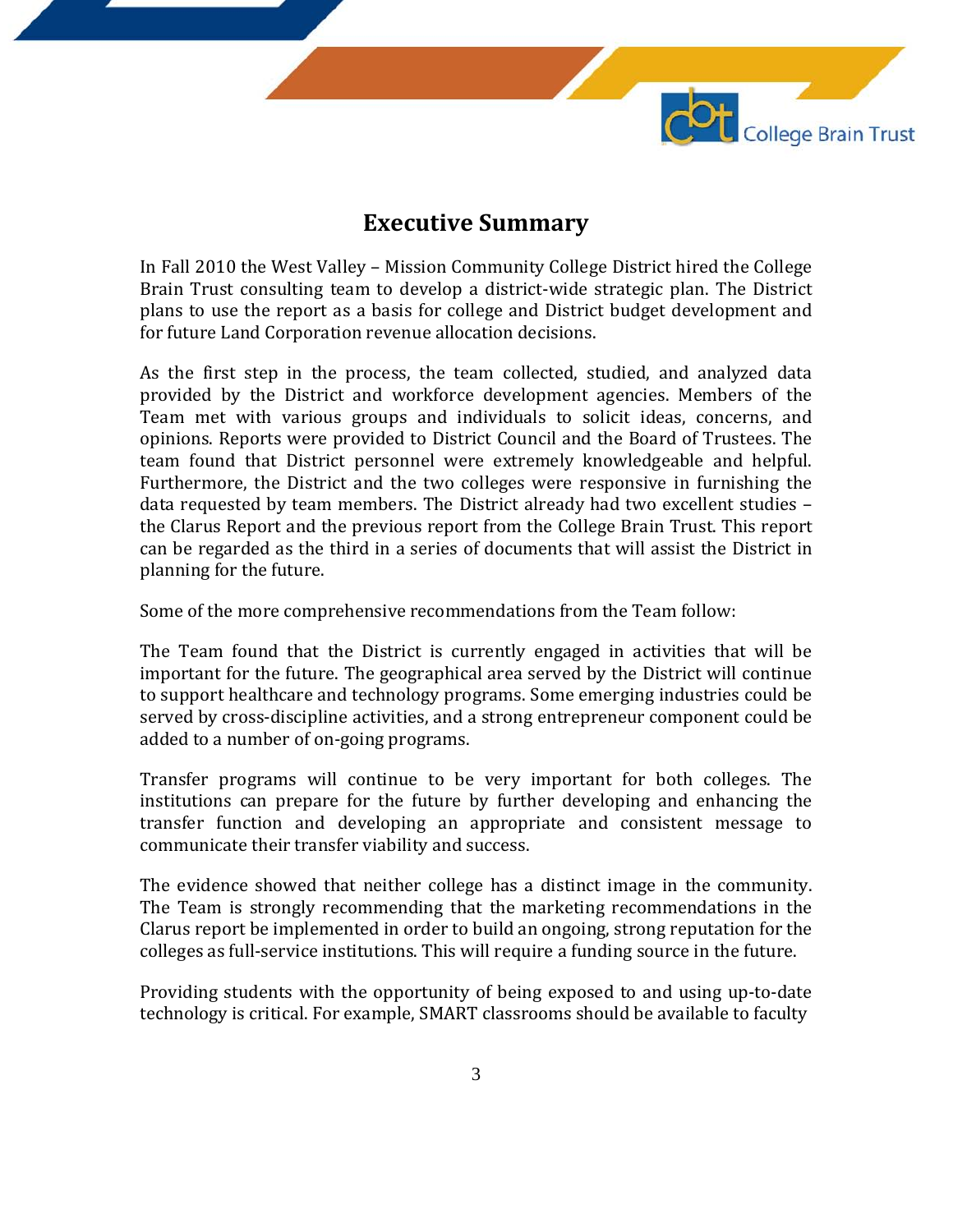

and the latest software should be available to students in the classroom. This also will require a source of funding.

Both colleges need to examine their offerings in view of recent scheduling priorities established by the California Community Colleges Chancellor's Office.

The consultants offer these recommendations fully confident in the ability of the leadership and staff of the District to work together to continue making the colleges outstanding learning centers for students throughout the area.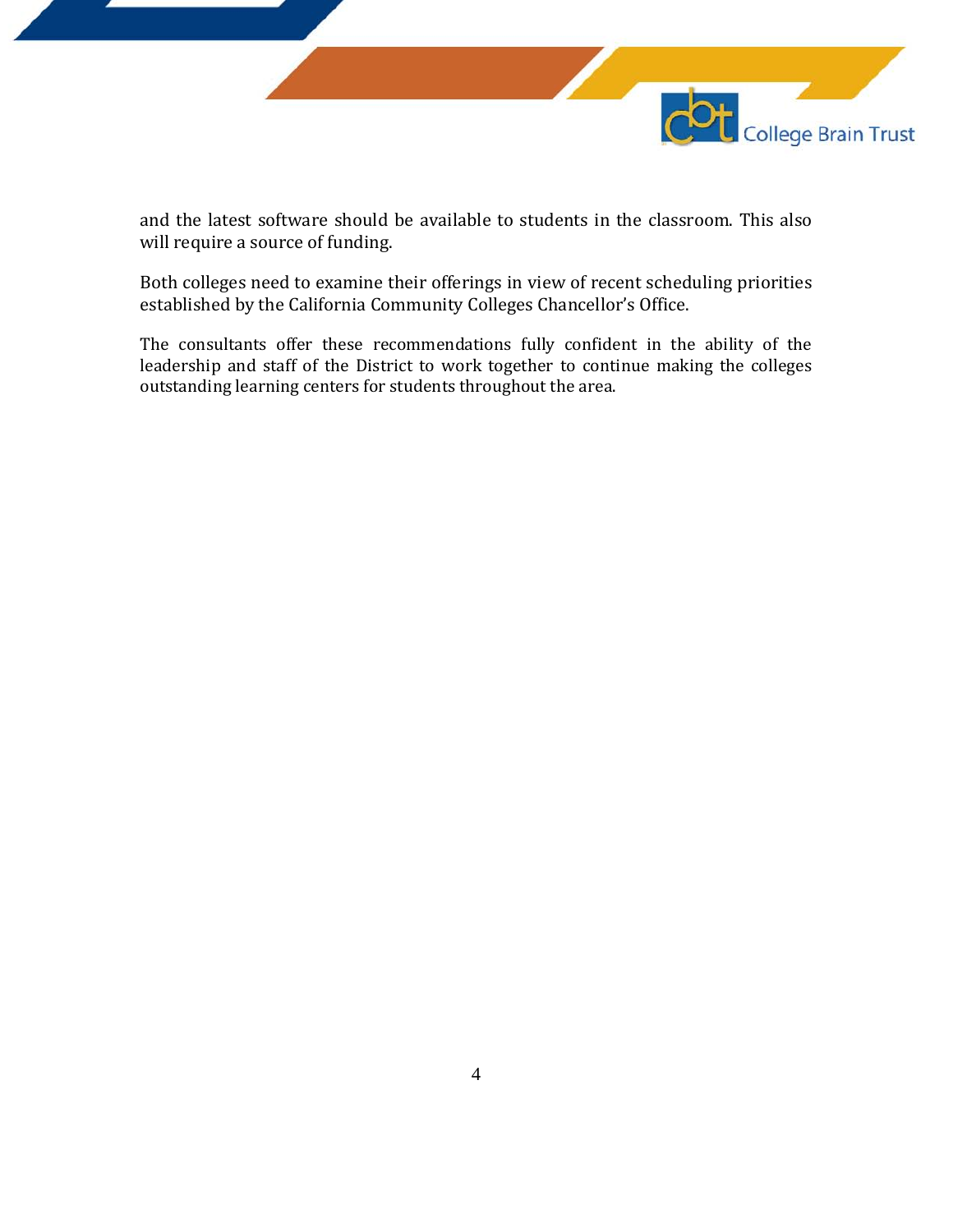

### **History of the West Valley-Mission Community College District**

### **West Valley – Mission Community College District**

In July of 1962, a public meeting was held to address the creation of the West Valley Joint Junior College District. Three months later in October, the California State Board of Education approved the formation of the District, and in January of 1963, the voters residing within the Campbell, Los Gatos-Saratoga, and Santa Clara High School Districts formally established the District. The first of its two colleges, originally named West Valley Junior College, opened for classes in the Fall of 1964 on the grounds of Campbell Grammar School. In early 1966, anticipating the need for expansion, the Board authorized the purchase of a 143-acre site in Saratoga that eventually became the permanent campus for both the college and the district offices. Groundbreaking for the first campus building began in June 1967.

The second campus in the College District, Mission College, began with the acquisition of 12 acres in Santa Clara and eventually grew to the present day 164 acre site. Mission College was temporarily located at Jefferson Intermediate School from 1975 to 1979 during development of the main campus. With the completion of the first building phase in the fall of 1979, the new Mission College campus opened its doors. In September of 1985, the name of the District was changed from the West Valley Joint Junior College District to West Valley-Mission Community College District (WVMCCD).

### **West Valley College**

West Valley College, located in northern California, fifty miles south of San Francisco, opened its doors in September 1964, on the 12 ½ acre site of the remodeled Campbell Grammar School. Named West Valley Junior College, the academic year began with a staff of 10 administrators, 53 faculty, 3,203 students and 100 course offerings. The following year the name was changed to West Valley Community College. In 1966 the board purchased the 143-acre Fruitvale-Allendale site in Saratoga, and during the next decade developed the campus with funding from the State Junior College Construction Act.

The college is strategically positioned in the heart of the Santa Clara Valley. Once known for its agriculture and orchards, this area, home to IBM and Hewlett Packard, rapidly developed into Silicon Valley, a dynamic economic region recognized as the international hub of the high-tech industry. West Valley College, with its well-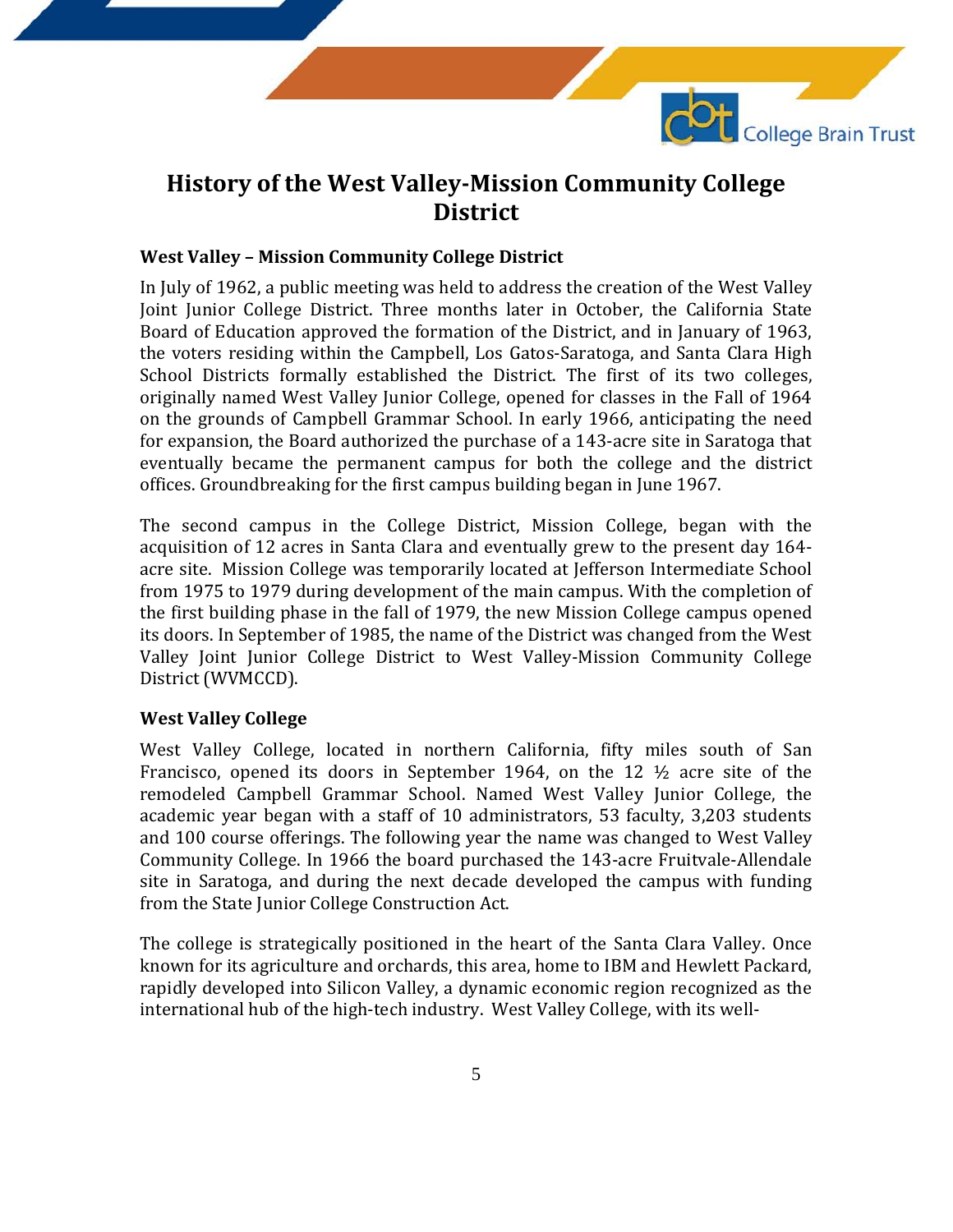

groomed, park-like campus, modern facilities and state-of-the-art equipment, was designed and staffed to meet the complex educational demands of the high-tech industry and at the same time serve the basic needs of an increasingly diverse population.

Historically, West Valley College has served the geographic areas surrounding Saratoga, Los Gatos, and Campbell. While these communities originally provided the majority of students, excellent programs and improved highway access now attract a large number of students from cities well beyond the college's service area. Today 55 % of students come from outside the college's designated service area.

In 1985 the District was renamed West Valley-Mission Community College District to reflect the addition of its second college and its commitment to broader educational needs, including workforce and basic skills programs. In that year, more than two decades after the District was founded, the unduplicated headcount in credit courses at West Valley College had gown from its original 3000 students to 12,960. Of these, approximately 72% were White, 8% Asian, 6% Hispanic, and less than 1% African American. Fifty-five percent of the enrolled students were female, and 70 % were in the youngest cohort that tops out at 25 years of age.

After the collapse of the dot.com bubble in 2001, enrollment and credit course count plunged steeply and bottomed out in 2003 – 2004, but by 2009 enrollment had returned to near the 1985 level. As enrollment stabilizes, the college has begun exploring ways to expand service.

Unlike the fluctuations in enrollment, the diversity of the student population has grown steadily. By the fall of 2009, 57% were White, 19.7 % Asian/Pacific Islanders, 16.7 % Hispanics, and 3.2% African Americans. About 55 % of students are female, and nearly 70% of all students fall into the youngest cohort that tops out at 25 years of age. These percentages have remained relatively stable since spring 2005.

West Valley College's programs have grown significantly since its founding 45 years ago. The college originally embraced a traditional curriculum with a primary goal of transferring students to statewide and local four-year colleges and universities. Today, the college offers over 60 academic and career programs with extensive listings in digital media and internet services. Illustrating adaptability to student access and flexibility in learning modes, online programs now account for 32 percent of the college's FTES. In 2008-2009, West Valley College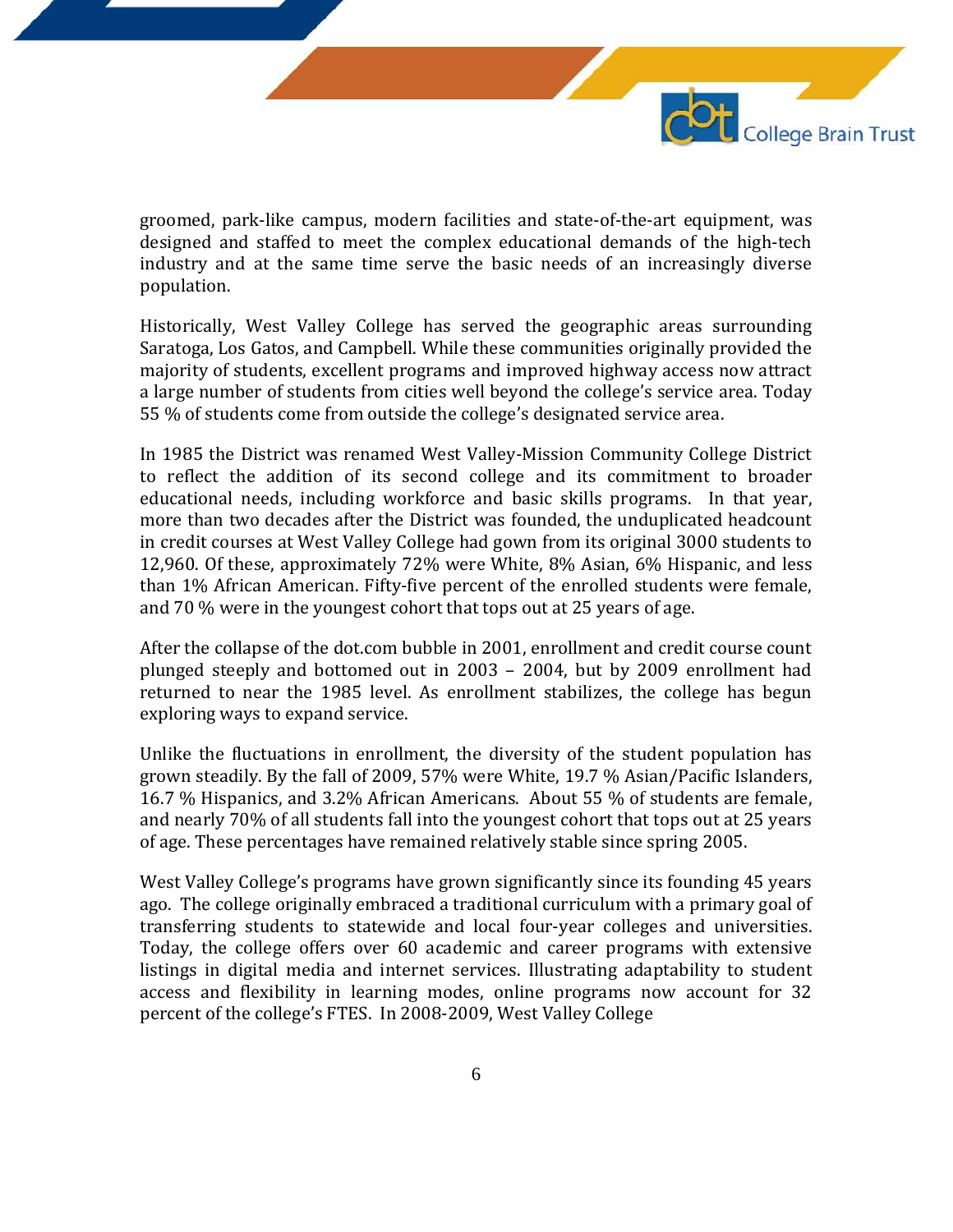

awarded a total of 543 A.A. degrees, 89 A.S. degrees and 133 certificates. The staff includes 168 full-time faculty and 550 part-time faculty.

### **Mission College**

In 1966-1967, the district purchased 12 acres of land in Santa Clara, north of the Bayshore Freeway between Lawrence Expressway and Coffin Road for the construction of Mission College, and in 1970 completed acquisition of today's 164 acre campus. From 1975 until 1979, Mission College was temporarily located at Jefferson Intermediate School. When the first phase of construction at the Santa Clara site was completed in 1979, the new Mission College began the academic year with 3,500 students, 8 administrators, and 73 faculty members. In September 1985, the name of the district was changed to West Valley-Mission Community College District to reflect the addition of Mission College.

Mission College is a comprehensive community college that today offers more than 70 transfer, degree and certificate programs in lower division arts and sciences, as well as occupational education, basic skills, and workforce development. In the Fall of 2002, headcount peaked and then plummeted to a low in 2005 due to the economic recession. But by Fall 2007 which marked the college's 30th anniversary, recovery was underway. In that same year it employed 163 full-time faculty, 109 classified and confidential staff, and 18 administrators and managers. By Fall 2009, Mission College headcount was back up, and today the college is preparing to build on the momentum with a major marketing campaign.

Mission College is located in the northern end of the District, off a major highway in a predominately urban area made up of high-tech companies and a major amusement park and convention center. The service area of the West Valley-Mission Community College District is largely urban and suburban and includes portions of Santa Clara and Santa Cruz counties. Over 75 percent of the college's enrollment, however, comes from outside its district boundaries. The College is served by county transit, is close to light rail and has easy access to major highways.

Mission College serves an extraordinarily diverse region that has undergone significant economic change in recent years. The dot.com collapse in 2000 and the subsequent recession had a negative impact on the college's enrollment, especially its technology and manufacturing programs. In addition to the steep decline in enrollment cited above, the college experienced a major shift in demographics. Once an older, white and mostly evening population, the college's students are now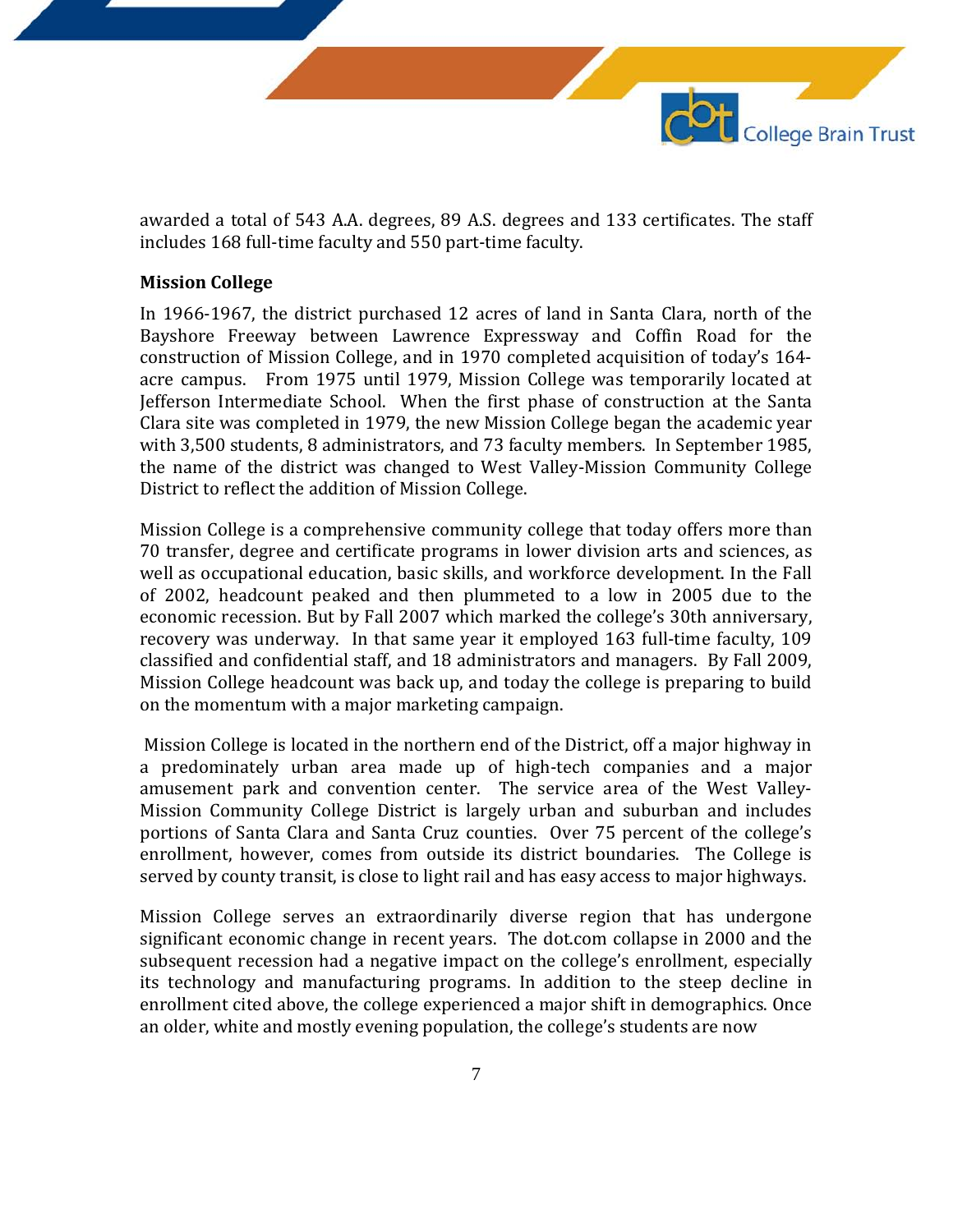

younger, prefer day classes and are more ethnically diverse. By Fall 2009, the student population was composed of 33 % Asian, 23 % White, 16.2 % Hispanic and 3.9% African American.

The college has experienced other changes as well. Since the opening of the Main Building in 1979, Mission College has grown to include eight permanent buildings, 30 portable classrooms and a variety of sports facilities. In spite of its urban location in the heart of Silicon Valley, the college is home to a protected species and native habitats that serve as a living laboratory for students in the natural sciences.

Each spring semester, Mission College has hosted the largest college fair in the San Francisco Bay Area, where more than 180 national and international colleges and universities are represented.

### **The Land Corporation**

The Mission West Valley Land Corporation (Land Corp) is a non-profit 501 (c) (3) organization that was created by the West Valley-Mission College Community College Board in 1985 to administer ground leases for 56 acres of prime real estate near Mission College. Not needed for educational purposes, the lands are regarded as excess district property. The District Board of Trustees sits as the Board of Directors of the Land Corp and officers rotate. The Land Corp currently receives about \$4.5 million in annual lease payments from high-end commercial and technological enterprises as well as additional income from other sources such as interest. Operational expenses average \$175,000 per year. Of significance, the Land Corp pays the District 25% of its annual lease revenues (currently about \$1.125 million) in rent fees. As of the January 31, 2011, financial report, the June 30, 2010, Net Assets of the Land Corp is \$7.8 million, with \$5.2 million as an undesignated fund balance. The Land Corp has allocated funds for ongoing special projects, among them \$257,000 for Gym Air Conditioning and \$139,000 for a West Valley welcome center.

According to the organization's By-Laws, "The specific and primary purpose of this corporation is to promote the general welfare of the public of the West Valley Joint Community College District by mobilizing both financial and human resources in order to ensure the success of the West Valley Joint Community College District in serving the public through the utilization of proper facilities and creation of programs that enhance community life, including programs that enrich educational,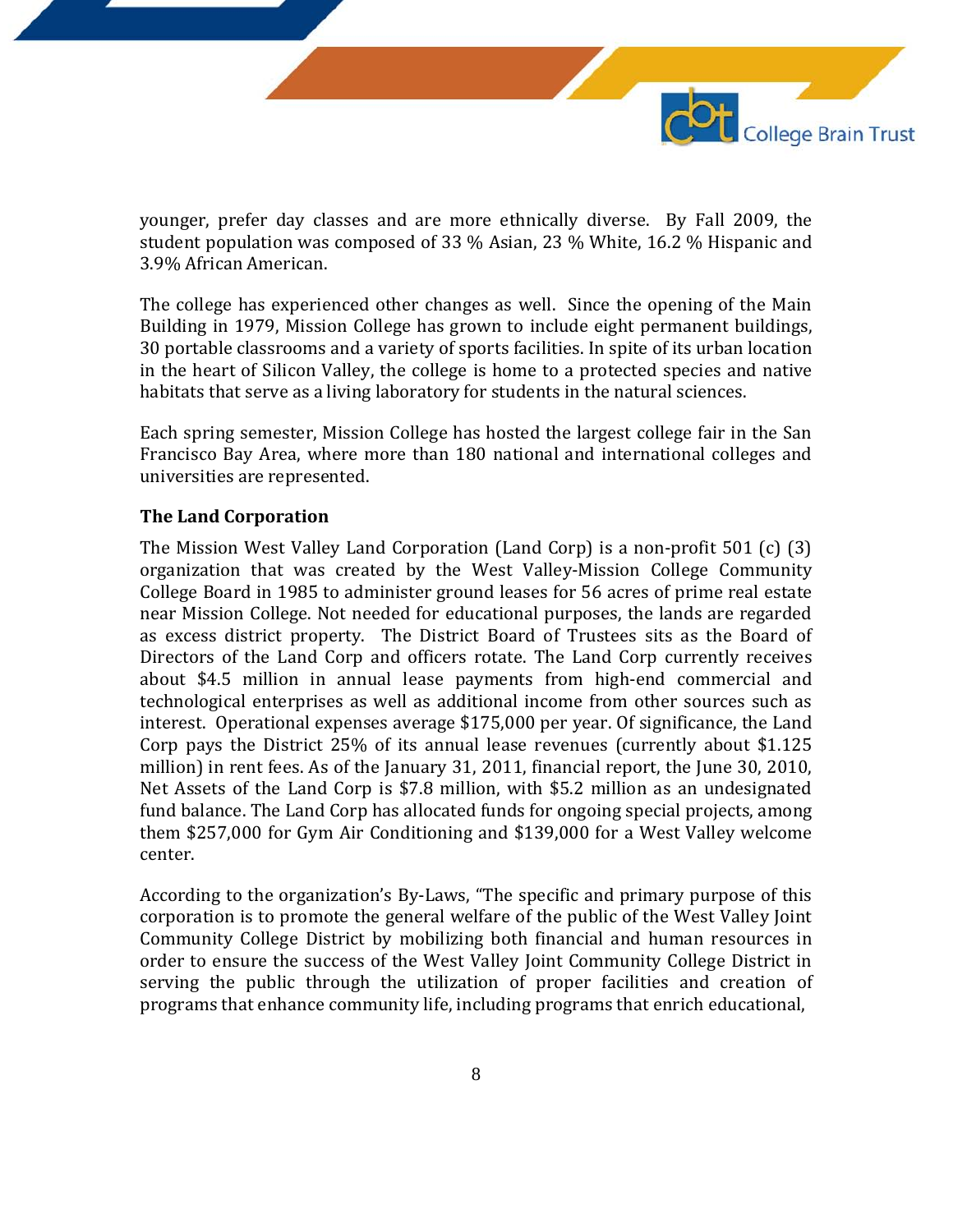

cultural and community service opportunities." The By-Laws specifically forbid the use of resources for political ends.

The Land Corporation Foundation is an outstanding success and has been described as a "jewel of an opportunity" for the District. Since incorporation 25 years ago, the Land Corp has provided tens of millions for projects and scholarships and serves as a model for other colleges on how to convert college resources into dependable revenue streams.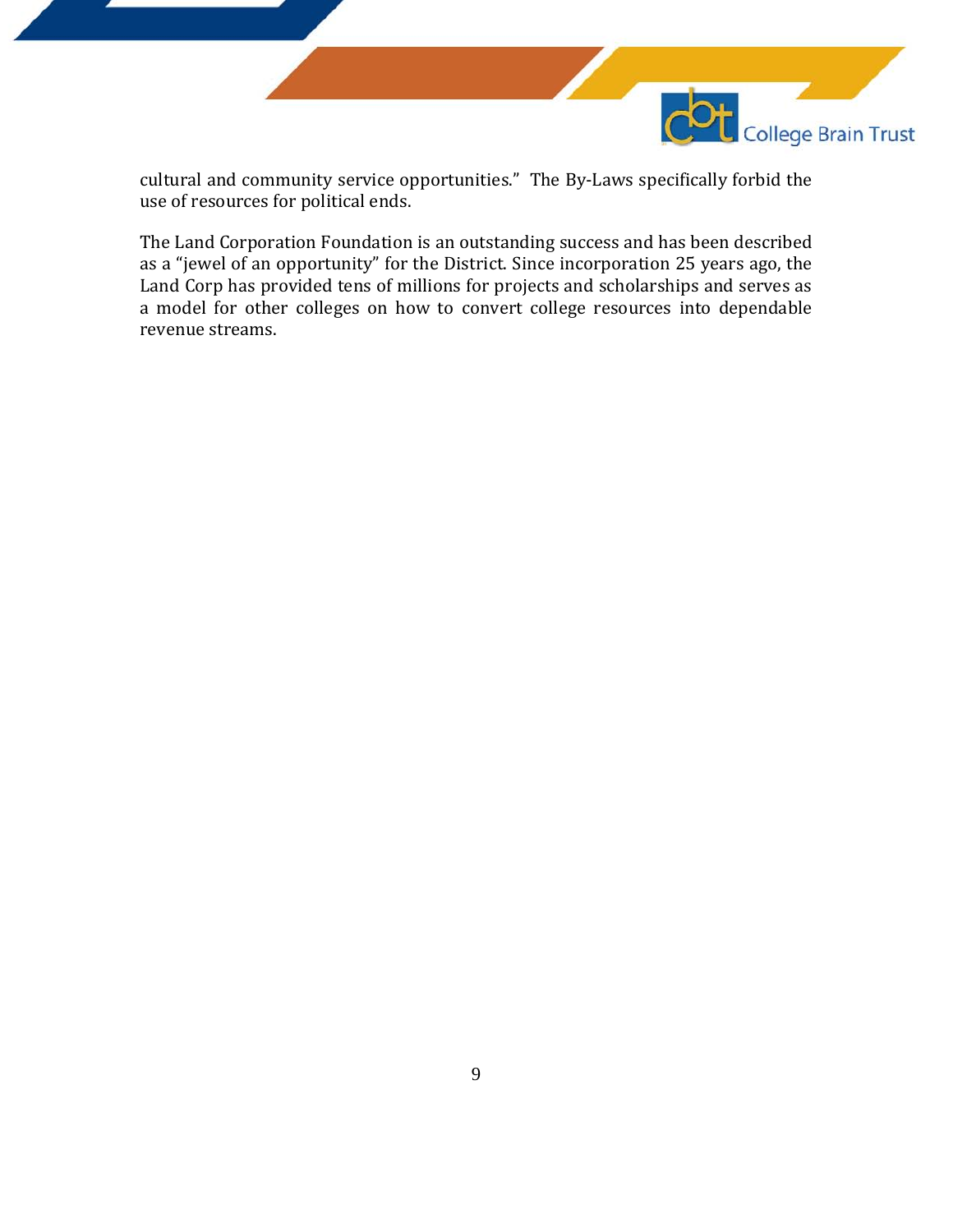

### **The Strategic Planning Process**

In August 2010, the West Valley – Mission Community College District (WVMCCD) issued a request for qualifications and fee proposals (RFP #6-1011). The District desired to undertake a strategic planning process to guide future program and fiscal decision-making. The College Brain Trust (CBT) responded to the RFP on September 15, 2010, and was selected by the WVMCCD Board of Trustees as the consulting group charged to lead the effort. The CBT team and their individual responsibilities are listed below:

Shirley J. Kelly, Ed.D. President, College of San Mateo (Ret.) Dr. Kelly served as Project Leader.

Robert Gamble

Managing Partner, Innovation Foundry

Mr. Gamble was responsible for the area of workforce needs analysis. His role was to examine, analyze, and interpret workforce data and to talk to potential employers.

Patricia L. Griffin, Ph.D.

Vice President, Student Services, College of San Mateo (Ret.) Dr. Griffin examined selected student services programs at the two colleges to determine how these programs can support and serve changing instructional programs.

Cy Gulassa Faculty Member, Foothill College (Ret.) Mr. Gulassa examined recommendations for their impact on faculty.

Randal Lawson

Executive Vice President, Santa Monica College

Mr. Lawson was responsible for a comprehensive review of internal data on enrollment, FTES, student demographics, etc. His areas of the study included Educational Trends and Analysis, Enrollment Trends and Analysis, and Enrollment Projections and Strategies.

Darroch (Rocky) Young Chancellor, Los Angeles Community College District (Ret.) Mr. Young served as Strategic Advisor to the project.

The team began its work in October 2010, with a thorough review of the documents and data provided by the District. In addition, data from the California Community Colleges Chancellor's Office and workforce data from the region were examined.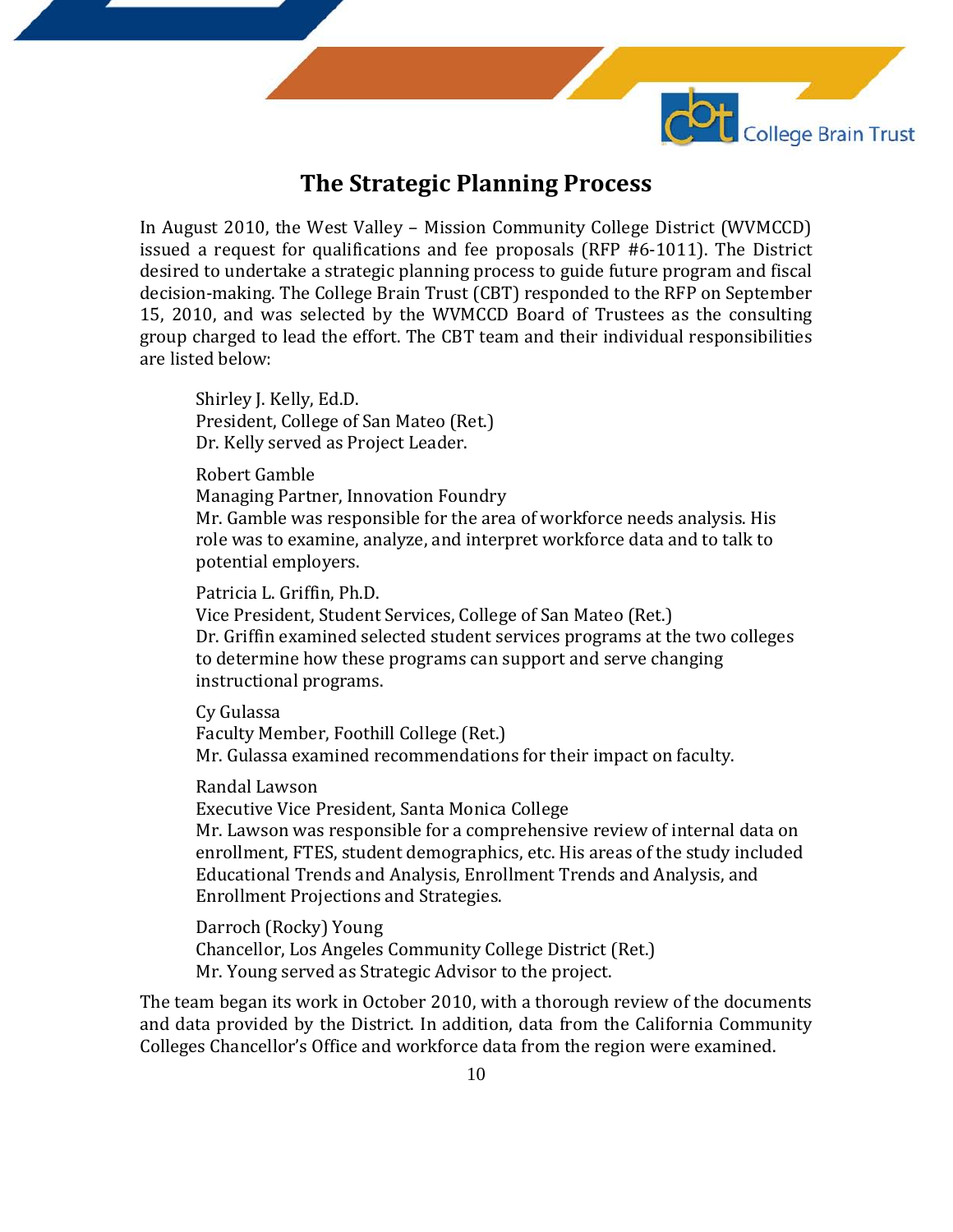

Data analysis was carried out during October and November. This project utilized and built on the previous work of the College Brain Trust and the Clarus report. Thus, this is the third in a series of reports that will give direction for the future of the District. The members of the team identified preliminary findings and recommendations during this time. The findings were refined during December and January, and writing of the first draft began. The District provided suggestions and input during several meetings of team members and District staff (see below). The final draft was completed in early March. The Project Leader attended the following District meetings to explain the process, share preliminary findings, and obtain input:

| October 13, 2010  | District Council/DBAC                          |
|-------------------|------------------------------------------------|
| December 12, 2010 | <b>Board of Trustees Meeting</b>               |
| December 13, 2010 | District Council/DBAC (with Randal Lawson)     |
| February 1, 2011  | Board of Trustees Meeting (with Robert Gamble) |
| February 22, 2011 | District Council/DBAC                          |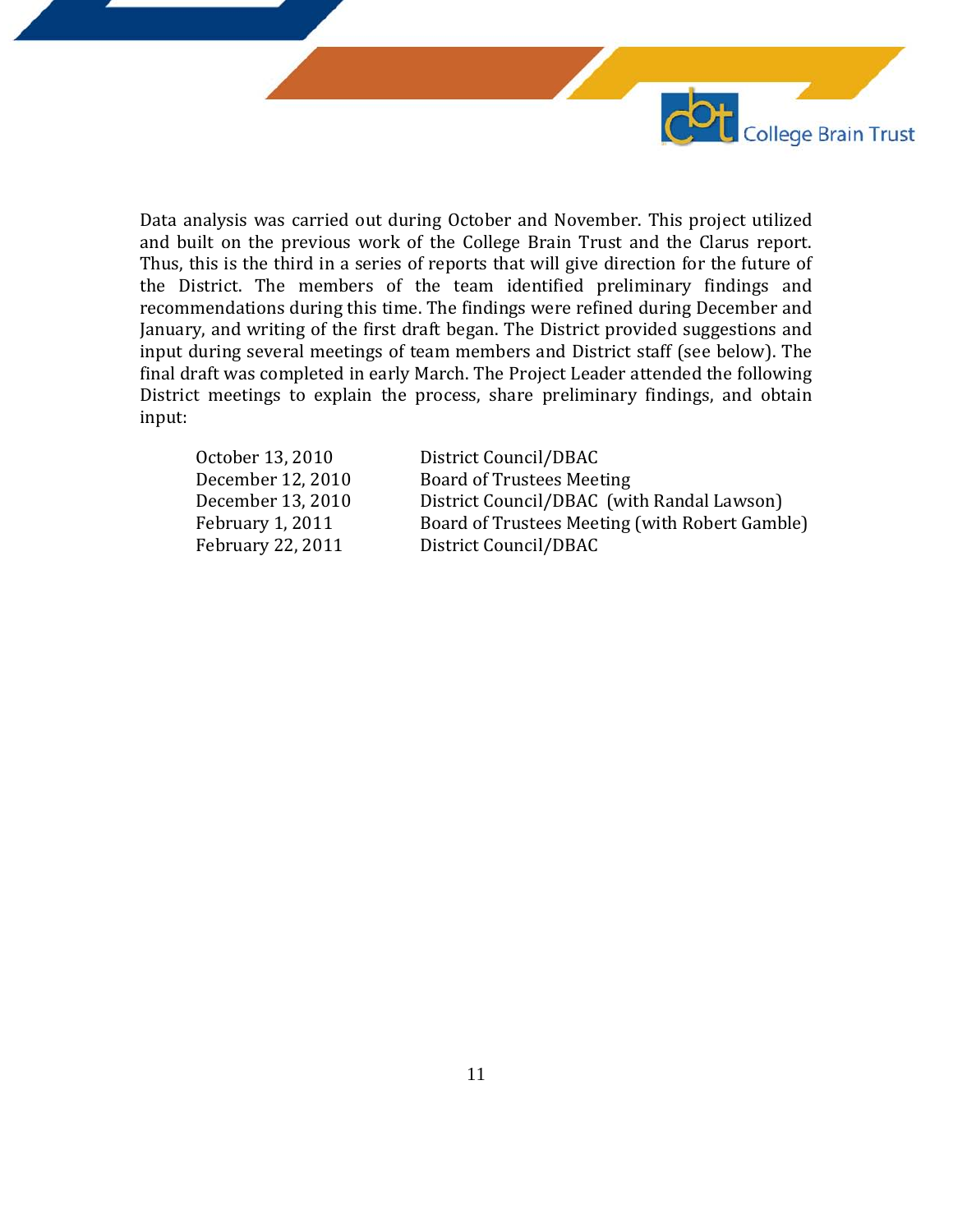

### **Sources of Information**

#### **Educational and enrollment trends and analysis**

West Valley-Mission Community College District

CC Brain Trust Organizational Review Matrix—March, May 2009; October, December 2010 CC Brain Trust Organizational Review Report—2008 CCC Chancellor's Office Data Mart—FTES (2001-2010) CCFS-320 Annual Reports—2007-2008, 2008-2009, and 2009-2010 Clarus Report Executive Summary—2009 District Strategic Plan—2001 Meeting with career/transfer student services staff – West Valley and Mission Colleges (January 18, 2011) U.S. Census Bureau 2009 Quick Facts—Santa Clara County

West Valley College

Accreditation Documents: Institutional Self-Study (2007) Visiting Team Evaluation Report (2008) Follow-Up Report (2009) Midterm Report (2011) CC Brain Trust Organizational Review Audio Presentations—2008 CCC Chancellor's Office Data Mart—FTES (2001-2010) CCC Chancellor's Office Data Mart—FTES by TOP Code (2008-2009 and 2009-2010) CCFS-320 Annual Reports—2007-2008, 2008-2009, and 2009-2010 Certificates and Degrees—2010-2011 Educational and Facilities Master Plan—2009 Fact Book (2009) Student Demographic Information—2008-2009 Student Enrollment Information—2008-2009 Institutional Research Enrollment Data by Division—2008-2009 Interview—President Lori Gaskin (November 18, 2010) Our Vision, Our Mission, Our Future (Dr. Lori Gaskin, 2010) Phone Conversations with President Lori Gaskin Program Review Results—2009-2010 Transfer Student Performance Data (2010)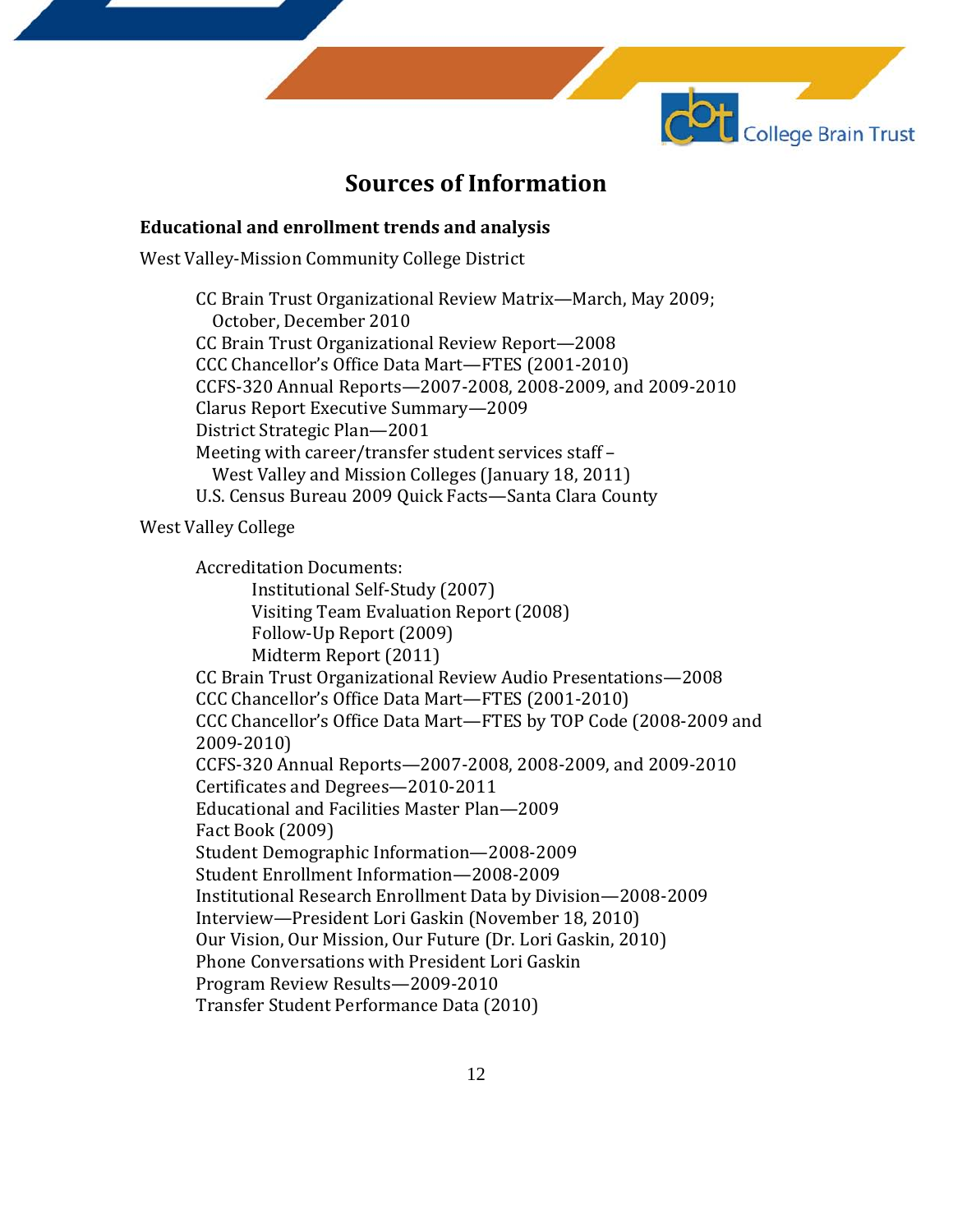Mission College

Accreditation Documents: Institutional Self-Study ( 2007) Visiting Team Evaluation Report (2008) Follow-Up Report (2009) Follow-Up Report (2010) Midterm Report (2011) CCC Chancellor's Office Data Mart—FTES (2001-2010) CCC Chancellor's Office Data Mart—FTES by TOP Code (2008-2009 and 2009-2010) CCFS-320 Annual Reports—2007-2008, 2008-2009, and 2009-2010 Certificates and Degrees—2010-2011 Cognos Enrollment Reports—2009-2010; Fall 2010 Educational and Facilities Master Plan—2007 Institutional Research Enrollment and Productivity Data (2001-2008) Institutional Research Student Demographic Data (2001-2008) Interview—President Laurel Jones (November 18, 2010) Phone Conversations with Vice President Norma Ambriz-Galaviz Program Review Results—2009-2010 Transfer to UC and CSU Data—2005-2010

**College Brain Trust** 

### **Workforce data and analysis**

#### Interviews

Dr. Lori Gaskin, West Valley College Dr. Laurel Jones, Mission College Frank Kobayashi, West Valley College Kris Stadelman, NOVA WIB Jeff Ruster, Silicon Valley Workforce Investment Network Gina Wellmaker, Radford Consulting Kara Gross, Joint Venture Silicon Valley Greg Springer, Apple Computer Kathy Ricossa, Kaiser Janice Shiver, California LMIS Dr. Tamara Goetz, State of Utah (InnovaBio)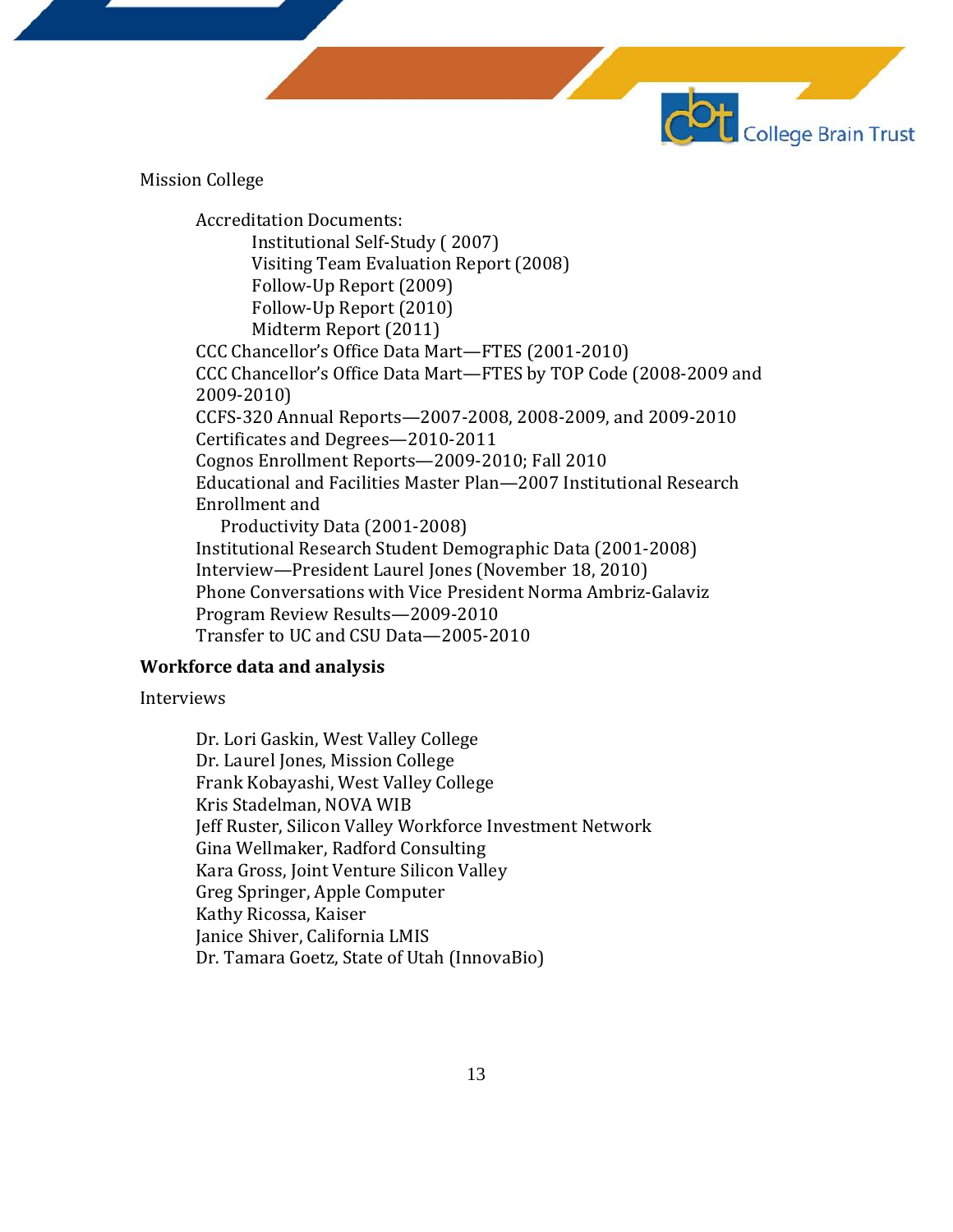

Source Material

State of California Labor Market Information Division 2008-2018 Santa Clara and San Benito Counties Projection 2008- 2018 San Jose-Sunnyvale-Santa Clara MSA Industry Employment Projection San Jose-Sunnyvale-Santa Clara MSA Industry January Press release California Labor Market Review 2010 Bay Area Regional Profile Santa Clara 2010 Health Profile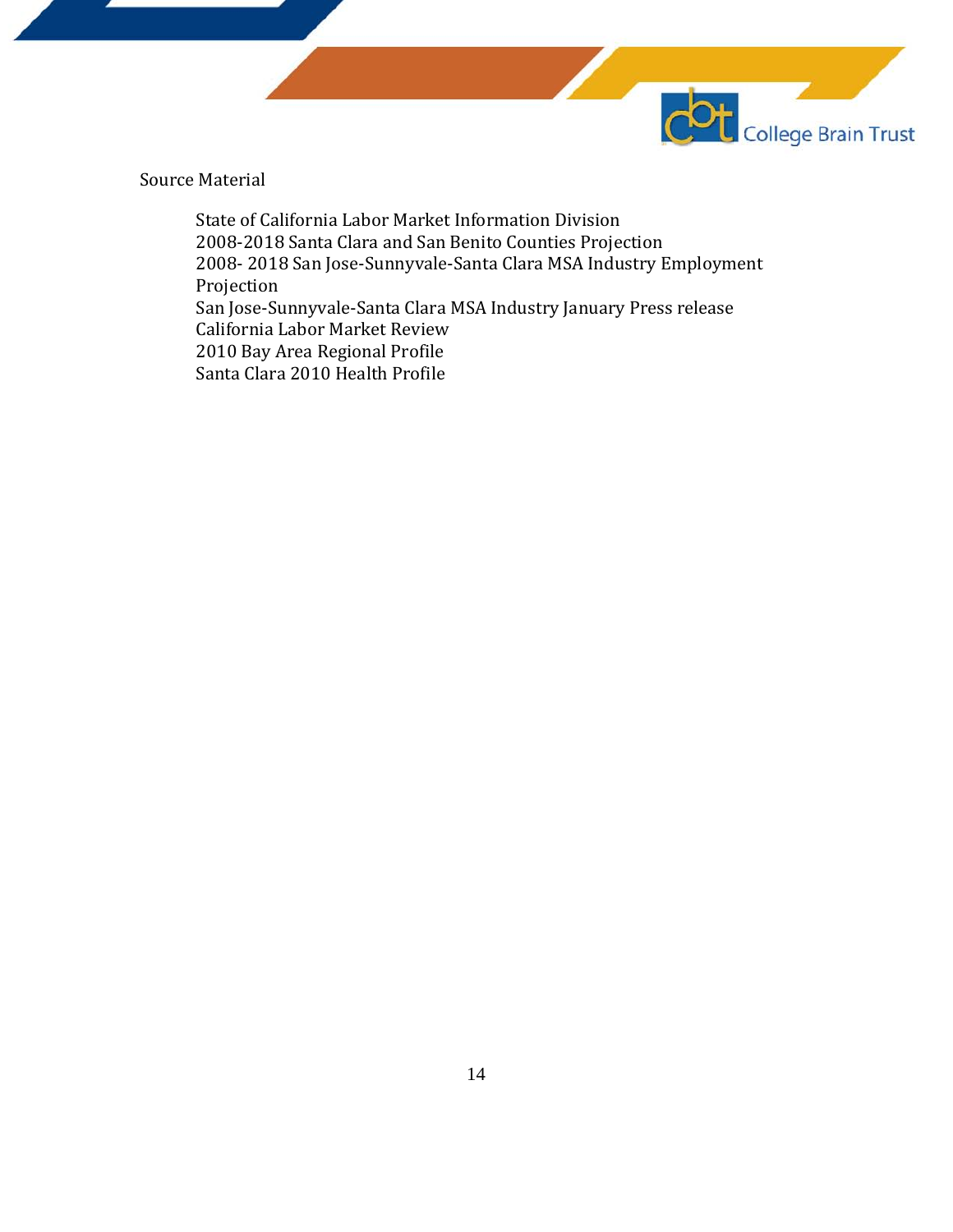

### **Educational Trends and Analysis**

The West Valley-Mission Community College District has a largely urban and suburban service area that includes much of Santa Clara County and portions of Santa Cruz County, although both colleges currently serve a majority of students coming from outside the specific district boundaries. This is quite typical of urban community college districts since the advent of "free flow" in the late 1980s.

The population of Santa Clara County is just under 1.8 million, having grown approximately 6% over the last ten years—a growth rate that lags behind the 9% increase in the population of California. This population is increasingly diverse ethnically, with the largest segments being White (37.2%), Asian (31.7%), and Hispanic (26.3% and the fastest growing segment); 83.4% of persons over twentyfive years of age are high school graduates, and 40.5% hold a baccalaureate or A language other than English is spoken in the homes of approximately 45% of the population. Significant change in the demographics of the adult population is expected, as the White population shows no growth and there are proportional increases in the Asian/Pacific Islander and Hispanic segments. By 2050, the majority of adults in the County will be Hispanic.

The Silicon Valley area has experienced significant economic change in recent years. The dot.com collapse has intensified the impact of the national recession. Additionally, the fact that the area has become one of the costliest places in the United States to live and do business has given rise to outsourcing and off-shoring of jobs in manufacturing, customer service, information technology, and shared services. These factors create a particularly challenging educational environment at a difficult time when state funding for education is decreasing. In the long term, however, the Center for Continuing Study of the California Economy predicts job growth for skilled employees over the next ten years.

Within the geographic boundaries of the West Valley-Mission Community College District are the areas served by the Campbell Union High School, Los Gatos-Saratoga Joint Union High School, and Santa Clara Unified School districts. Public K-12 school enrollments are decreasing, with an additional 1.4% decline predicted over the next five years despite the forecast that the statewide enrollment decline will reverse itself in the same time period. The number of public high school graduates is expected to decline by about 1.2% over the next five years in marked contrast to the 4.5% statewide decline predicted. Demographics within the K-12 population continue to change, with a significant increase in the number of Hispanic students. It is predicted that, in five years, more than half of K-12 students will be of Hispanic background.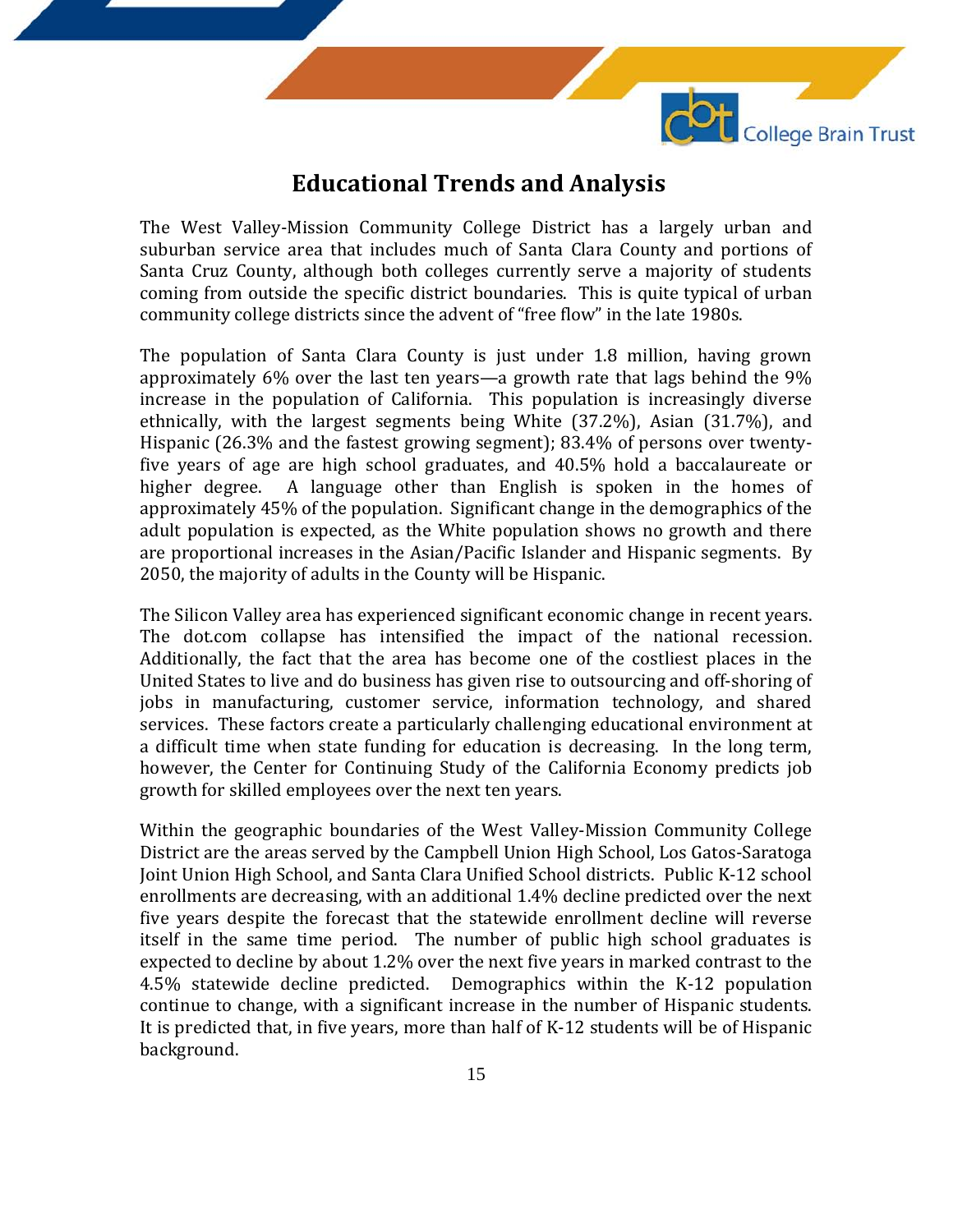In the general area from which the West Valley-Mission Community College District draws students, there are five other community college districts—Foothill-De Anza, Gavilan, Ohlone, San José-Evergreen, and San Mateo. competition exists among the total of eleven community colleges within this fairly small geographic region, and the two West Valley-Mission Community College District institutions, Mission College in particular, have struggled for enrollments in this highly competitive environment. This situation has been exacerbated by the financial loss the District suffered during 2007-2008 for noncompliant FTES reporting related to its "Hours by Arrangement" practices. The Chancellor's Office gave the District the opportunity to restore its base funding amount incrementally by allowing it to replace this FTES with true enrollment growth by the end of 2009- 2010. Ironically, the state economic downturn has worked to the District's advantage. Capped enrollments at most of its competing institutions created an environment in which the District's growth strategies had the best chance to be effective, and these FTES recovery strategies proved to be successful. However, when the economy rebounds, the highly competitive environment will return, and the two colleges must develop and implement significant initiatives and sound enrollment management practices to maintain student enrollment and take advantage of future growth funding opportunities. Addressing this crucial issue is central to this strategic planning effort.

College Brain Trust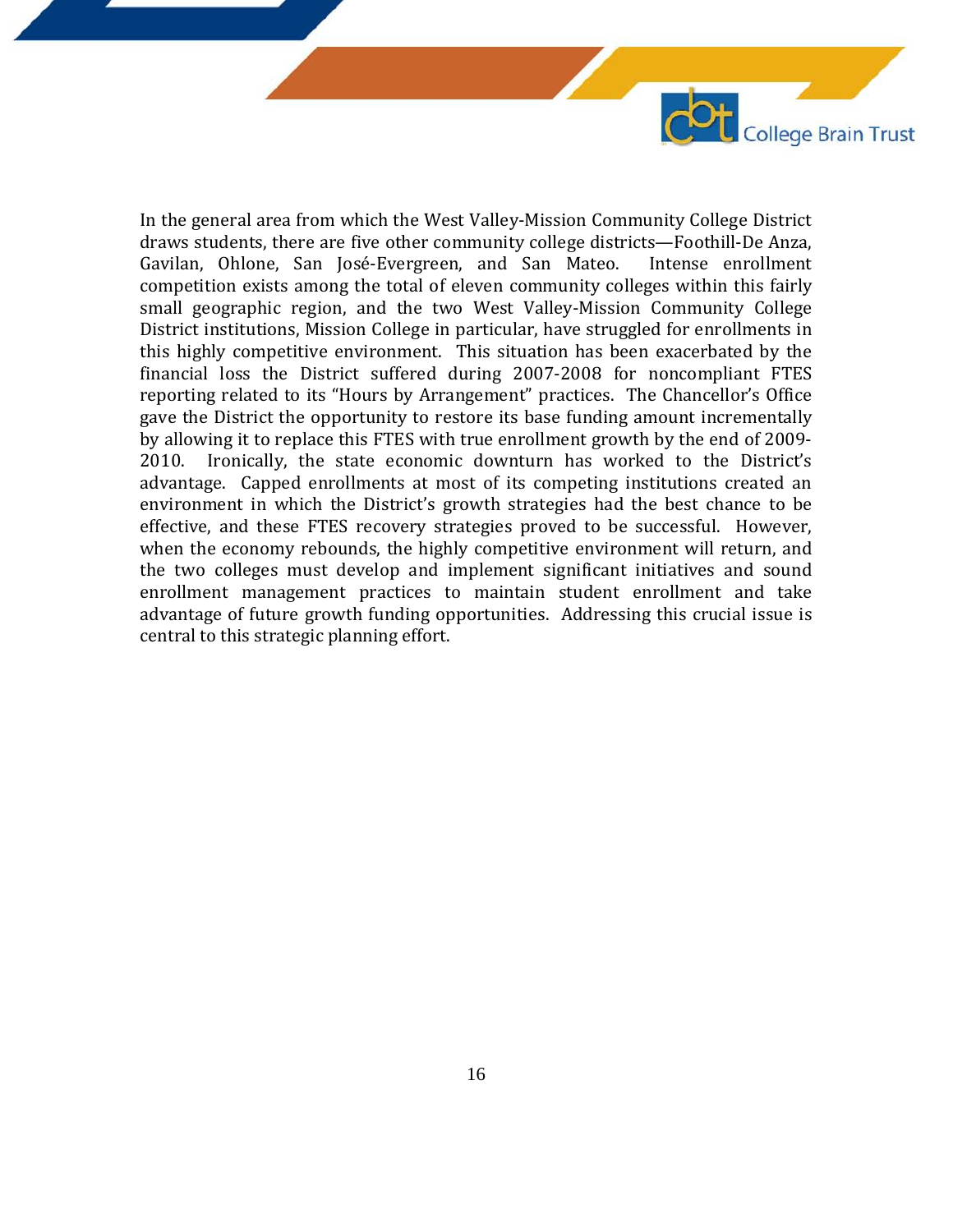

### **Enrollment Trends and Analysis**

### **West Valley College**

In Fall 2008, West Valley College had a headcount enrollment of 10,564, a 3.7% increase over the enrollment in Fall 2007. White students comprised 58% of the total enrollment; Asian/Pacific Islander students 20%; Hispanic students 16%; and African American students 4%. There is a definite demographic shift occurring, with the most significant changes since Fall 1997 being a 5.3% increase in the Hispanic percentage and a 3.5% decrease in the percentage of White students. Just over 80% of students attended the College during the day, and about the same percentage of students were part-time. Sixty percent of students were twenty-five years of age or younger, 58% were female, and 52.7% were enrolled in 6.5 or more units. Slightly more than 55% of students attending West Valley College resided outside district boundaries.

The College suffered a steady decline in headcount enrollment between 2003 and 2006, dropping from 10,505 in Fall 2003 to 9,830 in Fall 2006—a 6.4% decline. This trend began to reverse during 2006-2007, but headcount enrollment did not reach the Fall 2003 level again until Fall 2008. As would be expected, there was a decline in FTES that paralleled that of headcount enrollment between 2003 and 2006. However, the recovery of FTES lagged slightly behind that of headcount. This can be attributed to the correction of noncompliant FTES reporting practices regarding "Hours by Arrangement," which had overstated the WSCH produced by associated course sections. By 2008-2009, FTES recovery efforts brought the College to a level slightly above that of 2002-2003, the year before the decline began. For 2009-2010, West Valley College reported 9502.28 FTES.

### **Mission College**

In Fall 2007, Mission College had a headcount enrollment of 9,404, a 3.14% increase over the enrollment in Fall 2006. Asian/Pacific Islander students comprised 53.6% of the total enrollment; White students 21.2%; Hispanic students 18.2%; and African American students 5.1%. A demographic shift is occurring, with the Hispanic student population growing (2.1% from Fall 2001 to Fall 2007) and the Asian/Pacific Islander student population declining (3% from Fall 2001 to Fall 2007). The College has also experienced a shift in student attendance patterns, from being primarily an evening campus to a campus serving day students at a higher rate than evening students. In Spring 2001, 53% of students attended evening classes only. By Spring 2007, this percentage had dropped to 27%, and the By Spring 2007, this percentage had dropped to  $27\%$ , and the percentage of students attending day classes only had increased from 15% to 38%. In Fall 2007, 77.8% of students attended the College part-time; 45% were twenty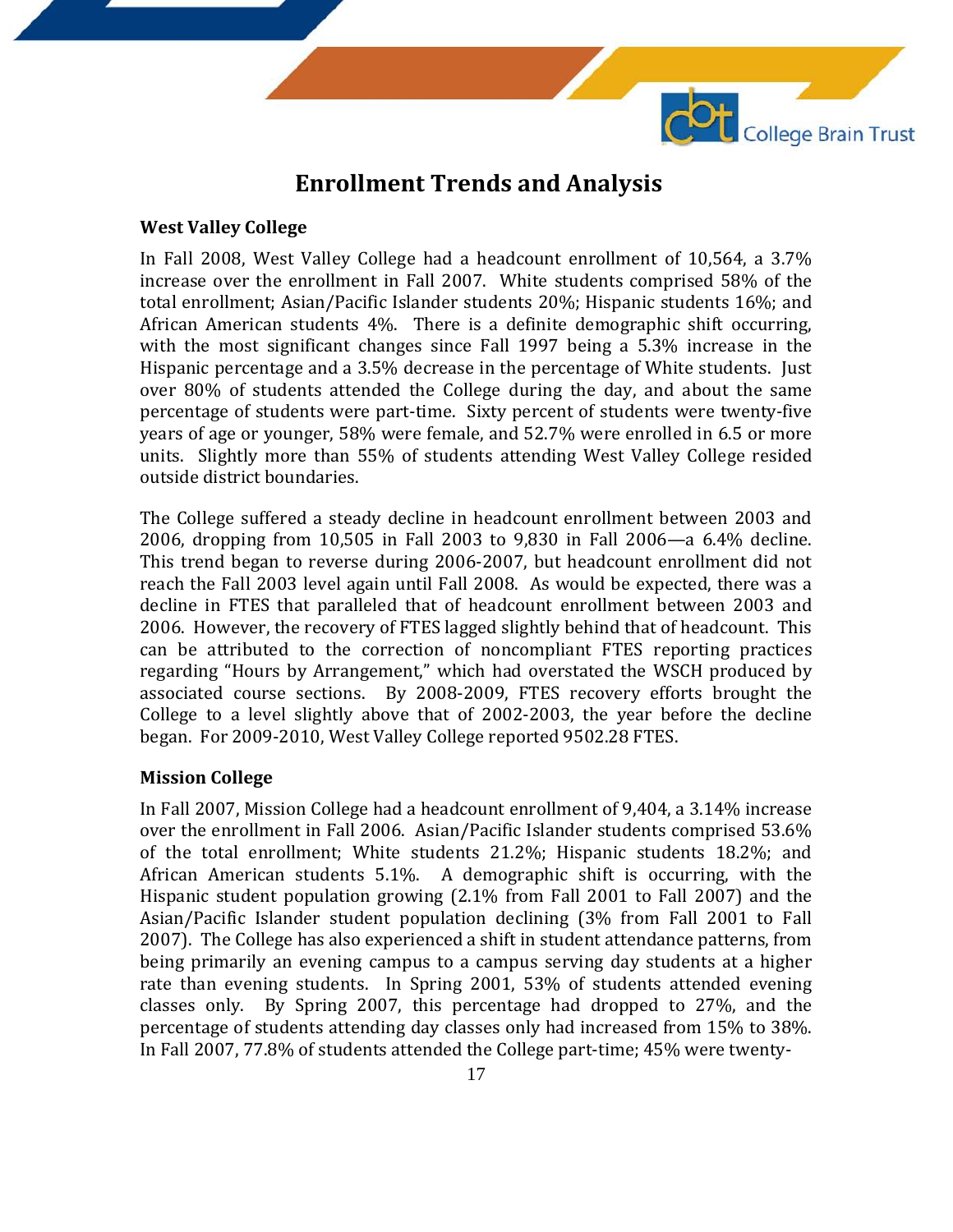five years of age or younger; 56.9% were female; and 46.3% were enrolled in 6.5 units or more; 76% of Mission College enrolled students came from outside the district boundaries.

College Brain Trust

The College experienced a significant decline in headcount enrollment between 2002 and 2005—dropping from 10,594 in Fall 2002 to 8,700 in Fall 2005, a 17.9 % drop. This trend began to reverse in Fall 2006. However, the parallel decline in FTES continued because, beginning in 2006-2007, a large amount of FTES that had been produced through noncompliant "Hours by Arrangement" practices was disallowed by the Chancellor's Office. (This was a much bigger issue at Mission College than at West Valley College.) In fact, the reported FTES of 6807.91 in 2007- 2008 was the lowest since 2001-2002. FTES recovery efforts have brought the College back almost to the 2005-2006 level. For 2009-2010, Mission College reported 7786.08 FTES.

#### **District FTES**

Reviewing the FTES history of the West Valley-Mission Community College District for the last ten years resembles the experience of a rollercoaster ride. A period of significant growth from 2001-2004 was followed by a sharp decline between 2004 and 2006; further decline occurred between 2006 and 2008 as a result of removing the disallowed "Hours by Arrangement" FTES; and a significant increase occurred between 2008 and 2010 as the colleges were permitted to restore FTES up to the amount that had been disallowed. (The FTES margin between the highest and lowest years is significant, equaling close to 20% of the District's actual 2009-2010<br>FTES.) According to the Chancellor's Office 2009-2010 Second Principal According to the Chancellor's Office 2009-2010 Second Principal Apportionment Report, the District managed to restore all but 312.13 of its 1,856 credit FTES goal by the June 30, 2010, deadline imposed by the Chancellor's Office. Total funded FTES for 2009-2010 was 17,181.12 (16,159.32 credit and 1,021.8 noncredit). The system-wide workload reduction resulted in 83.23 of the FTES actually restored by the colleges being unfunded for 2009-2010.

The "Hours by Arrangement" issue is an example of a short-term solution that can create a long-term problem. When faced with the funding/FTES challenges created by this practice, the District wisely sought external assistance. Both the Clarus Report and the report prepared by the previous College Brain Trust consultants contain recommendations that can contribute to the long-term health and stability<br>of the two colleges. Clearly, the colleges have begun to implement the Clearly, the colleges have begun to implement the recommendations, and this has contributed to the successful restoration of a very large amount of FTES in a very short time. It is extremely important for the colleges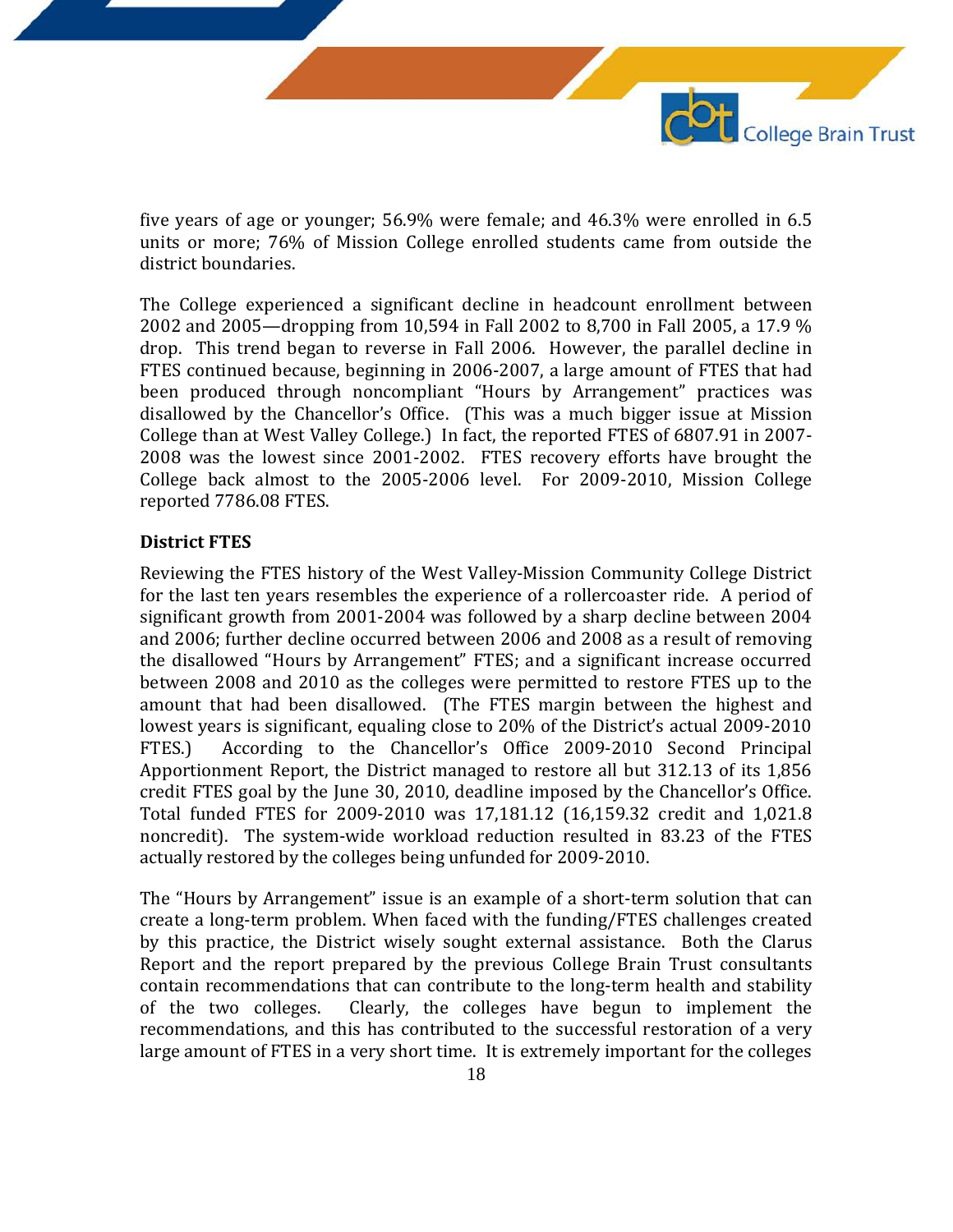

to understand, however, that they were accomplishing this restoration effort in absolutely the best possible enrollment environment. Of the five locally competing districts, only one—San José-Evergreen—has been in any position to increase enrollment. All of the others, including the toughest competitor, Foothill-De Anza, have been in the mode of controlling unfunded FTES rather than actively recruiting<br>students. Therefore. West Valley College and Mission College have had the Therefore, West Valley College and Mission College have had the advantage of being able to attract students who are being turned away by competing colleges as well as those redirected from the University of California and the California State University systems. It is highly important for the District to continue its leadership in implementing the previously recommended long-term strategies, even under current conditions, in order to maintain its enrollment base when the environment becomes competitive once again.

For the last two years, State Chancellor Scott has established course scheduling priorities for the community colleges: specifically, that the colleges should be

| WEST VALLEY-MISSION CCD FTES-2001-2010 |                                                       |  |                    |          |  |  |  |
|----------------------------------------|-------------------------------------------------------|--|--------------------|----------|--|--|--|
|                                        | West Valley College Mission College District % Change |  |                    |          |  |  |  |
| 2001-2002                              | 9,024.62                                              |  | 6,680.49 15,705.11 |          |  |  |  |
| 2002-2003                              | 10,249.75                                             |  | 6,997.27 17,247.02 | 9.82%    |  |  |  |
| 2003-2004                              | 9,593.34                                              |  | 8,960.24 18,553.58 | 7.58%    |  |  |  |
| 2004-2005                              | 9,382.88                                              |  | 8,236.87 17,619.75 | $-5.03%$ |  |  |  |
| 2005-2006                              | 9,196.40                                              |  | 7,927.04 17,123.44 | $-2.82%$ |  |  |  |
| 2006-2007                              | 9,280.45                                              |  | 7,791.21 17,071.66 | $-0.30%$ |  |  |  |
| 2007-2008                              | 9,732.16                                              |  | 6,928.86 16,661.02 | $-2.41%$ |  |  |  |
| 2008-2009                              | 10,826.02                                             |  | 8,126.93 18,952.95 | 13.76%   |  |  |  |
| 2009-2010                              | 10,505.29                                             |  | 9,362.31 19,867.60 | 4.83%    |  |  |  |
|                                        | (Source of Data-CCC Chancellor's Office Data Mart)    |  |                    |          |  |  |  |

focusing on courses supporting the core missions of transfer, career technical education, and basic skills. The discipline most targeted as an example of falling outside of these priorities is Physical Education, and there has been outrage expressed by the Legislature, the Department of Finance, and the Legislative Analyst's Office that Physical Education is currently the third largest discipline in terms of annual community college FTES. For the West Valley-Mission Community College District, Physical Education was the largest discipline in both 2008-2009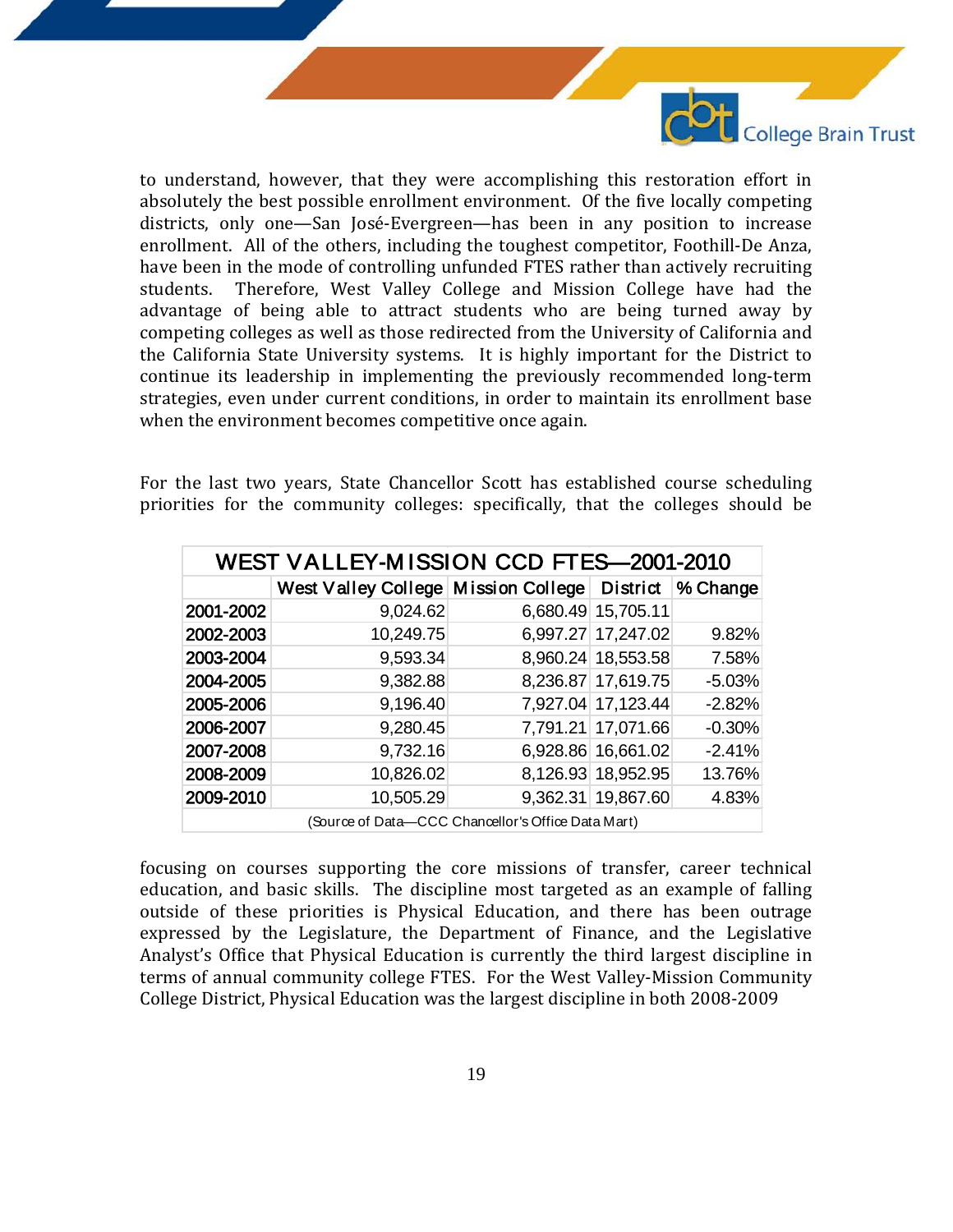

and 2009-2010. (This is based upon data from the Chancellor's Office Data Mart.) Although both colleges reduced physical education offerings in 2009-2010, this issue still requires immediate attention. Aside from the fact that it is important for the colleges to be responsive to the course scheduling priorities established by the State Chancellor to address the student access issues created by the current economic environment, there are immediate practical considerations. Over the last two years, there have been legislative proposals to defund or reduce funding for physical education offerings. (One proposal was to fund credit physical education offerings at the noncredit rate.) So far, the Chancellor has prevailed in convincing the legislature that the community colleges will "police themselves." Chancellor's Office data, however, indicate that this has not occurred, at least not to the extent necessary. Therefore, it is highly likely that there will be forced reductions either from within the system or through legislative action. West Valley College and Mission College need to address this issue immediately to avoid having what might be a punitive solution imposed upon them.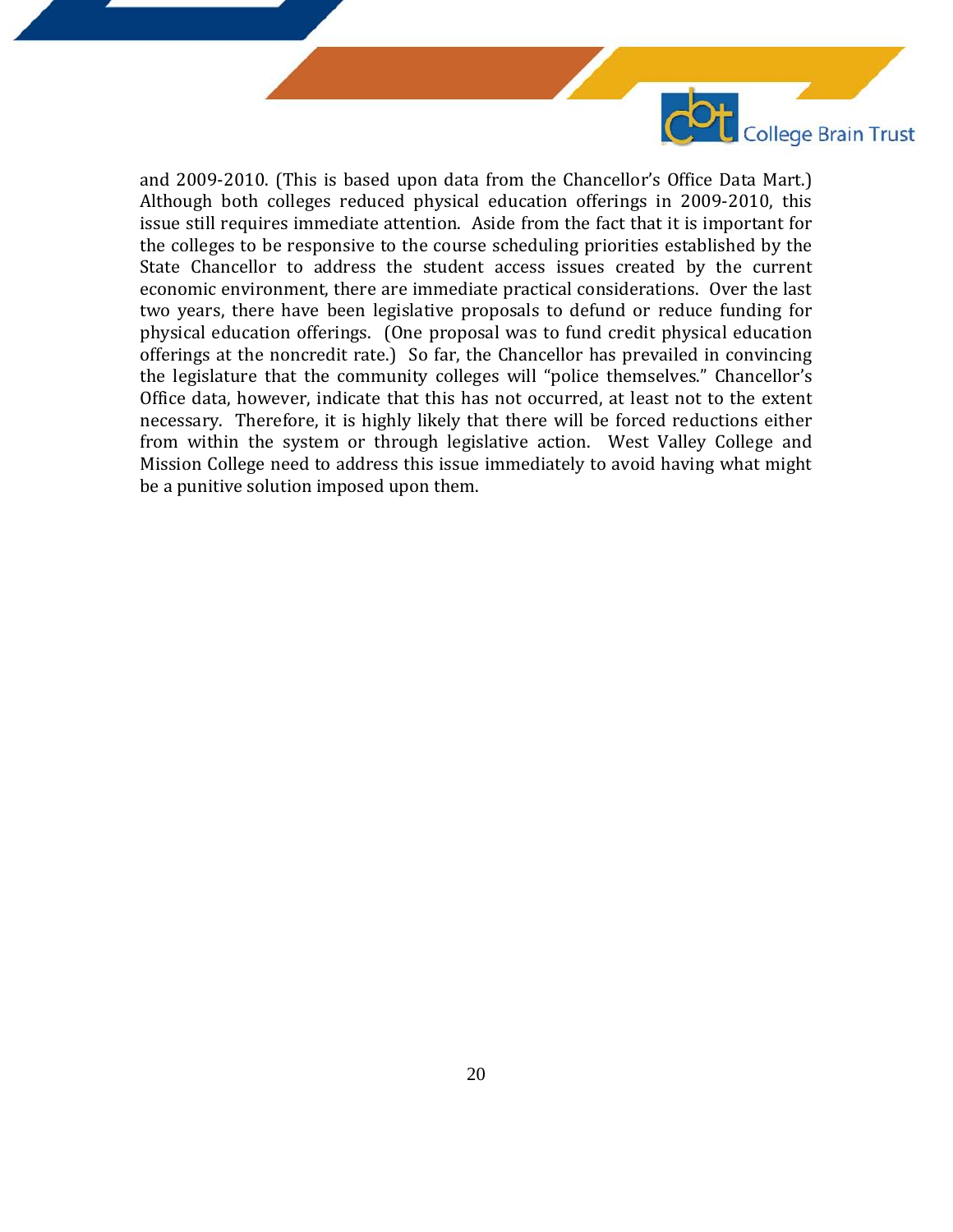

### **Enrollment Projections and Strategies**

### **District FTES**

The state of the California economy and its impact upon funding for the California Community Colleges are going to be far more important factors in projecting community college enrollments over the next five years than adult population growth, high school graduation rates, participation rates, and other statistics commonly used for such projections. It is likely that community colleges will continue to experience unprecedented student demand and lack of funding to address this for some time to come. Since the projections below are based upon economic and political factors, they amount to just one of many possible scenarios based upon what is known at the present time. However, in the current environment, a traditional scientific approach will simply not result in meaningful projections.

Governor Brown's January 2011 Budget Proposal includes a \$400 million reduction in apportionment funding for the community colleges, along with an increase in the enrollment fee from \$26 to \$36 per unit. Although the proposal includes language that indicates that the \$400 million reduction will be accomplished through census date reform, the common wisdom is that this methodology will be "dead on arrival" in the Legislature and that a workload reduction approach will be used instead. It is estimated that the West Valley-Mission Community College District's share of the \$400 million reduction will be approximately \$4.4 million. This would translate into a workload reduction of approximately 1,002 FTES (907 credit, 95 noncredit) for 2011-2012. The projections are based upon the following assumptions:

The District's 83.23 unfunded credit FTES will be added to the revised 2009- 2010 base before applying the 2.21% growth in calculating the 2010-2011 base. (Although unfunded because of the 2009-2010 workload reduction, this was part of the restoration amount per the agreement with the State Chancellor's Office.)

The statewide reduction in apportionments will be \$400 million, and it will be implemented through a workload reduction. (Built into the Governor's proposal is the assumption that both the legislature and the voters will support a June 2011 ballot initiative to extend tax increases. If this does not occur, the reduction will be far more severe.)

When additional funding becomes available in future years, it will be used to restore the 2011-2012 workload reduction completely before being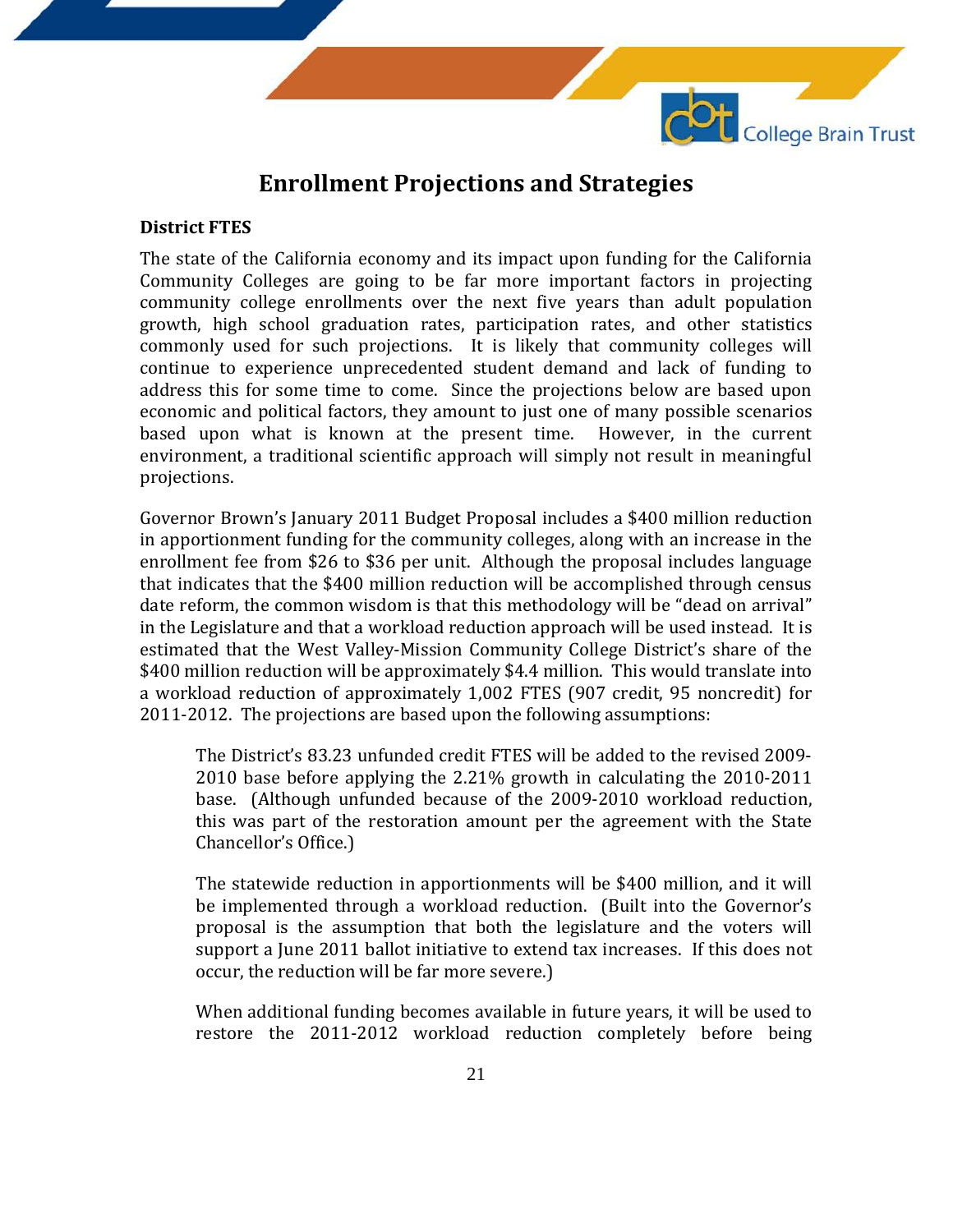

distributed through the growth mechanism. This assumption is particularly crucial for the West Valley-

Mission Community College District, since its current growth rate is only 1%. If new funds are distributed through growth, the workload reduction will be, for all practical purposes, essentially permanent for the District. This would produce a very difficult situation and underlines the importance of the work to ensure restoration.

The economic outlook will improve to the extent that there will be some new funding for the community colleges in 2012-2013, and the workload reduction will be restored over a three-year period. (If there is further delay, it is possible that making progress toward restoration of the workload reduction will be the only funding improvement over the next five years.)

Funded growth of 1% is assumed for the final year.

It is recommended that the District maintain a "cushion" of approximately 1% unfunded FTES throughout this period so that it will have a "head start" the first year growth is funded. (It should be noted that this only works if it can be accomplished through efficiency of operations rather than additional expenditure of funds.)

| WEST VALLEY-MISSION CCD FTES PROJECTIONS |           |           |                    |                 |  |  |  |
|------------------------------------------|-----------|-----------|--------------------|-----------------|--|--|--|
|                                          |           |           |                    |                 |  |  |  |
|                                          | Credit    | Noncredit | Total              | <b>Unfunded</b> |  |  |  |
|                                          |           |           |                    |                 |  |  |  |
| 2009-2010 (P2)                           | 16,159.32 |           | 1,021.80 17,181.12 | 83.23           |  |  |  |
| 2010-2011 (Projected)                    | 16,601.51 |           | 1,044.38 17,645.89 | 0.00            |  |  |  |
|                                          |           |           |                    |                 |  |  |  |
| 2011-2012 (Projected)                    | 15,694.25 |           | 949.47 16,643.72   | 166.44          |  |  |  |
| 2012-2013 (Projected)                    | 15,996.67 |           | 981.11 16,977.78   | 169.78          |  |  |  |
| 2013-2014 (Projected)                    | 16,299.09 |           | 1,012.74 17,311.84 | 173.12          |  |  |  |
| 2014-2015 (Projected)                    | 16,601.51 |           | 1,044.38 17,645.89 | 176.46          |  |  |  |
| 2015-2016 (Projected)                    | 16,767.53 |           | 1,054.83 17,822.35 | 0.00            |  |  |  |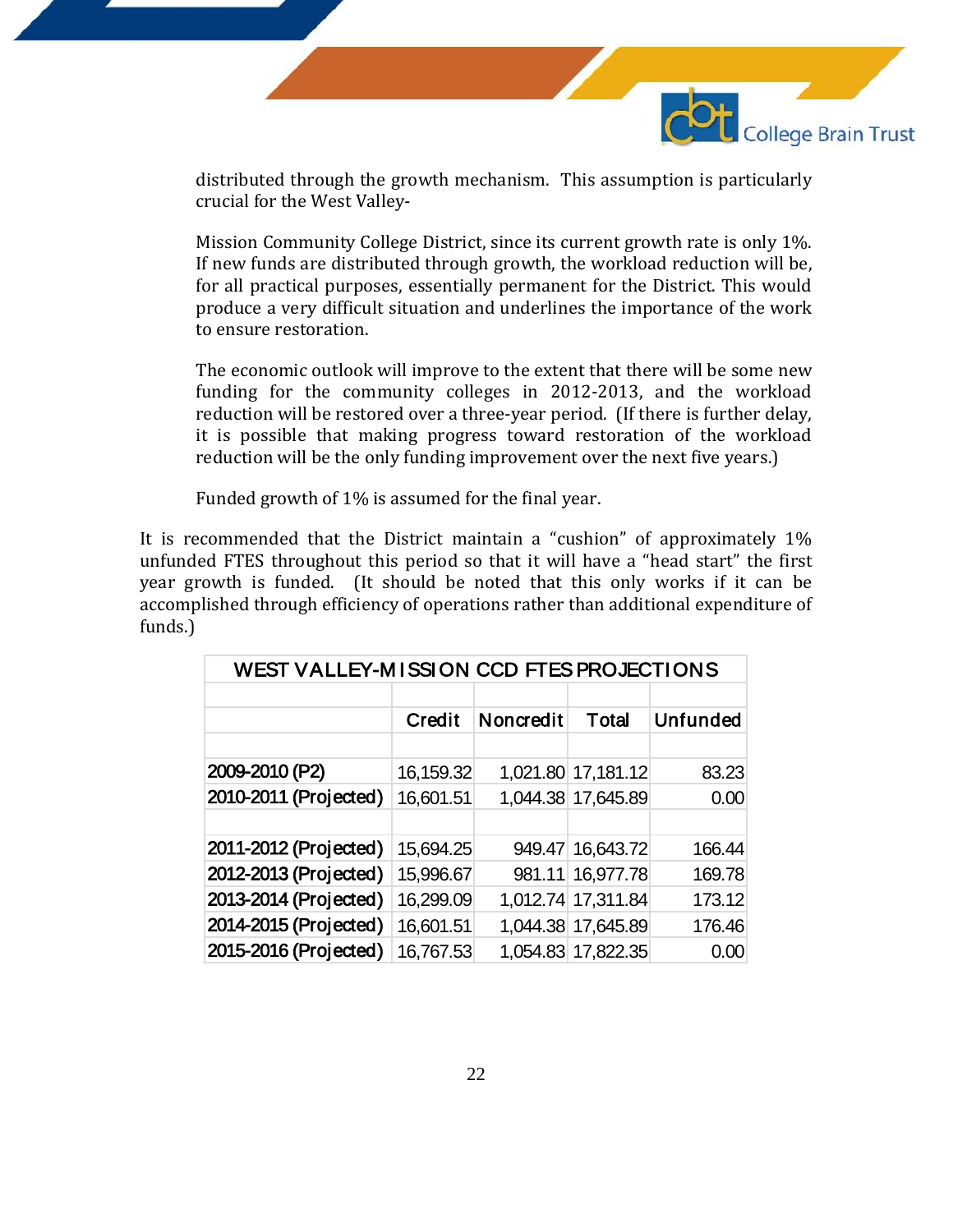Without question, this outlook is sobering, and the budget challenges it introduces are immense. It does provide the District, however, with some unique planning opportunities. In an environment in which the competition for enrollment that has traditionally consumed the colleges should be virtually nonexistent, the District can focus on assisting the colleges in establishing course scheduling priorities that are in sync with those mandated by the State Chancellor to ensure that as many students as possible have access to the courses needed to achieve their transfer, degree, certificate, and basic skills goals. As reductions and subsequent restorations are made to the course offerings, the decisions can be made on the basis of these priorities rather than "chasing FTES" to compete with the District's many neighboring colleges. This can also be an ideal time for the District to provide leadership in dealing with the previously unaddressed issue of what the relative size of the two colleges should be. As difficult as these discussions may be, developing and implementing a coherent plan will contribute significantly toward the long-term health and stability of both colleges. Also, both colleges will have an extended period of time to live in the more efficient operating environment they are currently experiencing. There should be absolutely no under-enrolled classes in this new environment. It is hoped that operating in this manner for an extended time will result in a cultural change with regard to embracing sound enrollment management practices and will prevent the "quick fix" approach in the future when the more competitive environment returns. The continuation of work as recommended in the previous CBT report is critical. Finally, the District can use this time to plan for the future implementation of the many fine marketing and communication recommendations in the Clarus Report.

COL College Brain Trust

The highly competitive student recruitment environment is further complicated by the fact that the actual service area for the two colleges differs significantly from the area within the district boundaries. Both colleges serve a significant majority of students who do not reside in the District, and this also indicates that many students in the District are choosing to attend colleges in other districts. Although achieving better name recognition will be an important first step for the two institutions, this is not enough. Both West Valley College and Mission College have the challenge of determining a reason why students should choose them over other colleges in the service area and developing these reasons into individual unique identities that can become the "face" of communication and marketing strategies. These identities and messages will help focus efforts to reclaim students from within the district boundaries, but using them effectively will be absolutely essential in establishing and maintaining a consistent positive image in the greater service area. Within the District, the colleges will have access to the complete palette of high school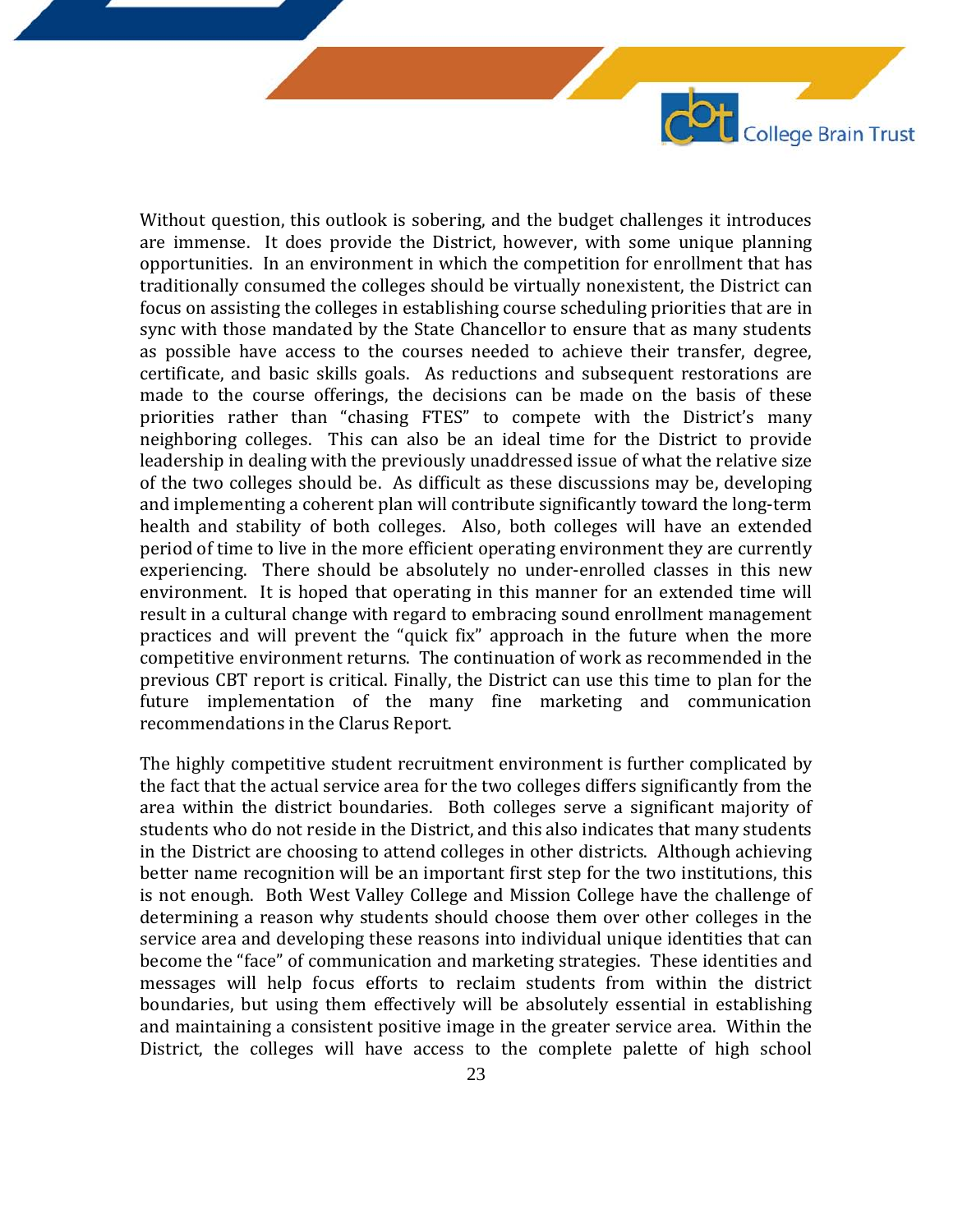

outreach, marketing, and advertising tools. Recruitment activities outside of the district boundaries are highly restricted by the provisions of Education Code §78032, so the image and message must become the focus of subtler means of communication and public relations opportunities that can lead to recruitment. It is highly important for both colleges to thoroughly understand the restrictions imposed by Education Code §78032 and practices and activities that are permissible. (For example, colleges are free to communicate with current and past students who come from outside the District.) Given the number of colleges in the area and the history of intense competition, it may also be helpful for the District to work directly with the competing college districts in the area to arrive at a mutual understanding of how they will all comply with this law.

#### **Strategies for West Valley College**

West Valley College has a strong internal identification as a transfer institution, and it has a very respectable transfer record that supports this identity. It seems, however, that this identity has never been communicated effectively beyond the college community. As referenced in the Clarus Report, even within its own district, West Valley College is less well known than De Anza College, and those who are aware of the College tend not to be aware of anything distinctive about it. This lack of name recognition and association with quality has been a significant disadvantage for the College in attracting and maintaining an appropriate share of students in an extremely competitive enrollment environment. During the current respite from competition for students, the College needs to prepare for the future by developing an appropriate and consistent "message" to communicate its transfer success and promote the programs, articulation agreements, and other tools it has put into place to facilitate transfer. Once the "message" has been developed, the College needs to consider the various marketing and communication recommendations in the Clarus Report and begin to plan for the future implementation of the recommendations determined to have the highest priority.

In order to live up to the image it wishes to project, West Valley College needs to address quickly and meaningfully some longstanding issues related to course offering priorities and enrollment management. In the position paper introducing her Our Vision, Our Mission, Our Future initiative for 2010-2011, West Valley College President Lori Gaskin states:

> *At West Valley College, we need to focus our broad mission (as the state has already begun doing for us) and recognize that we simply can't sustain both quantity and quality across a wide spectrum of programs and*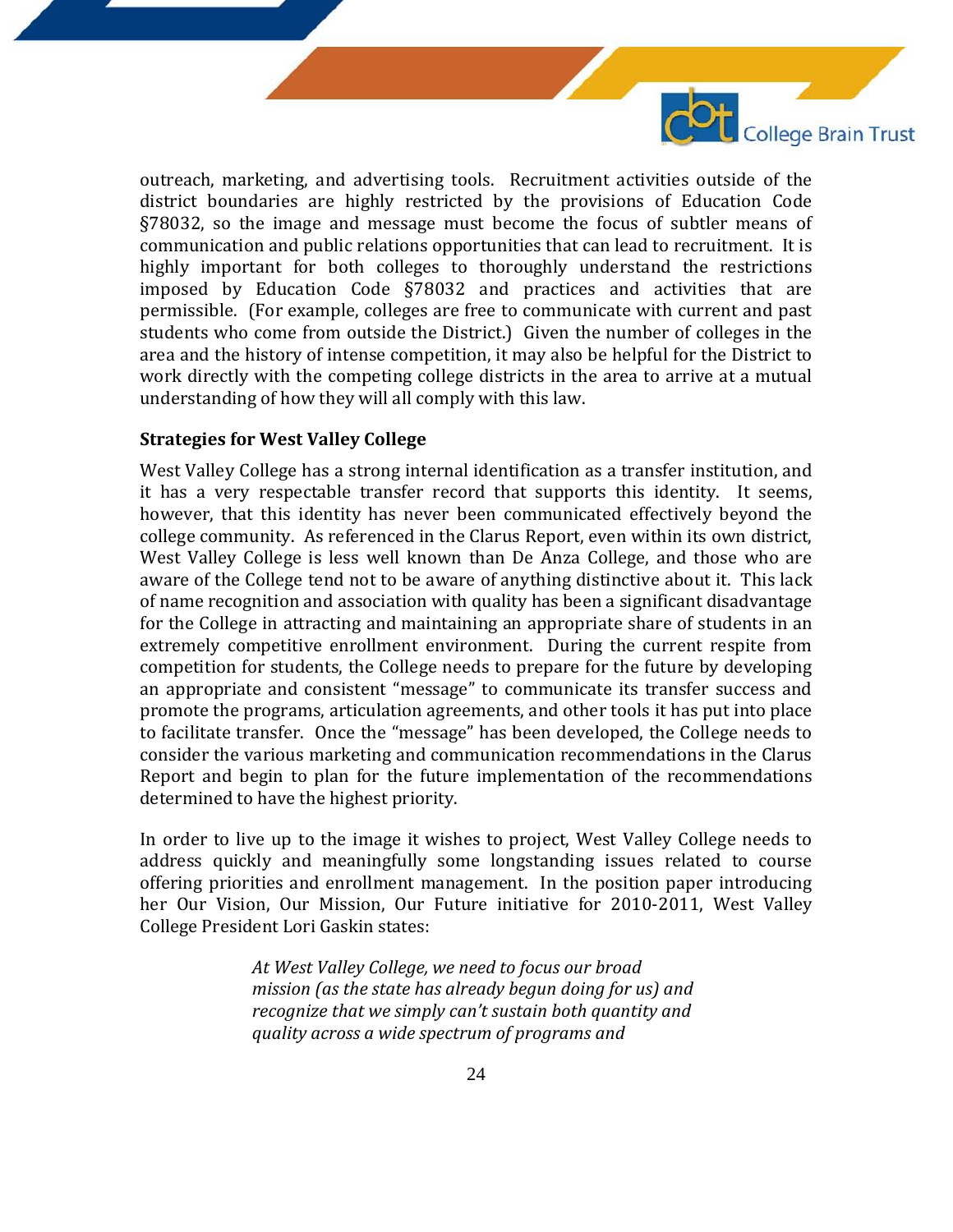

*services…I would also like to see us grapple with an all important issue: ensuring and maintaining academic quality in the face of pressure for greater productivity. We must be able to find a long-term, sustainable balance between academic quality and fiscal efficiency.*

In this excerpt, Dr. Gaskin introduces two very important goals that need to be embraced and supported by the West Valley College community. In its recent history, the College has all too often resorted to "quick fixes" as short-term solutions for immediate enrollment challenges and has placed too little emphasis on establishing long-term priorities consistent with the type of institution it strives to be. In 2008-2009, Physical Education was responsible for 13.61% of the College's FTES; in 2009-2010, this dropped only slightly to 13.25%. For both years, enrollments in Physical Education exceeded the enrollments in English and ESL combined. As previously stated, the State Chancellor has already established scheduling priorities for the community colleges and has identified Physical Education as the primary example of a discipline that does not fall within these priorities. As the College enters this new period of workload reductions followed by subsequent restorations, it needs to seize the opportunity to reshape the course offering so that it focuses on the priorities of transfer, career technical education, and basic skills, and significantly reduces the offerings in Physical Education and other disciplines for which the enrollment is primarily the result of personal interest.

West Valley College must also focus intently upon improving its course scheduling and enrollment management processes. The procedures and practices in place for both West Valley College and Mission College have made it extremely difficult to achieve and sustain efficiency. The decision-making process seems to be cumbersome. The team recommends that the process be examined and streamlined. In addition, responsibility for setting and achieving reasonable efficiency goals should be assigned to specific individuals. A reasonable WSCH/FTEF number for the College would be 595 (average class size of 35). Between Fall 2005 and Spring 2009, WSCH/FTEF for West Valley College ranged from 496.5 (average class size of 29.2) to 573.5 (average class size of 33.7). It should be noted that, when the colleges adopted the compressed calendar, they failed to adjust the WSCH/FTEF goal from the traditional 525 to the 595 goal that is appropriately adjusted for the shorter semester and elongated class meeting times. However, in two of the eight semesters during this time period, the College did not even achieve the goal of 525 WSCH/FTEF. For the future, West Valley College needs to strive for a WSCH/FTEF of 595 or above every semester. Since current contractual provisions dictate establishment of WSCH/FTEF goals at the division/department level, central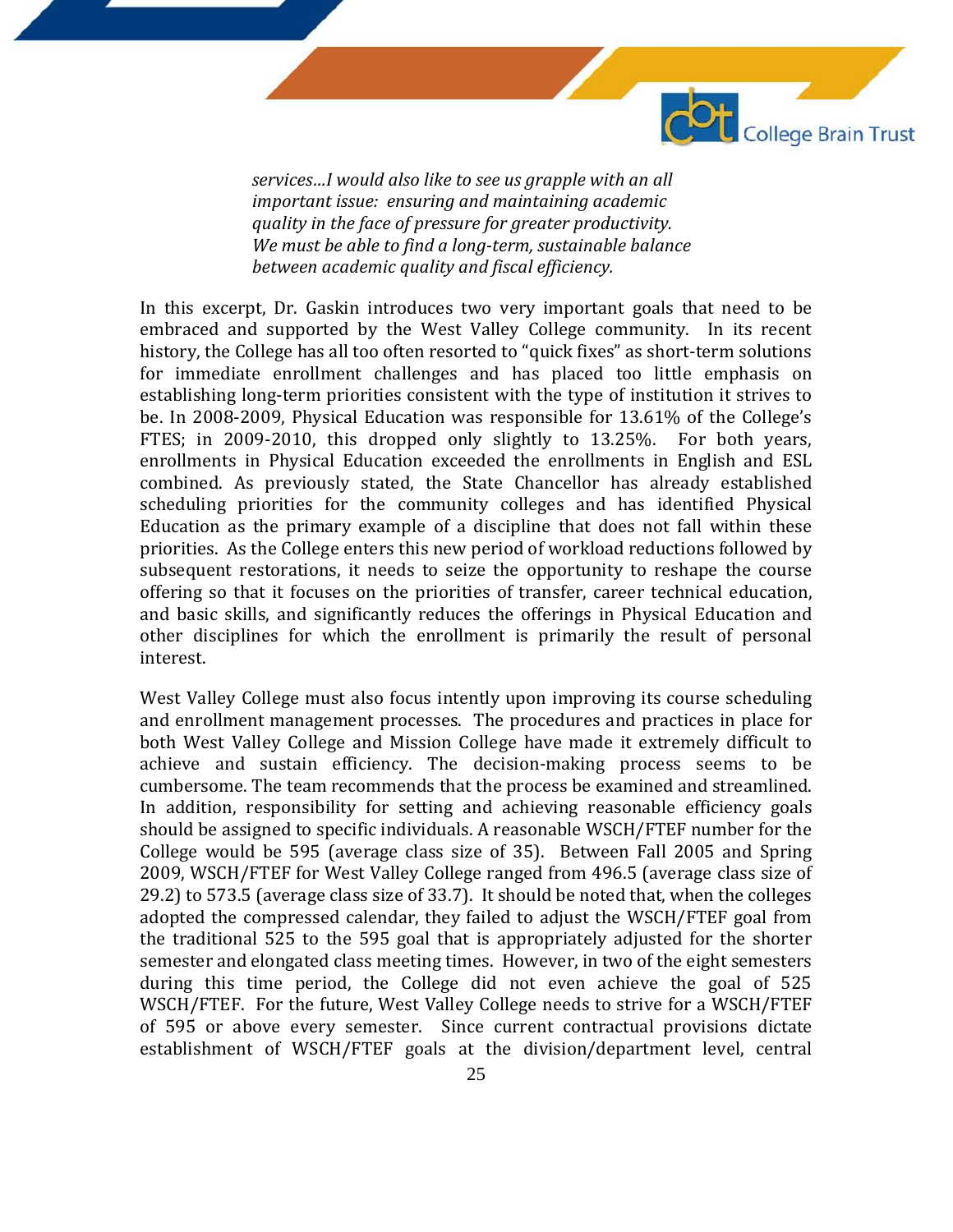instructional planning efforts must ensure that the sum of the parts will deliver the desired whole.

College Brain Trust

Previous consultants have made recommendations for changes in the administrative structure to address these issues, and, clearly, such structural adjustments would be the most efficient and effective solution if institutional culture permits. Absent such a change, even the current cumbersome process could produce better results if all participants are trained in sound enrollment management principles and in using data to address, predict, and respond to student needs and interest during the scheduling and enrollment periods. To make this happen, responsibility must be taken for achieving institutional "buy-in" that this is crucial for the long-term health of the College.

#### **Strategies for Mission College**

Throughout its relatively brief history, Mission College has suffered from its lack of a unique institutional identity to inform and guide both its internal planning and decision-making and its external communication. Coupled with its location in a general service area where it must compete with ten other local community colleges to attract students, this has resulted in repeated patterns of struggling to recruit and retain students. The "Hours by Arrangement" issue is the most recent example of how the long-term consequences have completely eradicated any short-term gains. Although both colleges in the district were involved, the practice was far more prevalent at Mission College, and the resulting consequences were, therefore, much more severe.

A high school student scan conducted in conjunction with the recent Clarus marketing study revealed that, within the College's own service area, only 8.5% of the participants identified Mission College when asked to list colleges in the area, as compared to 44.7% for De Anza College and 25.5% for Foothill College. The Clarus Report also makes it perfectly clear that existing communication strategies have failed to provide prospective students reasons to choose Mission College over any of the ten other area community colleges. In fact, it seems that even the basic message that students can achieve their transfer and/or career technical goals at Mission College has not been successfully communicated.

Perhaps as a result of the recent economic chaos in the Silicon Valley, Mission College's student population has changed dramatically in recent years, and it continues to do so. Formerly, the College primarily served evening students with retraining and lifelong learning goals. It is now serving a predominantly daytime student population and attracting students of more traditional college age who are pursuing typical community college goals, transfer in particular. Mission College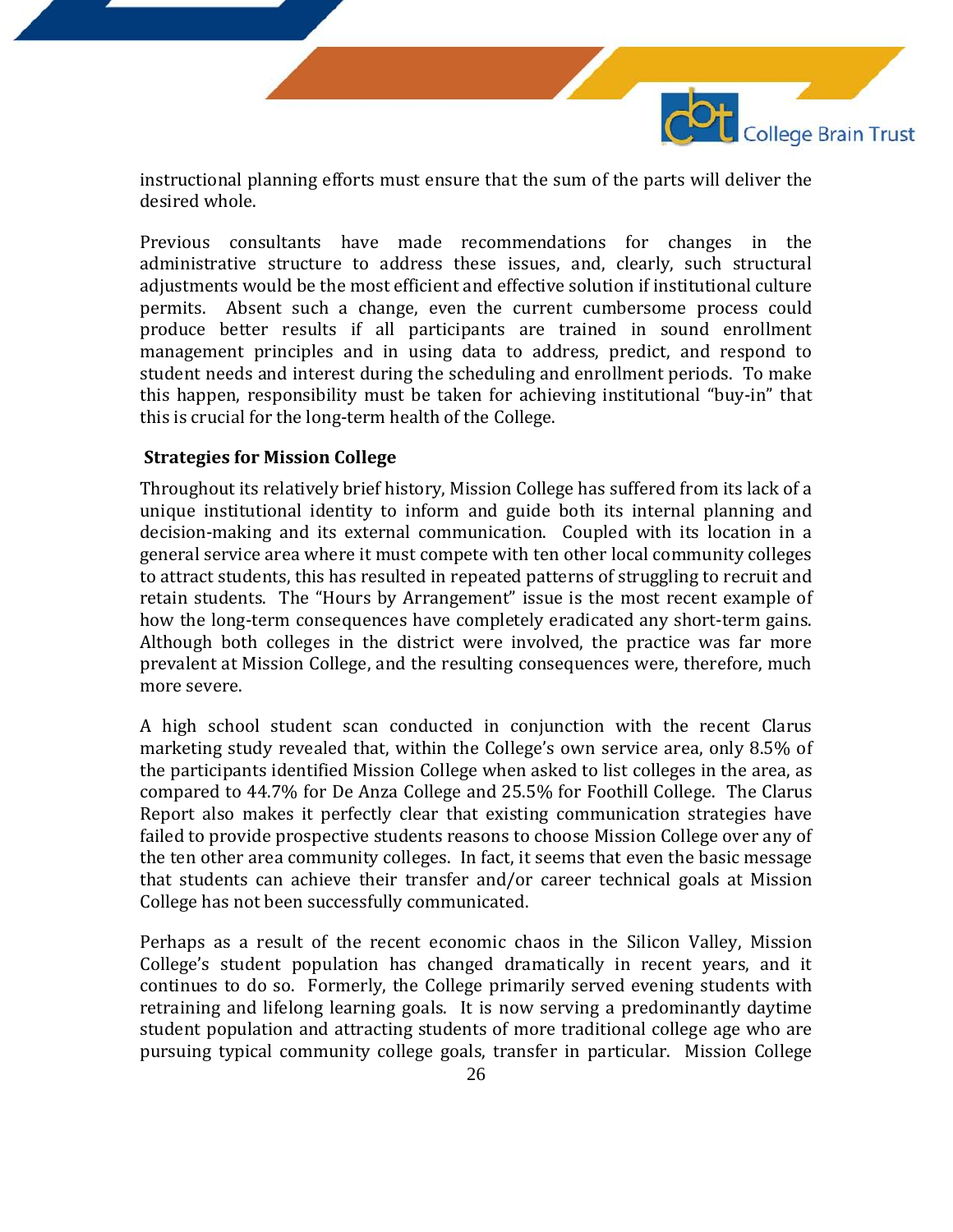needs to capitalize upon this natural development by implementing strategies to facilitate the success of this new student population so that it can establish itself as a full-service community college. Unquestionably, Mission College boasts a fine faculty and staff and offers a variety of educational programs, a few of them even unique in the area. It needs to move quickly to determine which of these "best kept secrets" can contribute to the development of a unique institutional identity something that has yet to happen in its thirty-two years of existence. Once this is determined, the College can proceed with the many strong marketing recommendations in the Clarus Report. In the meantime, simply developing and communicating a focused message that Mission is a full-service community college will provide a strong foundation for future more targeted marketing strategies. Fundamental to the success of these endeavors is being absolutely certain that the College will be able to deliver on any promises it makes. This will involve fairly significant changes in communication to develop a true "customer service" approach in its dealings—both live and virtual—with students, and building and delivering course schedules based upon student need and demand rather than institutional history and convenience.

College Brain Trust

Since the transfer function is an important component of being known as a fullservice community college, Mission College needs to take immediate steps to improve and enhance transfer education programs and services to be sure that the College is able to live up to the promises it is making to students. This is not a recommendation for Mission College to pursue a "transfer college" identity, since it is imperative that it develops a unique identity that differs from that of West Valley College, but merely a recommendation to ensure the viability of its transfer function.

First, attention needs to be paid to the general education course offering to be sure that it is of sufficient size, quality, and consistency from semester to semester for students to be assured that they can meet their transfer requirements in a timely manner. One of the primary reasons students, particularly those with a goal of transfer, leave one institution for another is the experience of having difficulty getting the courses they need to make progress toward achieving their goals, and the "word of mouth" that results from such negative student experiences can create permanent damage to the reputation of an institution. At Mission College, it will likely be necessary to devote a larger portion of the course offering to general education courses. (This will have the added benefit of enhancing enrollment stability, since general education courses tend to have larger class sizes and make fewer equipment and specialized facilities demands than other offerings.) Since CSU has been the primary destination for Mission College transfer students, the College should also consider quickly adopting and gaining approval to offer the statewide model curricula—in majors and areas of emphasis appropriate for Mission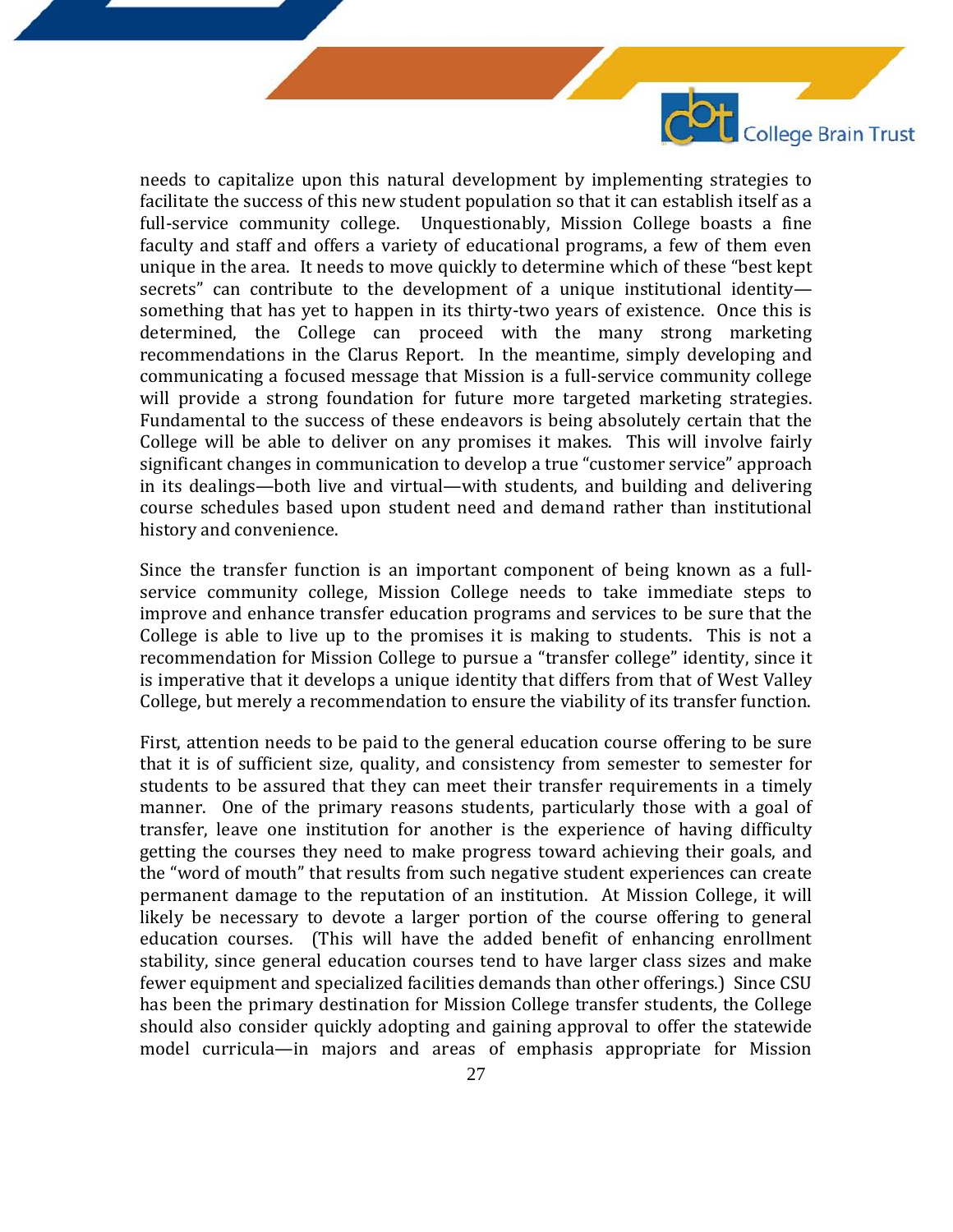College—for the new SB 1440 transfer degrees—in order to benefit from the initial statewide promotion for this new student transfer pathway. Attention also needs to be paid to transfer services, particularly to ensuring that current and accurate information is readily accessible both at physical locations and on the college website. It may be beneficial for Mission College student services personnel to study the services offered by colleges with especially strong transfer reputations, such as Santa Monica College and De Anza College, to see which of their programs<br>might be adapted to fit the needs and resources of Mission College. Frequent. might be adapted to fit the needs and resources of Mission College. regularly scheduled transfer workshops are common to most such institutions to promote a "transfer culture," and Mission College transfer counselors should be supported in providing these.

College Brain Trust

Like West Valley College, Mission College has all too often in its recent history resorted to "quick fixes" as short-term solutions for immediate enrollment challenges and has placed too little emphasis on establishing long-term priorities consistent with the type of institution it strives to be. Mission College has experienced a greater struggle for enrollment and has never really developed an identity to guide its institutional planning. As a consequence, both the questionable strategies and the results have been even more extreme than those at West Valley College. At Mission College Physical Education is the discipline with the largest enrollment. In 2008-2009, Physical Education was responsible for 11.66% of the College's FTES; in 2009-2010, this dropped to 9.61%, but still surpassed the enrollment in Mathematics, the second-largest discipline. The current level is excessive by almost any standard. As previously stated, the State Chancellor has already established scheduling priorities for the community colleges and has identified Physical Education as the primary example of a discipline that does not fall within those priorities. As the College enters this new period of workload reductions followed by subsequent restorations, it needs to seize the opportunity to reshape the course offering so that it focuses on the priorities of transfer, career technical education, and basic skills, and significantly reduces the offering in Physical Education and other disciplines for which the enrollment is primarily the result of personal interest and the offering's size the result of historical "chasing FTES" efforts.

Mission College must also focus intently upon improving its course scheduling and enrollment management processes. The procedures and practices in place for both West Valley College and Mission College have made it extremely difficult to achieve and sustain efficiency. The decision-making process seems to be cumbersome. The team recommends that the process be examined and streamlined. In addition, responsibility for setting and achieving reasonable efficiency goals should be assigned to specific individuals. A reasonable WSCH/FTEF number for the College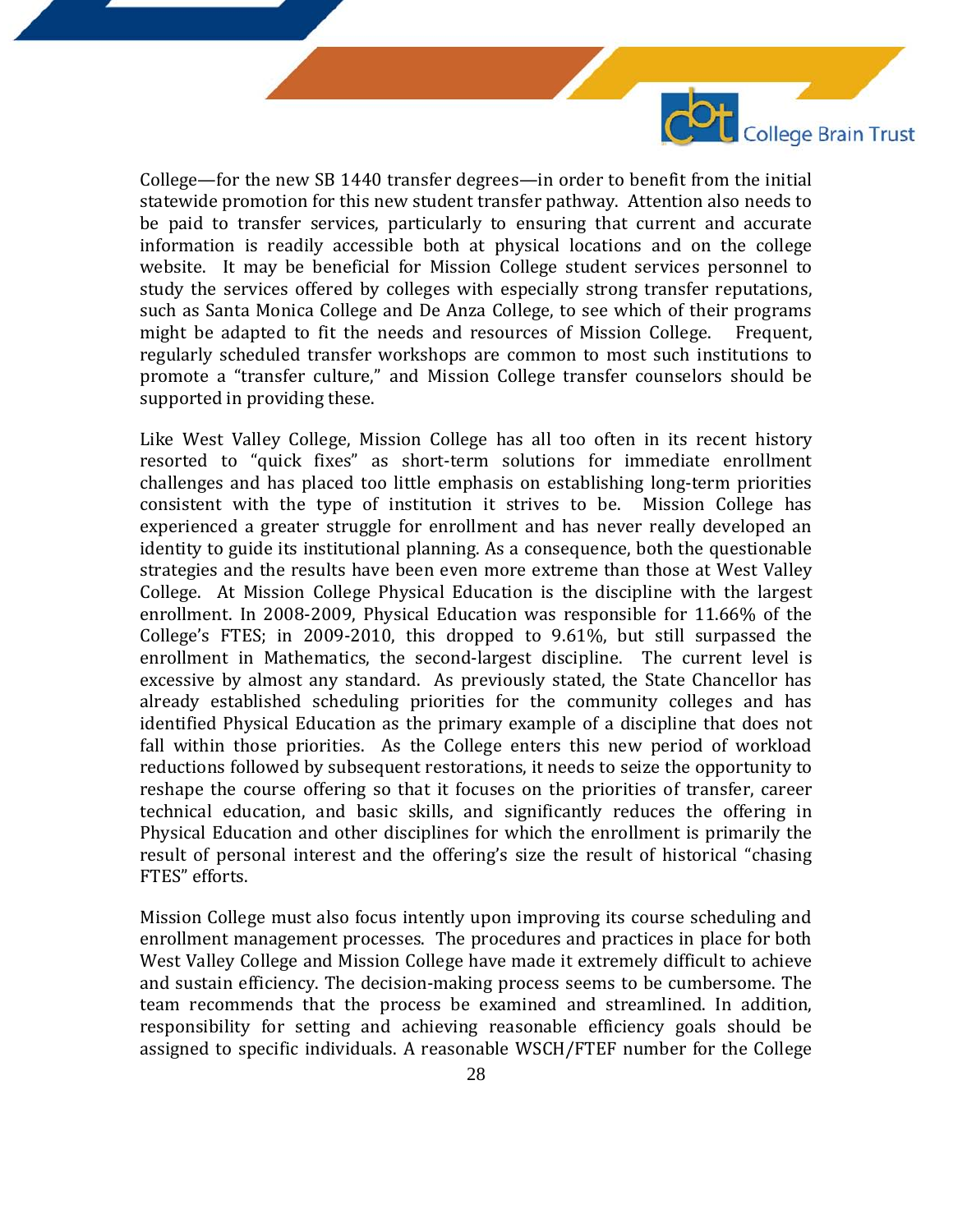

College Brain Trust

Previous consultants have also made recommendations for changes in the administrative structure to address these issues, and, clearly, such structural adjustments would be the most efficient and effective solution if institutional culture permits. Mission College is commended for its recent efforts to address these structural problems through the reorganization of departments and divisions and the creation of new instructional dean positions, but it remains to be seen whether college culture will permit these efforts to result in fundamental change. Absent such change, even the current cumbersome process could produce better results if all participants are trained in sound enrollment management principles and in using data to address, predict, and respond to student needs and interest during the scheduling and enrollment periods. To make this happen, responsibility must be taken for achieving institutional "buy-in" that is crucial for the long-term health of the College. President Laurel Jones and Vice President of Instruction Norma Ambriz-Galaviz recently began to address this by scheduling an enrollment management workshop delivered by a consultant in October 2010 for key administrators, faculty leaders, and managers involved in course scheduling and enrollment processes.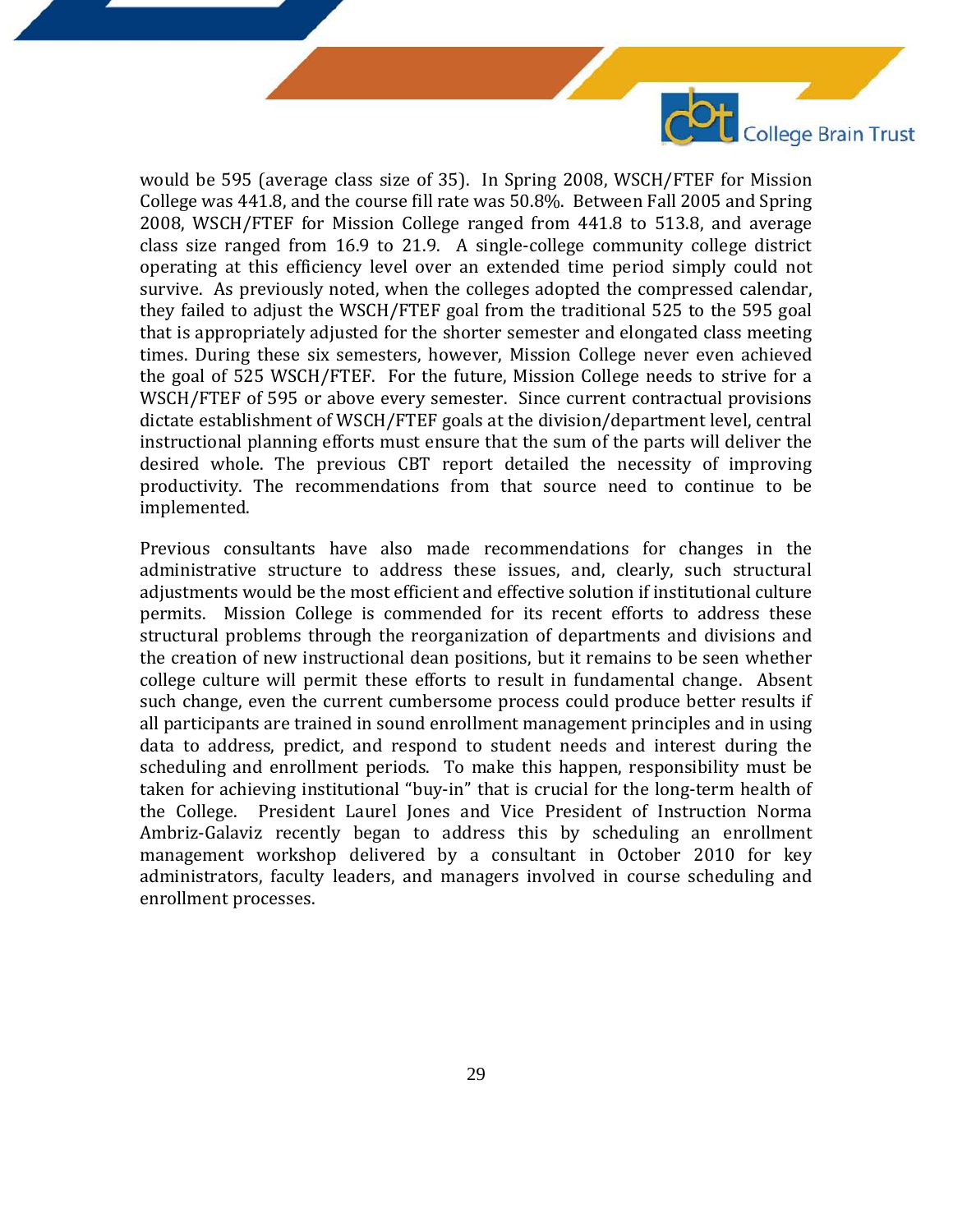

College Brain Trust

#### **West Valley College**

In order to ensure that West Valley College maintains and continues to enhance its reputation as a transfer institution in an extremely competitive community college environment, it must constantly strive to provide an educational experience that lives up to current student expectations. In recent years, technology-enhanced delivery of instruction has quickly become standard in replacing the traditional "lecture and chalkboard" approach to the general education experience. Through the support of local bond funds and the Land Corporation, the College has made great progress both in adding multimedia classrooms in the Fox Center and other new and renovated facilities, and in providing SMART classroom capabilities for a number of existing general lecture classrooms. The Land Corporation should consider completing the latter effort by supporting conversion of the remaining general lecture classrooms to SMART classrooms, at least at the most basic level (computer, Internet access, projection capabilities). There is simply no other single investment that will have a greater impact on as large a number of students for many years to come. It must be noted, however, that proceeding with this initiative will introduce significant maintenance and upgrade costs that will be difficult for the District to assume in the current environment of significantly reduced state funding. Therefore, the Land Corporation should also provide an annual supplement to the District's instructional technology maintenance budget until state funding can support such costs. This will serve to ensure the permanency of the enhanced student experience and protect the initial investment.

In reviewing enrollments over the last several years, the Music Department stands out as having experienced consistent and significant increases in enrollment. This can be attributed largely to the introduction of a series of commercial music classes to the course offering. The College needs to take advantage of this enrollment surge by supporting the department in taking the next step of developing and gaining state approval for a full-fledged career technical program in Commercial Music. Central to the State Chancellor's Office program approval process for career technical programs is a labor market study to ensure that such programs are appropriately focused toward job training and that there will be jobs for student completers. The Land Corporation should consider providing one-time funding for consulting services to assist the Music Department faculty in conducting a labor market study and in analyzing the resulting data. This will be invaluable in ensuring that the program is developed with an appropriate job-training focus and will receive Chancellor's Office approval. In its 2009-2010 program review, the Music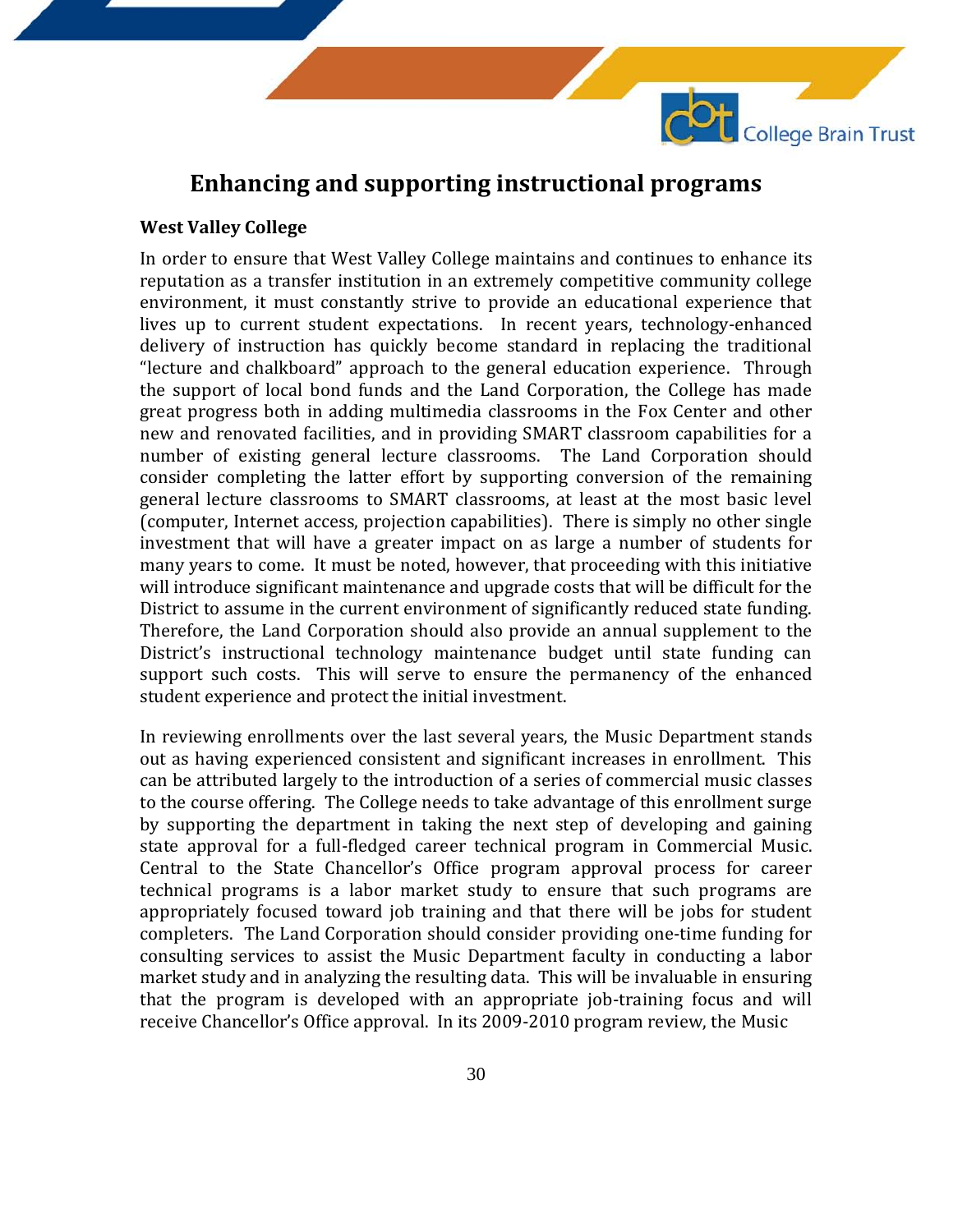Department has prepared a thoughtful list of needed enhancements for the existing digital music lab and other potential facilities modification and equipment needs. The Land Corporation should also consider providing funding assistance toward fulfilling these requests, provided that they prove to be consistent with appropriately supporting a fully developed career technical program in Commercial Music. In developing the program, the Music Department should take advantage of a thorough review of existing programs at other institutions. For example, the program at Citrus College in southern California is among the most highly regarded.

College Brain Trust

The Architecture and Interior Design programs are strong existing career technical programs with stable enrollments. (Although the enrollments in Interior Design have dropped from their highest level in Fall 2005, they seem to be stabilizing at a consistent and manageable level.) Through the 2009-2010 program review process, both programs have indicated that they are using CAD software at the 2006 version of the "industry standard" AutoCAD program, when the 2010 version is in demand. Also, the same software company has produced "Revit Architecture Software that aims to streamline the process of architectural design drawing and drafting," and there is a rapidly growing demand for training with this software. The Land Corporation should seriously consider funding these software licenses and whatever hardware upgrades might be necessary to support them, particularly since the licenses can be shared by the two programs. Such an investment will enhance the Architecture program's current efforts to renew key articulation agreements with four-year institutions and the Interior Design program's goal to seek a new external accreditation to replace CIDA accreditation, which has long been a distinction for the program, but expires in 2013 and will no longer be available to community colleges. Also, both programs are commended for their plans and current efforts to incorporate sustainable technology into their curricula, and the College should support the work of the programs to maintain currency in this area.

Student services and instruction appear to work well together at West Valley College. While transfer services seem to have provided adequate support for the transfer function, the College should continually review its efficacy to ensure that these services are addressing the challenges created by the impact of significantly reduced state funding for higher education. For example, it is likely that a reduction in available UC and CSU transfer slots will result in the need to focus more on transfer opportunities at private institutions and out-of-state public institutions With regard to career and technical programs, much of the advisement, internships, work experience, and job placement fall largely to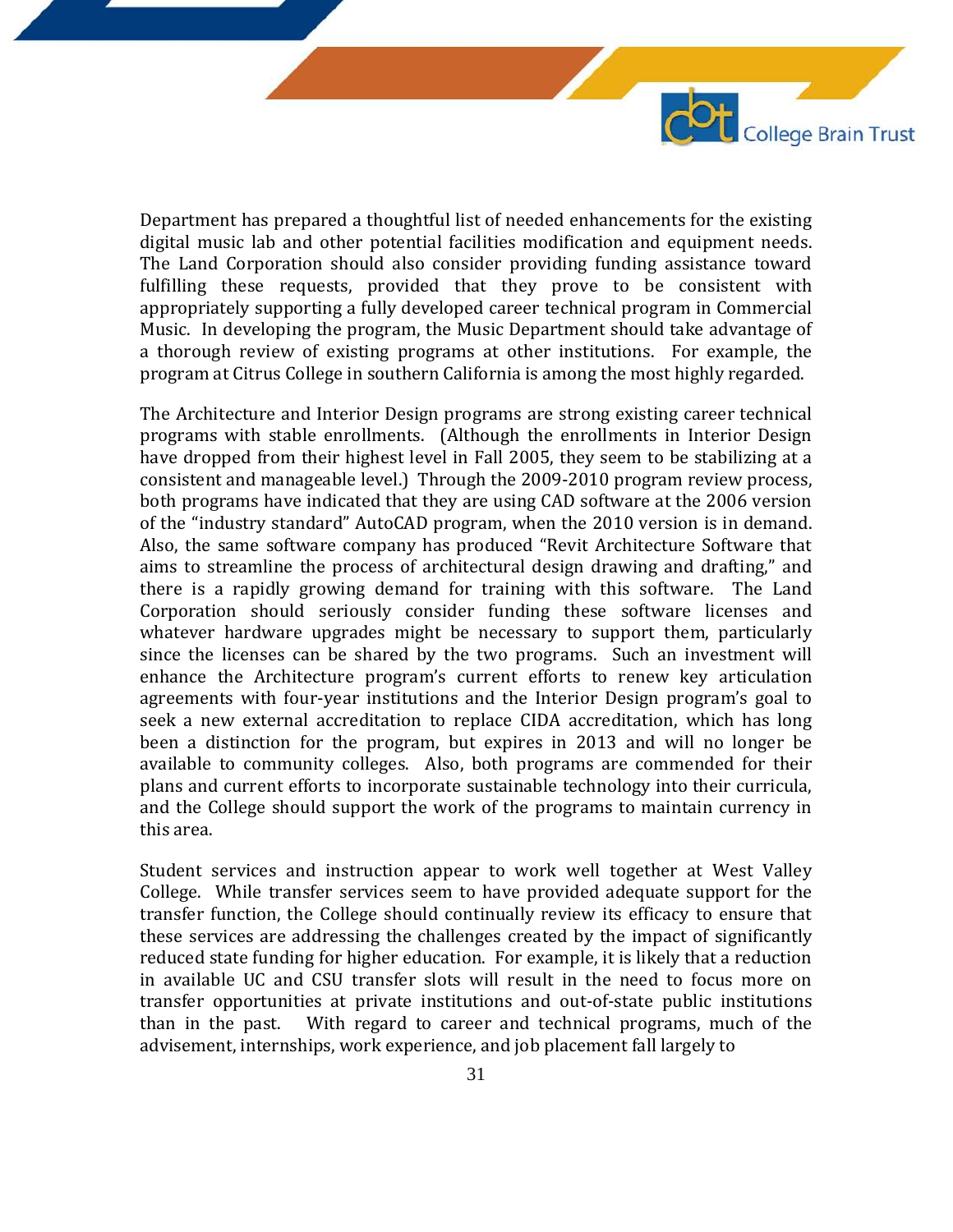instructional faculty and, to some extent, to the students themselves. The program review reports of most career and technical programs confirm this fact and submit that this situation results in these functions being less effective than the faculty would wish and, in some cases, it appears that these functions make demands that exceed what can be shouldered by the faculty. Increased and more innovative use of program advisory boards may be helpful in this regard. While informal faculty advising in career and technical programs is a strength that should be maintained, both instructional faculty and student services staff would welcome more support for students in these programs. The College should investigate avenues for strengthening and, perhaps, centralizing in one physical location, advisement and related functions through the use of career-focused counselors, faculty advisors, and/or paraprofessionals with knowledge of specific career-technical programs. The College might also consider establishing a more formal liaison arrangement between student services staff and instructional faculty for providing increased student support for students in these programs.

Ot College Brain Trust

#### **Mission College**

In order to achieve an image—both internal and external—as a comprehensive community college, Mission College needs to take immediate steps to improve and enhance transfer education programs and services to be sure that the College is able to live up to the promises it is making to students. As stated previously, this is not a recommendation for Mission College to pursue a "transfer college" identity, since it is imperative that the college develops a unique identity that differs from that of West Valley College, but merely one to ensure the viability of its transfer function. First, attention needs to be paid to the general education course offering to be sure that it is of sufficient size, quality, and consistency from semester to semester for students to be assured that they can meet their transfer requirements in a timely manner. As one measure of perceived quality, technology-enhanced delivery of instruction has, in recent years, become standard in replacing the traditional "lecture and chalkboard" approach to the general education experience. Through the support of local bond funds and the Land Corporation, the College has been able to provide SMART classroom capabilities for about half of its existing general lecture The Land Corporation should consider completing this effort by supporting conversion of the remaining general lecture classrooms to SMART classrooms, at least at the most basic level (computer, Internet access, projection capabilities). There is simply no other single investment that will have a greater impact on as large a number of students for many years to come. It will also contribute significantly to Mission College's reputation in serving transfer students.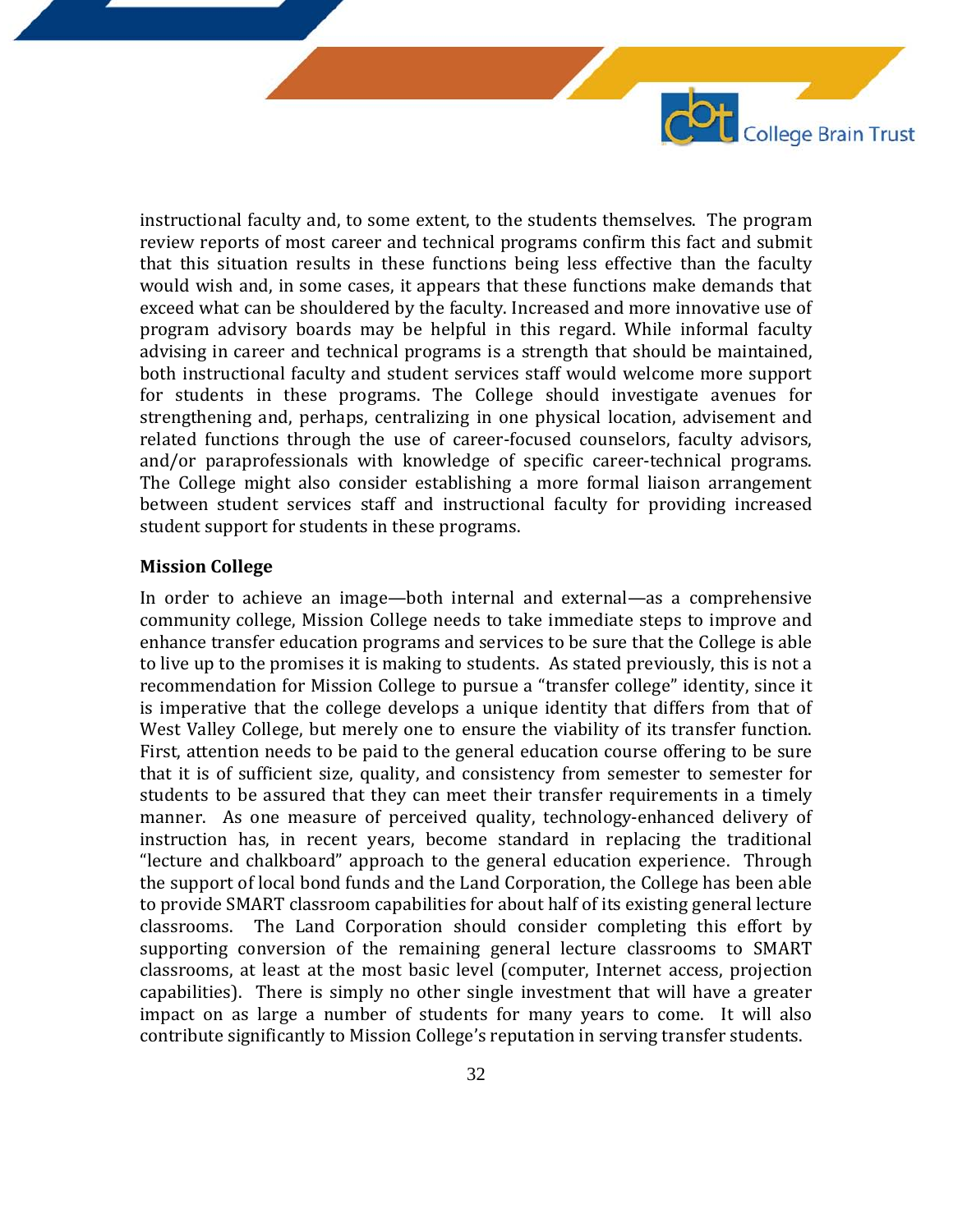As noted in the similar recommendation for West Valley College, proceeding with this initiative will introduce significant maintenance and upgrade costs that will be difficult for the District to assume in the current environment of significantly reduced state funding. Therefore, the Land Corporation should also provide an annual supplement to the District's instructional technology maintenance budget until state funding can support such costs. This will serve to ensure the permanency of the enhanced student experience and therefore protect the initial investment.

COL College Brain Trust

The Hospitality Management Program, one of Mission College's flagship career technical programs, is in the midst of a significant facility renovation and expansion that includes two fully re-equipped kitchen labs and a third lab dedicated to baking. This program has a fine reputation, enjoys stable enrollments, and has recently made great strides in improving its efficiency (to 667.87 WSCH/FTEF in Fall 2009). It stands to blossom even further with the enhanced capacity and equipment the renovation project will provide. Faculty members have actively engaged students in entrepreneurial activities such as catering services for the College and the surrounding community. The Land Corporation should consider providing one-time funding for consulting services to assist the faculty in developing a business plan in concert with the College's Administrative Services Office to formalize this activity and ensure that appropriate fiscal controls are in place. In addition to providing a "real life" business experience that will be invaluable for students, this activity will serve to promote both the program and the College in the community and to provide some additional funds to support program needs.

Student support services will need to play a vital role in developing a vibrant transfer function at Mission College. It appears that, historically, the College may not have perceived itself as a viable transfer institution, thereby creating for itself a kind of "self-fulfilling prophecy" in terms of its transfer reputation. In order to continue its efforts to reverse this perception, significant attention needs to be paid to transfer services, particularly to ensuring that current and accurate information is readily accessible both physically on campus and on the college website. As stated previously, it may be beneficial for Mission College student services personnel to study the services offered by colleges with especially strong transfer reputations, such as Santa Monica College and De Anza College, to see which of their programs and/or services might be adapted to fit the needs and resources of Mission College, how they are staffed, where they are located on campus, and how they are marketed<br>to students. Frequent and regularly scheduled transfer workshops on various Frequent and regularly scheduled transfer workshops on various transfer-related subjects – for example, the writing of application essays - are common to most such institutions to promote a "transfer culture," and Mission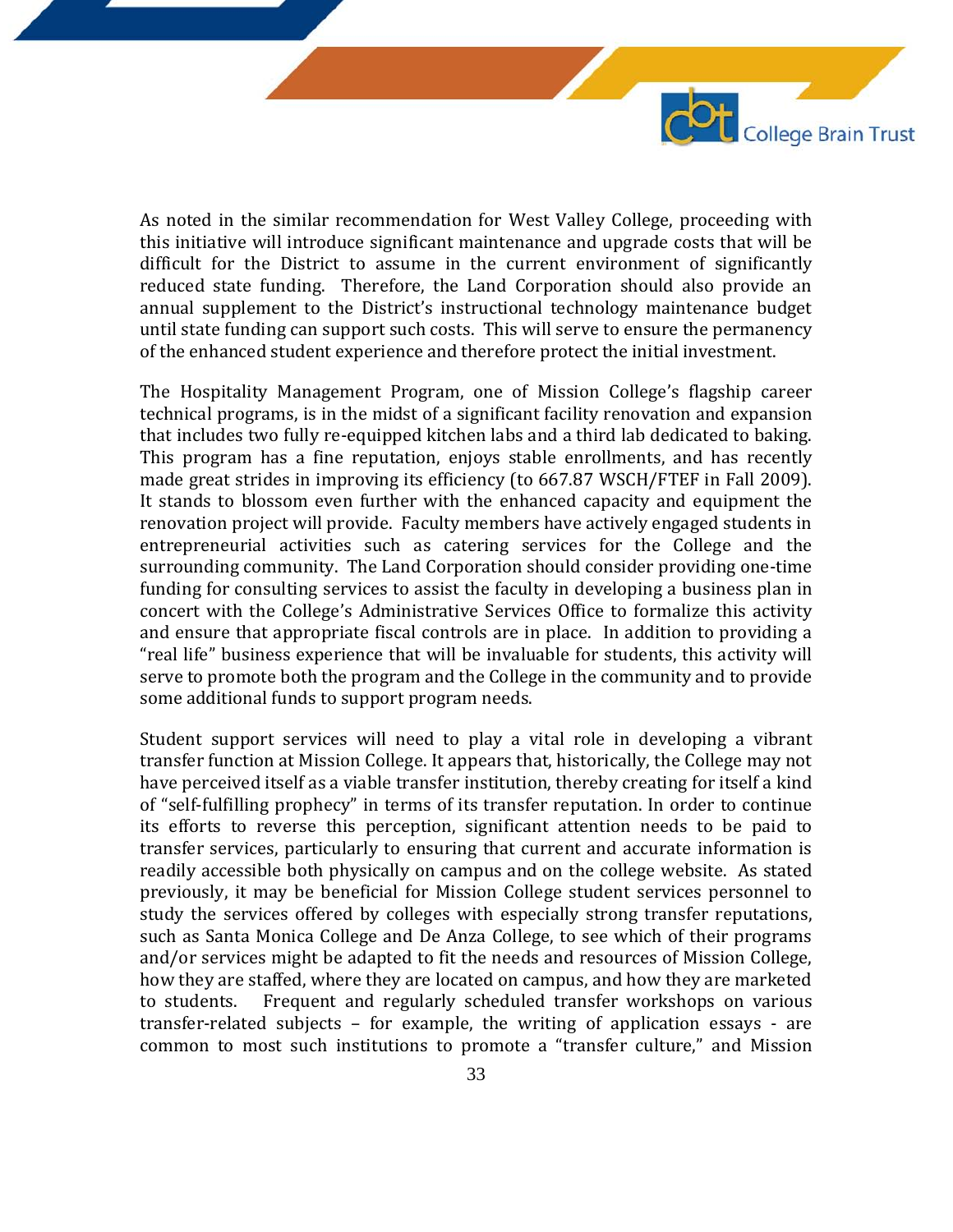

College counselors should be supported in order to provide more of these for students. In general, the transition from what has been a more muted approach to an active facilitation of the transfer process needs to continue through a variety of high-visibility activities, including continued outreach to high school students to promote Mission College's transfer function.

Career and technical support services at Mission College also appear to have tended toward the muted, perhaps due to lack of resources—making information available, but leaving it up to students to find and make use of it. For example, job placement services take the form of "self service," providing a job placement kiosk where students are expected to find jobs on their own. Mission College has a much larger number of individual career and technical degree and certificate programs than most colleges of its size, yet it does not currently host an annual career day. As at West Valley College, program-specific career advisement, internships, work experience, and job placement largely fall to the instructional faculty. While informal faculty advising of various kinds in career and technical programs is helpful, the College should investigate possibilities for strengthening support services and for heightening the visibility of support functions for students enrolled in career and technical programs through the use of counselors and/or paraprofessionals with knowledge of specific career-technical programs, and perhaps a more formalized faculty advisement mechanism. As at West Valley, student services and instruction seem to work well with each other, so again, as at West Valley, Mission College might also consider establishing a more formal liaison arrangement between student services staff and instructional faculty for providing increased student support for students in these programs.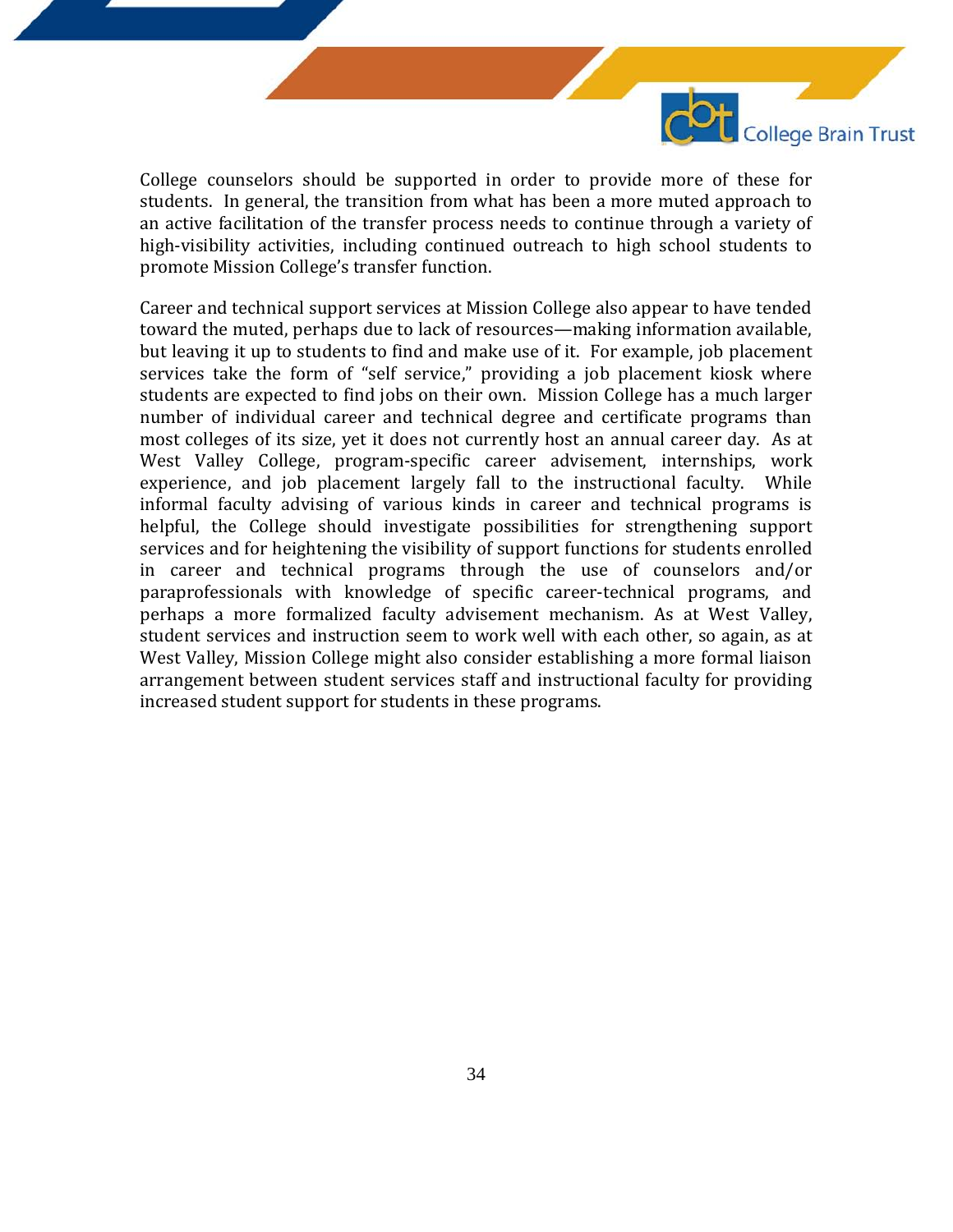

### **Labor Market Analysis**

The West Valley Mission Community College District stands at the heart of Silicon Valley, one of the world's most dynamic economies. It is the birthplace of the modern electronic industry and the hometown of the information age. It lies forty miles south of Biotechnology's birthplace and is part of the world's largest life science cluster. The proximity of these cutting edge technologies has made Silicon Valley a breeding ground for cross platform development in healthcare, communications and commerce. This region's economy, unlike any others, relies on innovation and the highly skilled workforce it takes to keep innovation coming.

However, the region's reliance on innovation and technology has often led to what appears to be a boom-or-bust economy. Even the region's economic transitions are unlike those of other areas and eras. At one time it was thought Silicon Valley's innovation-based economy was "recession proof." While there is no longer any doubt that Silicon Valley's economic prospects are tied to the Nation's economy, the Valley, and most directly its workforce, face a new and somewhat homegrown economic and career threat. The ever-increasing pace of change has made this the "hyper rust belt."

The traditional rust belt of the upper mid-west was based on the decline of the steel, heavy manufacturing and auto industries - industries that had been in place for a hundred years and, in most cases, are still there today. Silicon Valley and its workforce have turned over four or five times in the last fifty years. Just in Mission College's lifetime, and within a mile of the campus, the nation has seen the rise and fall of memory chip manufacturing, with labs running 24 hours a day on nearly every corner. This was replaced by the microprocessor and the development of R&D centers. Buildings that once housed floppy disk manufacturing became home to hard-drive companies and are now home to solar power companies. Each innovation has eclipsed the previous one, leading to a unique boom and bust cycle. The country can experience both boom and bust cycles at the same time. As memory labs closed across the Valley the microprocessor business exploded. As computer manufacturing moved out, internet hardware moved in, followed by software, search engines and social networking. With each of these changes a new set of skills was needed, often dramatically different from those needed by preceding technology. In an economy like this, the demand for education and In an economy like this, the demand for education and training provided by the District's colleges is undeniable. The challenge is keeping up with a dramatic pace of change and staying relevant in one of the world's most dynamic economies.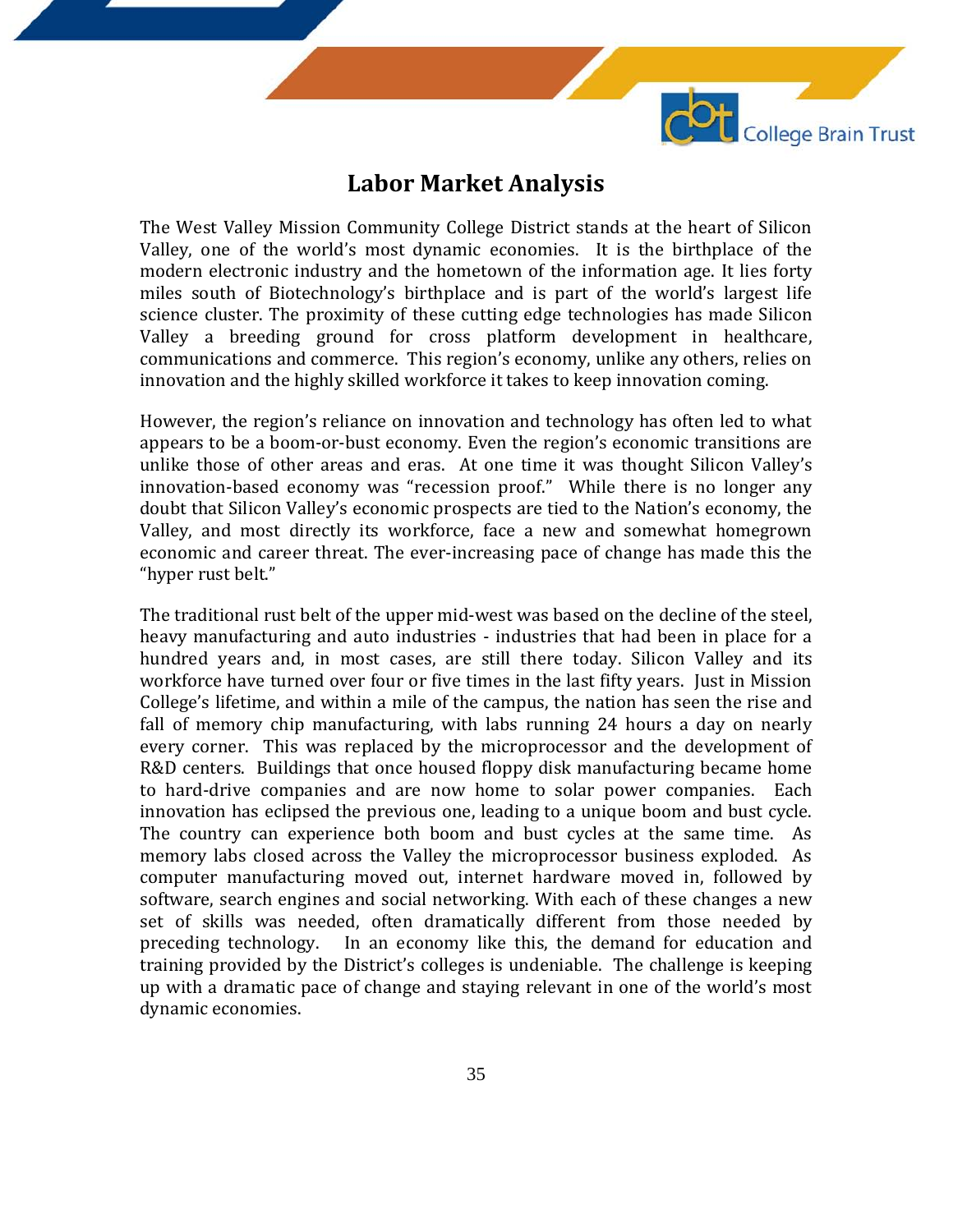

#### **Data**

West Valley and Mission Colleges are situated in two different communities but share one economy. WVMCCD lies at the northern end of Santa Clara County and is a part of the SAN JOSE-SUNNYVALE-SANTA CLARA METROPOLITAN STATISTICAL AREA (MSA). Despite what the name implies, the MSA includes all of Santa Clara and San Benito Counties. The State uses this region distinction because, by and large, the region shares the same workforce and economic issues.

The following information is based on the most recent projections developed by the State of California's Labor Market Information Division (LMID). The State develops ten-year projections on two-year cycles. The current projections are for the 2008- 2018 period. The 2010 update is not yet available. It is important to note that the 2008-2018 projections include the current recession but do not necessarily represent both the depth and the longevity of the recession. Perhaps the best example of this is the projection for overall growth. LMID anticipates the region will gain 71,900 jobs as total employment increases from 1,005,800 in 2008 to 1,077,700 by 2018, or an increase of 7.1 percent over the 10-year period. The total employment for the MSA as of December 2010 is 859,500. While the specific numbers in the projections are off, with the economy slowly growing again, they do illustrate the general direction of workforce demand and can still be a valuable tool when combined with other sources.

#### **Sector Employment**

The Professional and Business Services and Education, Health Care, and Social Assistance industry sectors will lead non-farm employment growth, producing 51 percent of new non-farm jobs. Information is projected to be the fastest growing industry sector, expected to grow at more than three times the 7.1 percent rate for total employment, at 23.2 percent. Financial Activities is the only industry sector expected to decline, with a minimal loss of 100 jobs.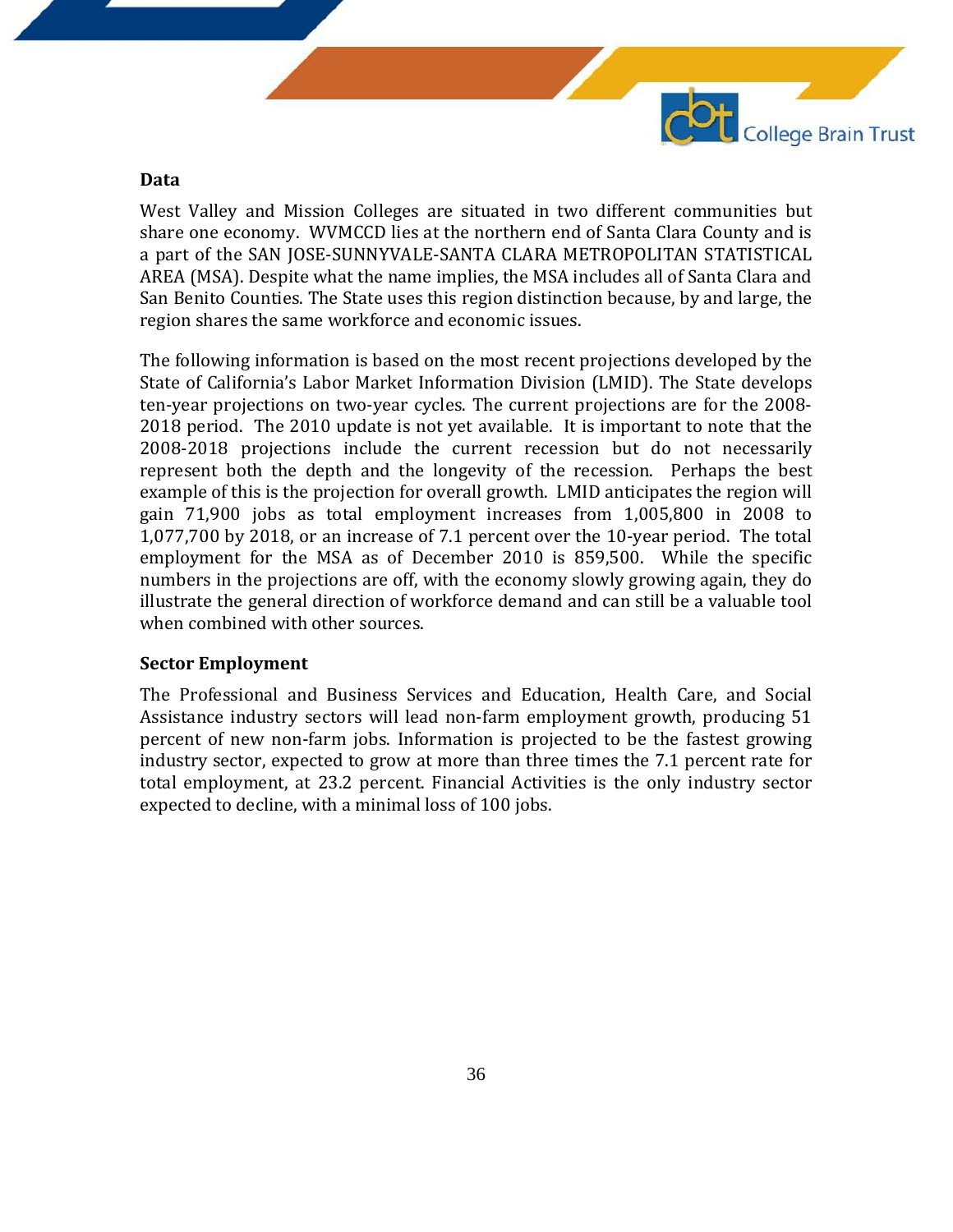



2008-2018 Industry Sector Employment Levels

Source : California Labor Market Division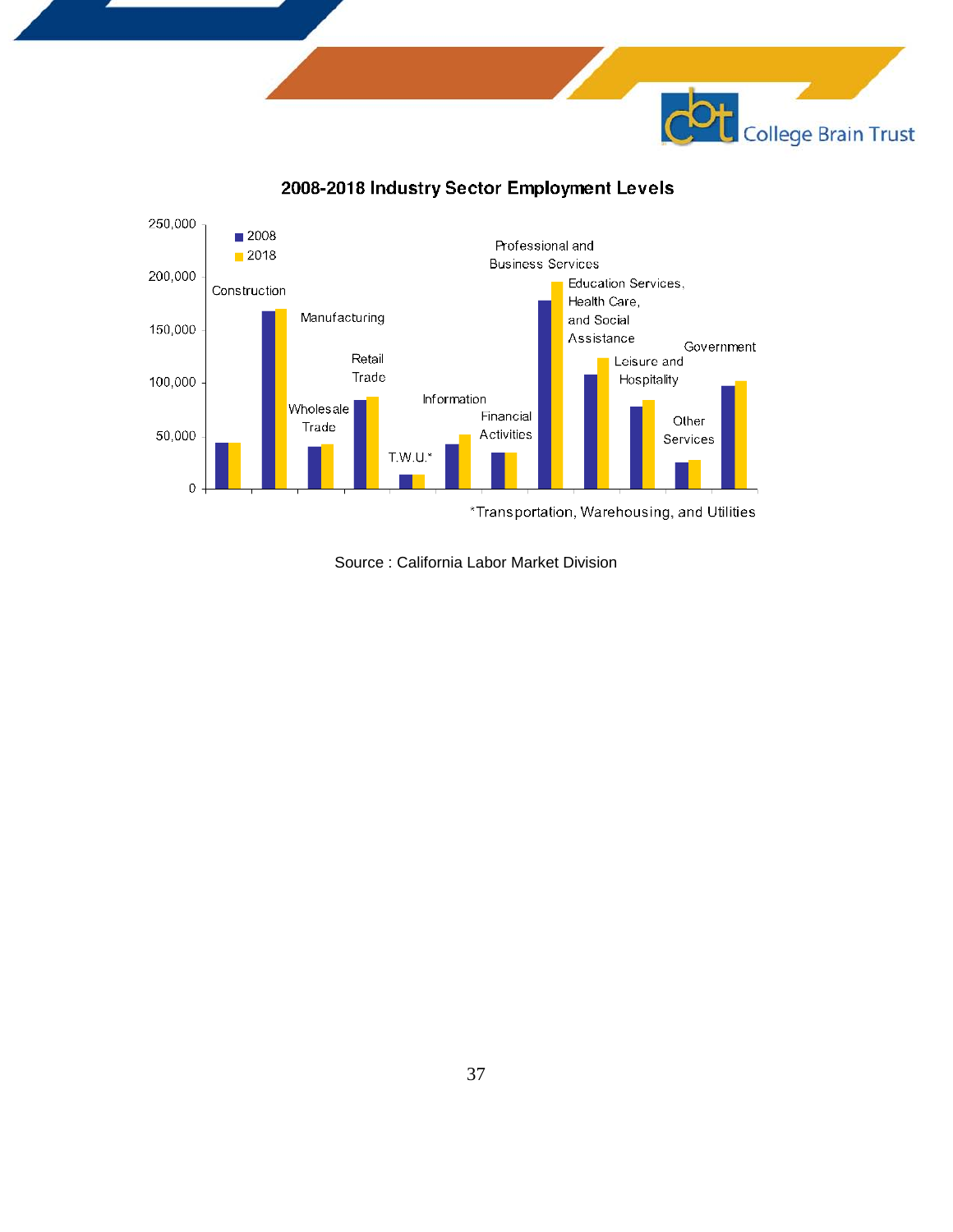

### **Occupations With The Most Growth 2008 -2018**

### **San Jose-Sunnyvale-Santa Clara Metropolitan Statistical Area**

| <b>SOC</b>     | Occupation                                                               | <b>Total Job</b> | <b>Annual Wage 2010</b> |               | <b>ED</b>               |
|----------------|--------------------------------------------------------------------------|------------------|-------------------------|---------------|-------------------------|
| Code           |                                                                          | <b>Openings</b>  | <b>Hourly</b>           | <b>Annual</b> |                         |
| $41 -$<br>2031 | <b>Retail Salespersons</b>                                               | 9,020            | n/a                     | \$21,098      | 11                      |
| $41 -$<br>2011 | Cashiers                                                                 | 8,450            | \$10.22                 | \$21,267      | 11                      |
| $35 -$<br>3031 | <b>Waiters and Waitresses</b>                                            | 7,640            | \$9.32                  | \$19,380      | 11                      |
| $15 -$<br>1031 | <b>Computer Software Engineers,</b><br>Applications                      | 7,370            | \$56.39                 | \$117,299     | 5                       |
| $39 -$<br>9021 | <b>Personal and Home Care Aides</b>                                      | 7,370            | \$12.30                 | \$25,587      | 11                      |
| $15 -$<br>1032 | Computer Software Engineers,<br><b>Systems Software</b>                  | 6,400            | \$60.56                 | \$125,949     | 5                       |
| $11 -$<br>1021 | <b>General and Operations Managers</b>                                   | 4,810            | \$65.28                 | \$135,780     | $\overline{\mathbf{4}}$ |
| 43-<br>4051    | <b>Customer Service Representatives</b>                                  | 4,650            | \$20.67                 | \$43,001      | 10                      |
| $35-$<br>3022  | Counter Attendants, Cafeteria, Food<br>Concession, and Coffee Shop       | 4,600            | \$10.14                 | \$19,040      | 11                      |
| $35-$<br>3021  | Combined Food Preparation and<br>Serving Workers, Including Fast<br>Food | 4,310            | \$9.33                  | \$19,400      | 11                      |

Source: California Labor Market Division

Total job openings are the sum of new jobs and replacement needs. Some occupations may have no growth (new jobs); however they have a substantial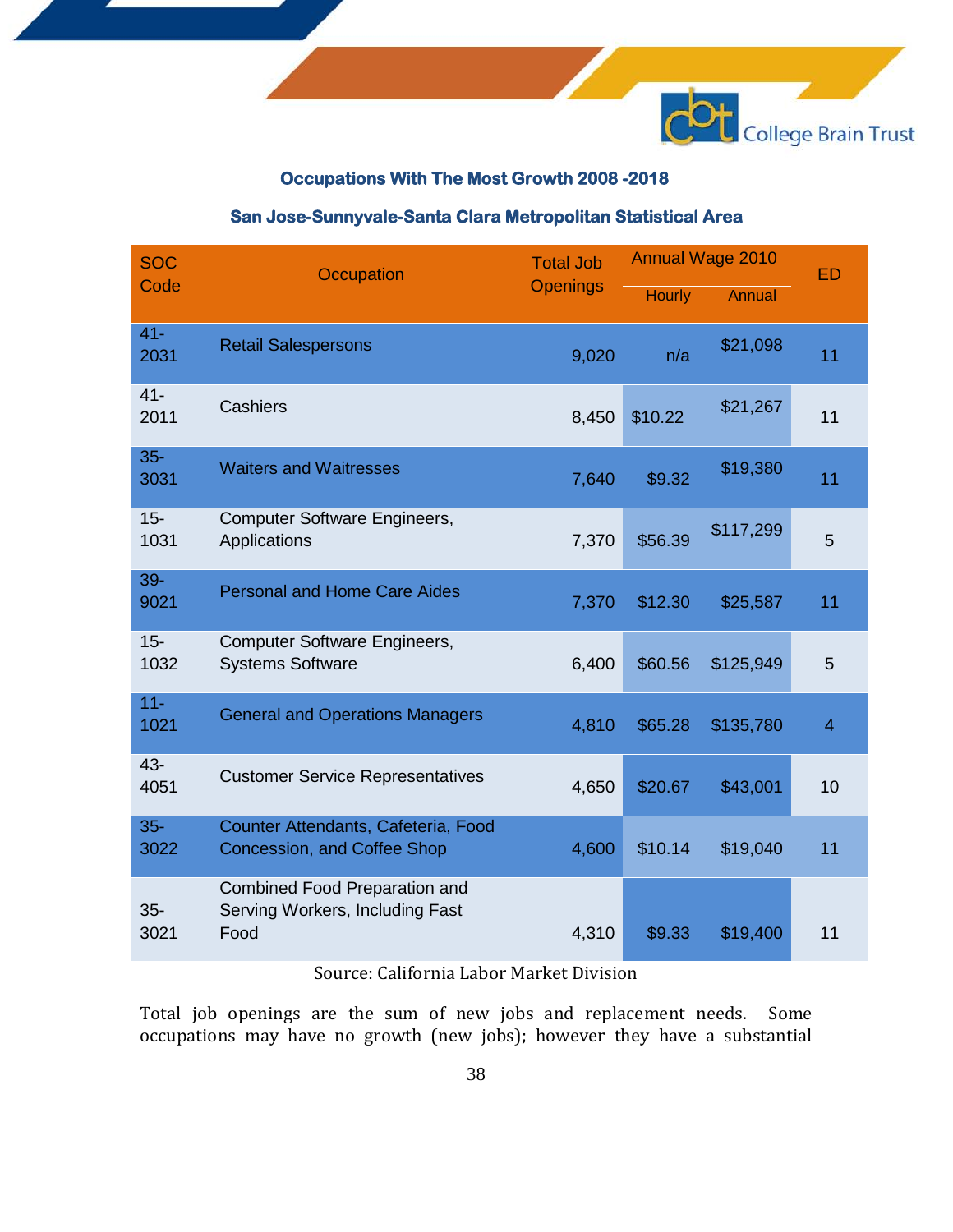

number of job openings due to the need for replacements. Replacement needs are an estimate of the number of job openings created when workers retire or permanently leave an occupation and need to be replaced.

Occupational training and education classifications (last column on chart above) were developed by the Bureau of Labor Statistics (BLS).

- 1 First Professional Degree LLD/MD
- 2 Doctoral Degree
- 3 Master's Degree
- 4 Bachelor's Degree or Higher and Some Work Experience
- 5 Bachelor's Degree
- 6 Associate Degree
- 7 Post-Secondary Vocational Education
- 8 Work Experience in a Related Occupation
- 9 Long-Term On-the-Job Training
- 10 Moderate-Term On-the-Job Training
- 11 Short-Term On-the-Job Training

For more information on the classifications, please see the BLS Training Definitions.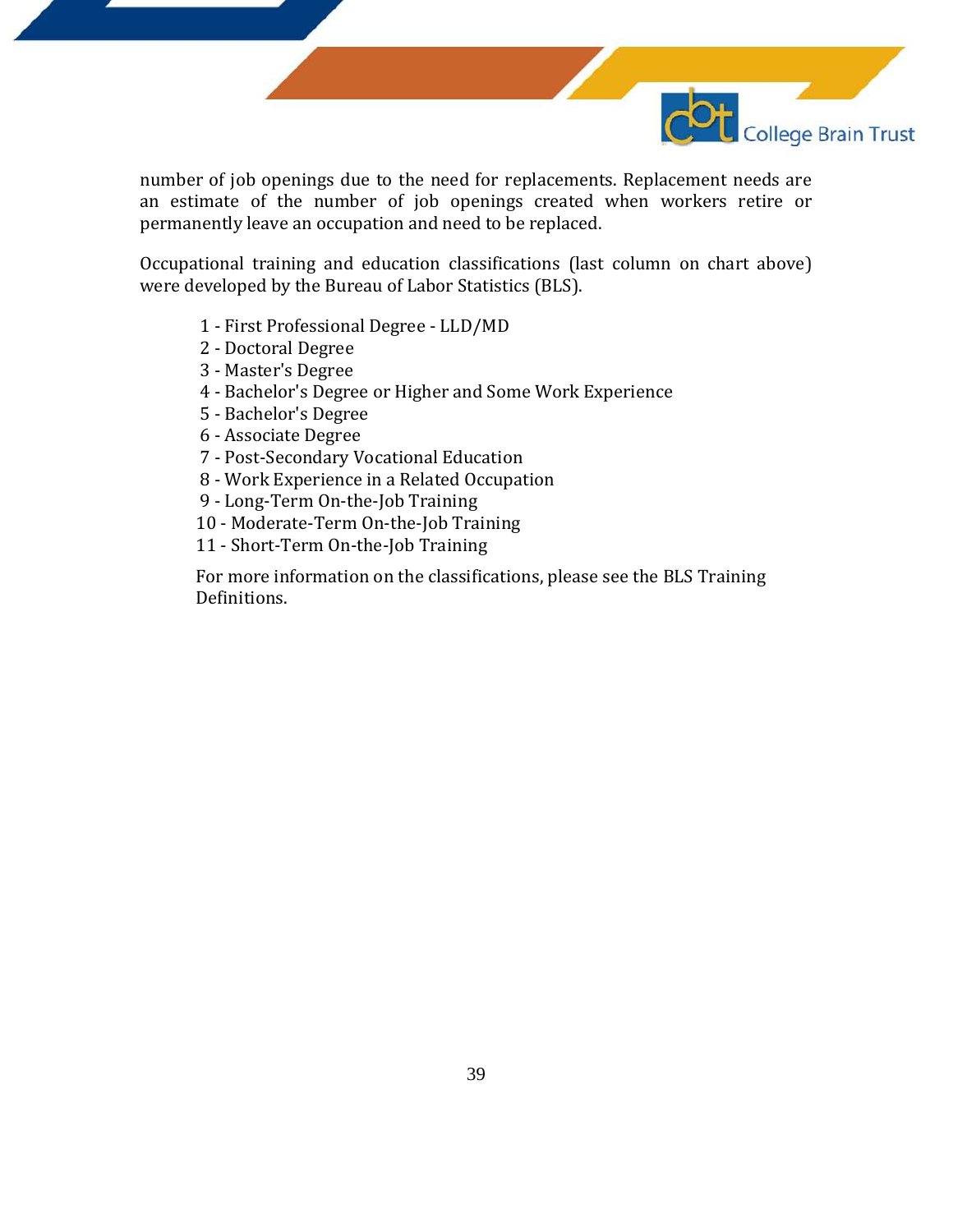

### **10 Fastest Growing Occupations 2008 -2018**

### **Sunnyvale-Santa Clara Metropolitan Statistical Area**

| <b>SOC</b> | <b>Occupational Title</b>                                                | Average<br><b>Employment</b> |        | <b>Percent</b> | <b>AnnualWage</b> | Ed             |
|------------|--------------------------------------------------------------------------|------------------------------|--------|----------------|-------------------|----------------|
| Code       | 2008<br>2018                                                             |                              |        | Change         | 2010              |                |
| nn         | <b>Network Systems and Data</b><br><b>Communications Analysts</b>        | 5,580                        | 8,320  | 49.1           | \$105,629         | 5              |
| 39-9021    | <b>Personal and Home Care</b><br>Aides                                   | 12,140                       | 17,990 | 48.2           | \$25,587          | 11             |
| 31-1011    | <b>Home Health Aides</b>                                                 | 3,170                        | 4,550  | 43.5           | \$20,798          | 11             |
| 41-3011    | <b>Advertising Sales Agents</b>                                          | 740                          | 1,010  | 36.5           | \$53,225          | 10             |
| 19-1042    | <b>Medical Scientists, Except</b><br>Epidemiologists                     | 3,210                        | 4,080  | 27.1           | \$98,147          | $\overline{2}$ |
| 49-9062    | <b>Medical Equipment</b><br><b>Repairers</b>                             | 680                          | 860    | 26.5           | \$42,363          | 10             |
| 21-1011    | Substance Abuse and<br><b>Behavioral Disorder</b><br><b>Counselors</b>   | 400                          | 500    | 25.0           | \$32,128          | 3              |
| 19-1021    | <b>Biochemists and</b><br><b>Biophysicists</b>                           | 700                          | 860    | 22.9           | \$92,796          | $\overline{2}$ |
| 15-1031    | <b>Computer Software</b><br><b>Engineers, Applications</b>               | 23,810                       | 29,170 | 22.5           | \$117,299         | 5              |
| 51-9023    | <b>Mixing and Blending</b><br>Machine Setters, Operators,<br>and Tenders | 600                          | 730    | 21.7           | \$37,302          | 10             |

Source: California Labor Market Division

Occupational training and education classifications (last column on chart above) were developed by the Bureau of Labor Statistics (BLS).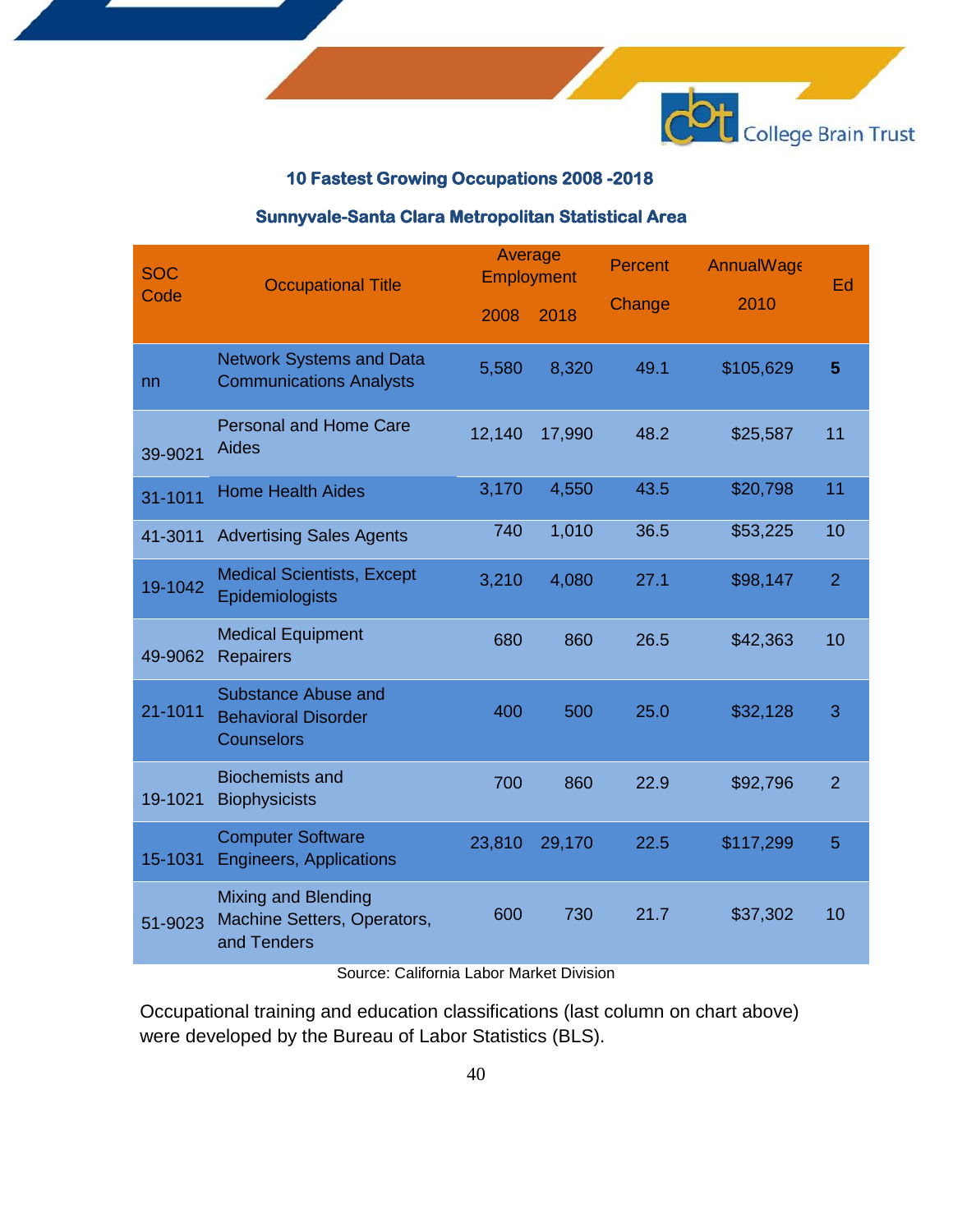

- 1 First Professional Degree LLD/MD
- 2 Doctoral Degree
- 3 Master's Degree
- 4 Bachelor's Degree or Higher and Some Work Experience
- 5 Bachelor's Degree
- 6 Associate Degree
- 7 Post-Secondary Vocational Education
- 8 Work Experience in a Related Occupation
- 9 Long-Term On-the-Job Training
- 10 Moderate-Term On-the-Job Training
- 11 Short-Term On-the-Job Training

For more information on the classifications, please see the BLS Training Definitions.

### **Conclusions from the Data**

The data show that the Colleges of WVMCCD offer programs that are, in general, well aligned with the workforce needs of their region. Both Colleges have robust technology, healthcare and business programs. The statistics only tell a small part of the story. With a regional economy as dynamic as the Silicon Valley's, the specific content of curricula and the ability to keep up with the pace of change will be an ongoing challenge.

#### **WEST VALLEY COLLEGE CAREER TECHNICAL PROGRAMS (Listed in Order of Approximate Size)**

|                                         | <b>ASSOCIATE</b> | <b>CERTIFICATES OF</b> | 2009-2010 |
|-----------------------------------------|------------------|------------------------|-----------|
| <b>PROGRAM</b>                          | <b>DEGREES</b>   | <b>ACHIEVEMENT</b>     | FTES*     |
| <b>Health Care Technologies</b>         | AS               | 7                      | 355.06    |
| Administration of Justice               | AS.              |                        | 299.66    |
| <b>Interior Design</b>                  | AS.              | 6                      | 202.18    |
| <b>Child Studies</b>                    | AS.              | 3                      | 181.12    |
| <b>Business/Business Administration</b> | AA/AS            | 13                     | 175.46    |
| Accounting                              |                  | $\mathbf{1}$           | 153.11    |
| Court Reporting and Related             |                  |                        |           |
| Technologies                            | AS(2)            | 6                      | 128.90    |
| Digital Media/Internet Services         | AA(2)/AS         | 10                     | 126.63    |
| <b>Workplace Success Skills</b>         |                  | 1                      | 125.87    |
| Architecture                            | AS(2)            | $\overline{2}$         | 118.20    |
| Photography                             | AS(2)            | 2                      | 116.38    |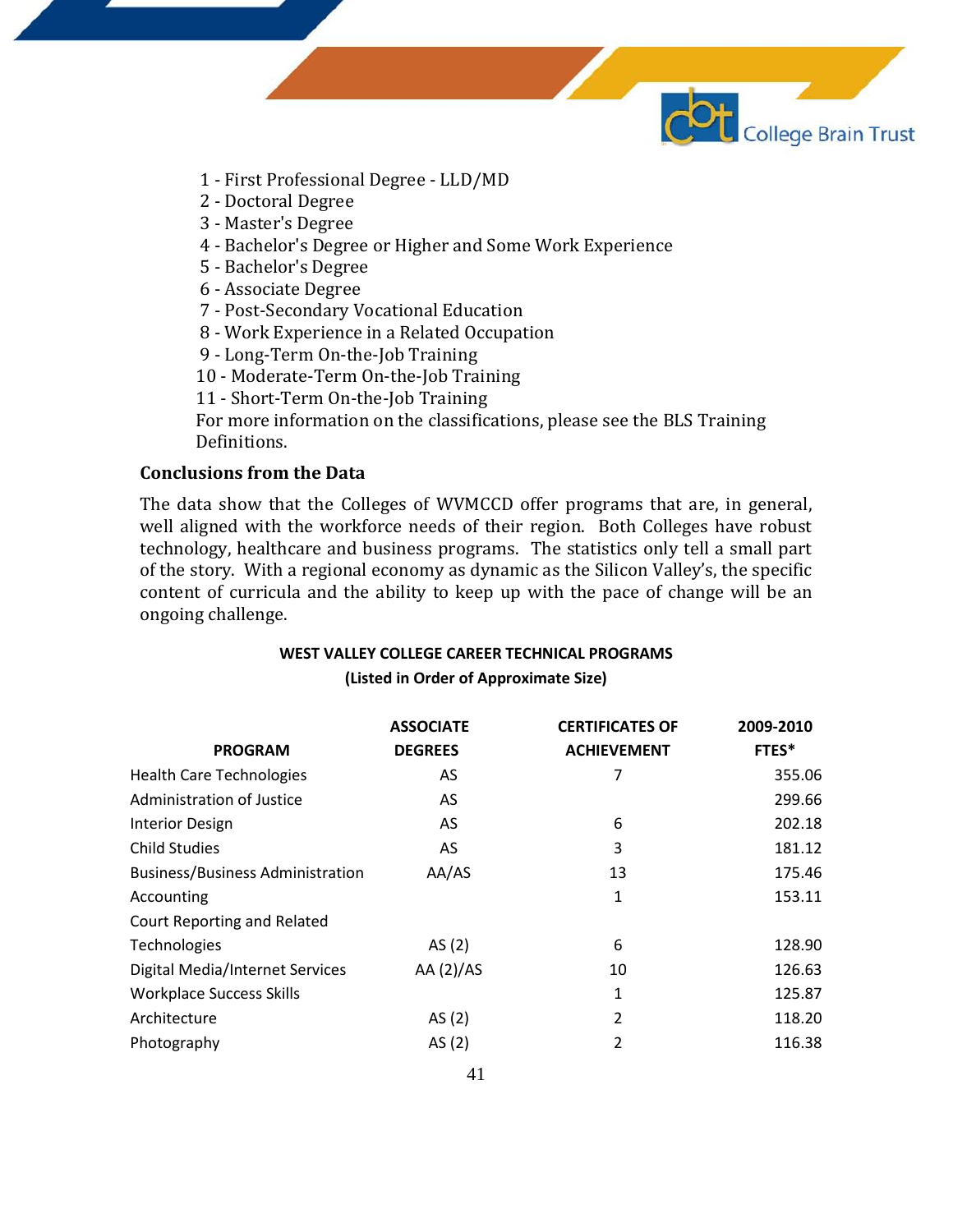

| 5 | 107.96                                        |
|---|-----------------------------------------------|
| 1 | 101.25                                        |
| 4 | 91.74                                         |
| 5 | 83.04                                         |
| 2 | 82.03                                         |
| 1 | 51.11                                         |
| 2 | 16.27                                         |
|   | AS $(3)$<br>AS<br>AS(4)<br>AS<br>AS<br>AA (3) |

\* CCC Chancellor's Office Data Mart

### **MISSION COLLEGE CAREER TECHNICAL PROGRAMS (Listed in Order of Approximate Size)**

| <b>PROGRAM</b>                             | <b>ASSOCIATE</b><br><b>DEGREES</b> | <b>CERTIFICATES OF</b><br><b>ACHIEVEMENT</b> | 2009-2010<br><b>FTES</b> |
|--------------------------------------------|------------------------------------|----------------------------------------------|--------------------------|
| Nursing-LVN to RN                          | AA/AS(2)                           | 1                                            | 336.70                   |
| Fire Technology                            | AS                                 |                                              | 320.02                   |
| <b>Hospitality Management/Food Service</b> | AS                                 | 1                                            | 248.84                   |
| <b>Business</b>                            | AA/AS(4)                           | 13                                           | 246.21                   |
| <b>Computer Information Systems</b>        | AS $(3)$                           | 9                                            | 243.13                   |
| Accounting                                 | AS                                 | 1                                            | 207.71                   |
| Child Development/Early Childhood          |                                    |                                              |                          |
| Education                                  | AS                                 | 6                                            | 168.52                   |
| <b>Graphic Arts</b>                        | AS                                 | 1                                            | 147.43                   |
| <b>Computer Applications</b>               | AS(2)                              | 5                                            | 122.00                   |
| Psychiatric Technician                     | AS                                 | 1                                            | 67.34                    |
| Semiconductor Manufacturing Technician     | AS                                 | 1                                            | 63.28                    |
| <b>Graphic Design</b>                      | AS                                 | 1                                            | 57.76                    |
| Multimedia/Web Design                      |                                    | 3                                            | 43.25                    |
| <b>Real Estate</b>                         | AS                                 | 1                                            | 33.37                    |
| <b>Retail Floristry</b>                    |                                    | 1                                            | 13.73                    |

\* CCC Chancellor's Office Data Mart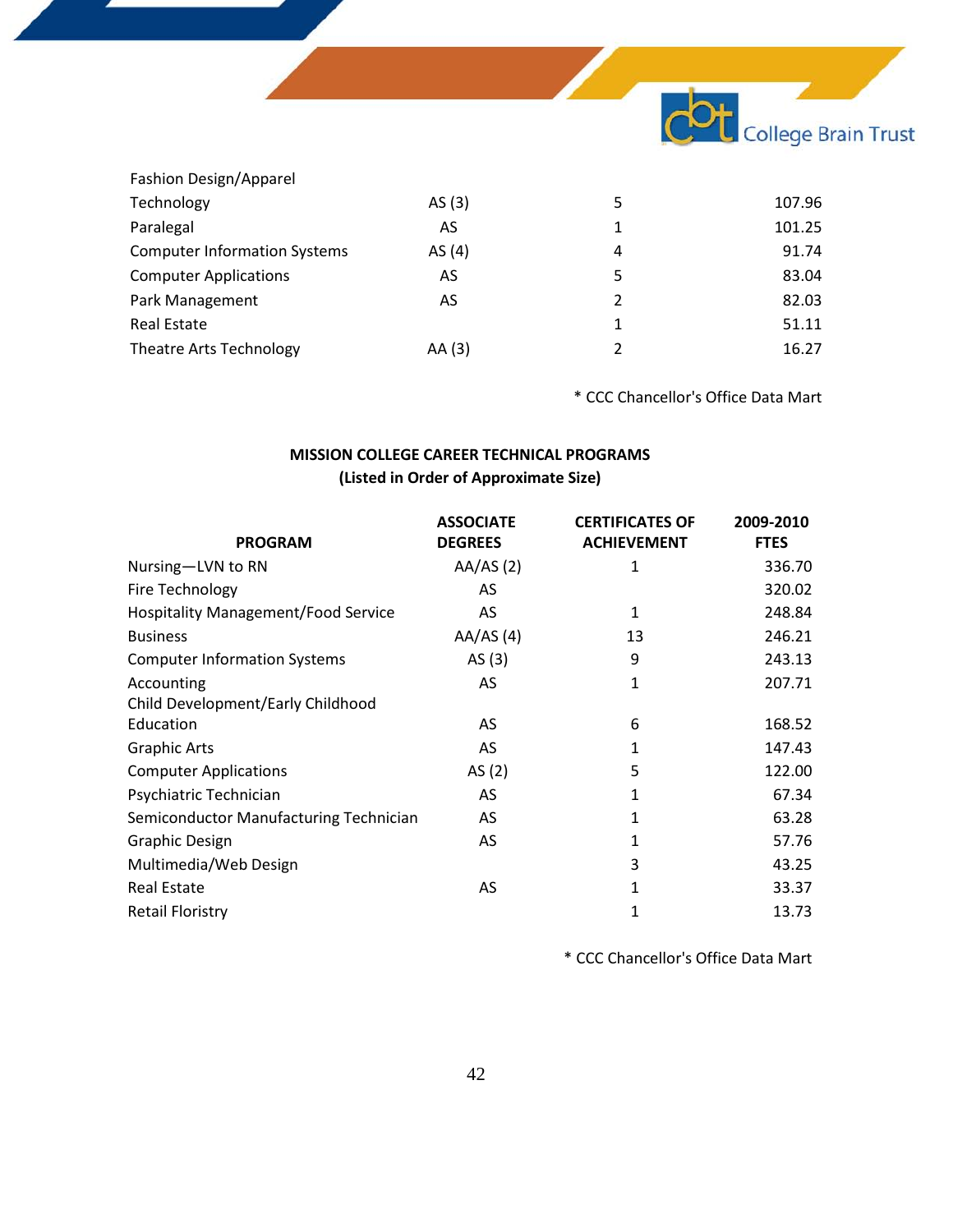College Brain Trust If history is any indicator, it is very likely that the specific skills most in demand today will not be in high demand by the end of the 2018 projection period. The picture for career paths is not much clearer. While it is likely that Silicon Valley will

still need software and design technicians, what they will be doing and how they will be doing their jobs is nearly impossible to gauge. In order to continue to remain a relevant player in the region's economy, the District will have to vigilantly track demand.

### **Beyond the Projections**

Career and industry projections have their value. They give a general idea where the marketplace is going, but beyond that they have their limitations. Long-range projections are short on specifics and, as the current data illustrate, they have difficulty with sudden turns in the economy. In fact, several of the workforce professionals interviewed for this project made nearly the same statement "I wish we could get away from using those things." The reason behind that statement is projections can't pick up hard turns in economy, for good or for bad, and worst of all for this region, they cannot pick up what is on the horizon. There is not a projection available to show what Social Networking will do to the job market. In Canton, Ohio that may not be important, but in the heart of Silicon Valley it may make all the difference in the world. At their best, projections are a little like trying to tell the weather with just a windsock; one can tell things are changing but one just cannot be sure to what.

To go beyond the information provided by LMID, a series of interviews were conducted with active professionals from workforce and economic development, and business.

Both colleges have well-established technology programs and every indicator points<br>toward continued demand. Mission's location provides that college with a Mission's location provides that college with a significant opportunity to capitalize on technology education. Mission's leadership should continue efforts to reach out to its high-tech neighbors and make technology education a focus. If the District is to be a leader in technology education, it needs to create a public identity that conveys it. The creation of legitimate, formal partnerships with the leading technology companies in the area and the publicizing of them is perhaps the easiest way to build this identity. This would also be a first step in creating an area of distinction for the WVMCCD. It also would assist in counteracting any impression in the community that other nearby districts are the leaders in technology.

Predicting what is next in technology is a very shaky proposition, but at this time the following areas are in demand: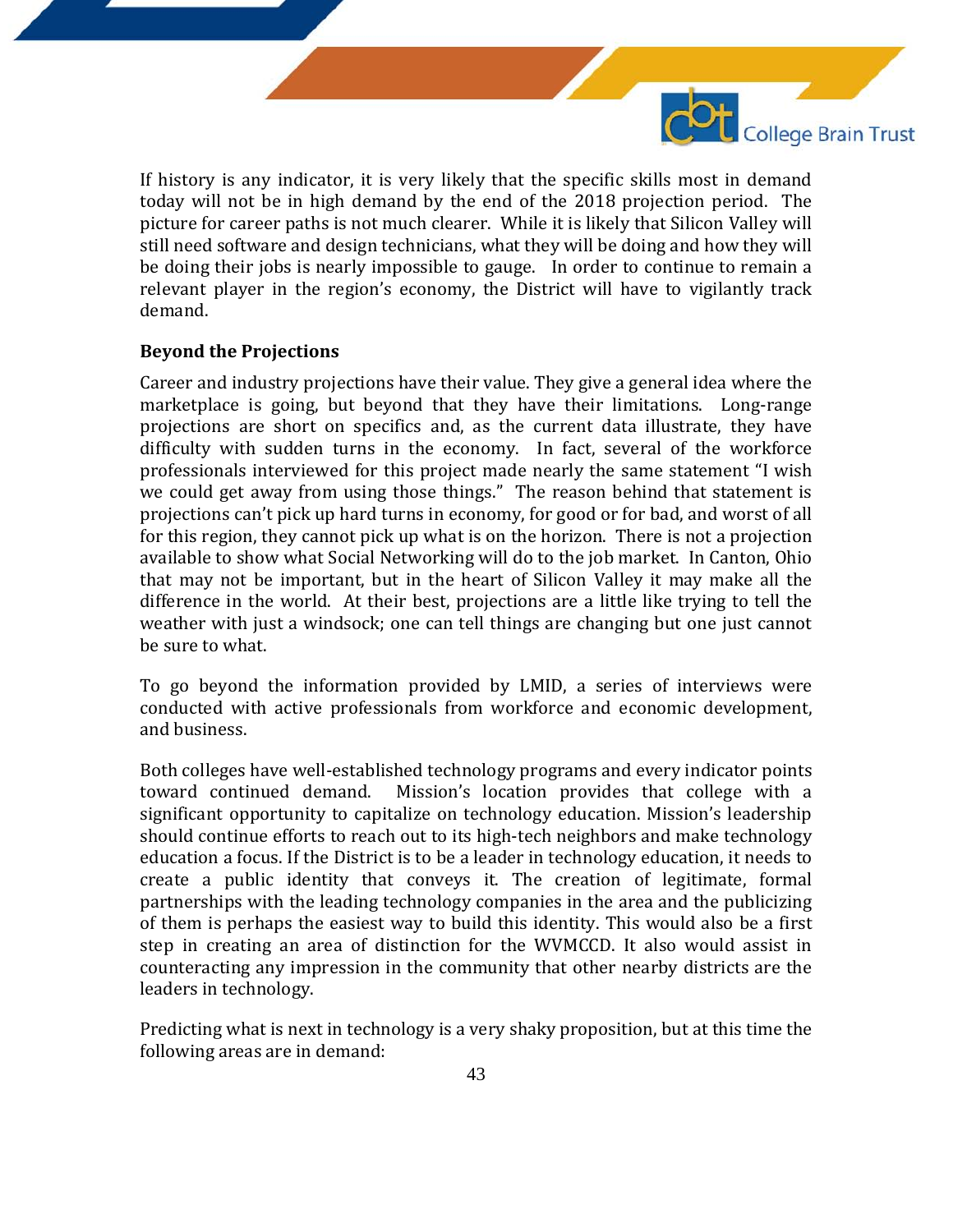Distributed computing Mobile and wireless technology Data management Security (across all technologies)

Engineering and Technical Design students will benefit from greater exposure to material science, chemistry and manufacturing technology.

College Brain Trust

The healthcare industry will provide both tremendous opportunity and considerable challenges. The projections and almost everyone in the industry see a shortage of skilled workers. The current difficulty is that Kaiser and most other area hospitals are not actively hiring. Yet it is generally believed that as soon as the recession ends, the pent-up demand as a result of retirement will leave the industry scrambling for talent for RNs in particular. Staffing mix is another issue clouding the demand picture. Currently, many California hospitals are phasing out LVNs and are focusing on hiring only baccalaureate-level nurses. Changes in technology are also affecting both training and hiring. The adoption of Health IT is increasing the need for computer skills. The steady growth of diagnostics and the incorporation of technology into medical devices are fueling growth in demand for a technical workforce in healthcare.

In community colleges, there is almost always a distinction made between "transfer" programs and career and technical programs. In a county where nearly half (44 %) of the working age population (25 yrs & older) has a baccalaureate degree or higher, transfer programs could be considered to be vocational. Coupled with the increasing value employers put on experience, the distinction between transfer and career tech may have lost its practical value.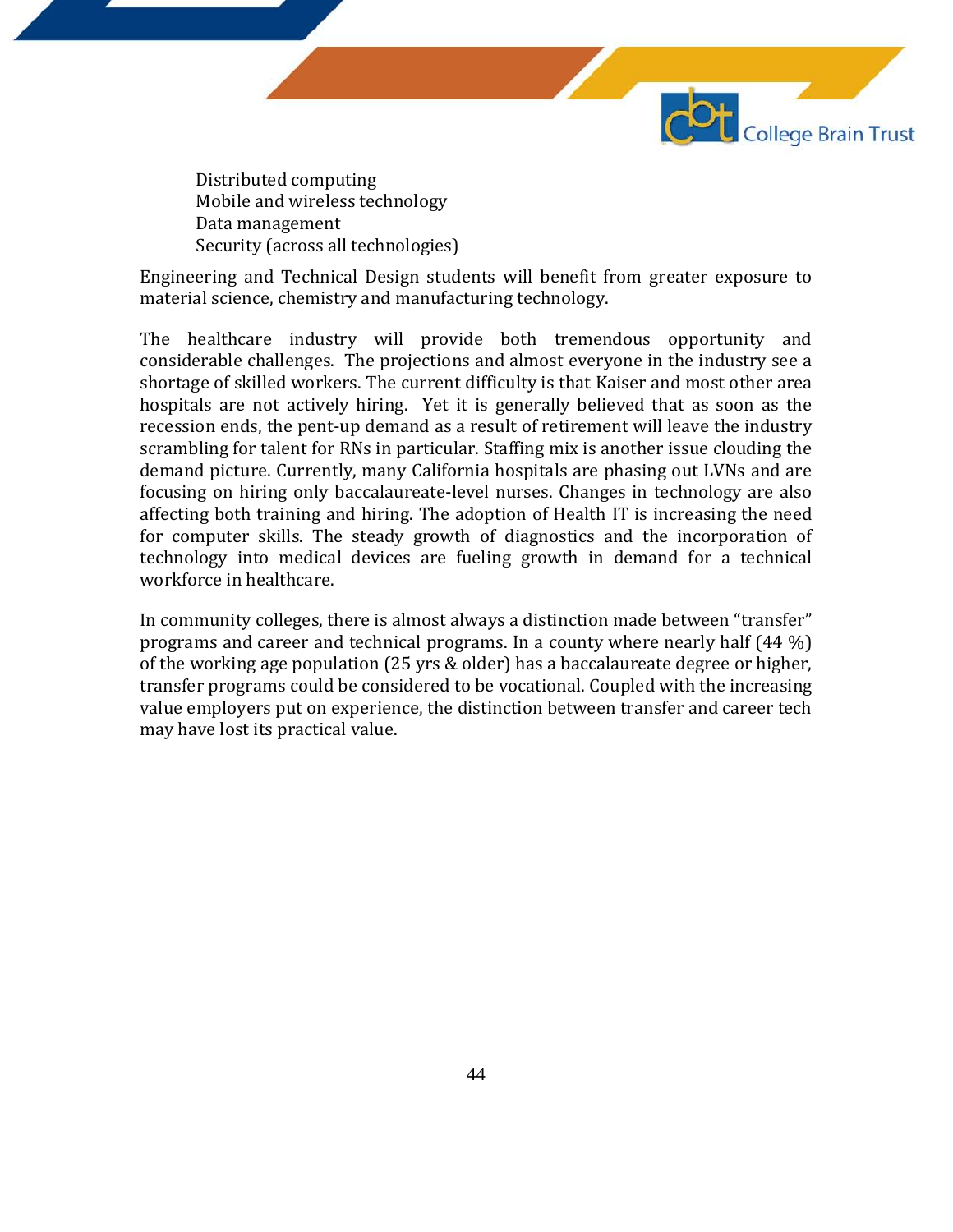



Source: U.S. Census Bureau, 2008 American Community Survey 1-Year Estimates

One alternative, or opportunity, that arises when the distinction between transfer, and career and technical education is removed is the use of Stackable Certificates. In their most basic form, these are a series of connected certificate programs leading to an Associate Degree. When linked to career and technical education, this alternative could become a valuable tool for young working students, allowing them to stay engaged or to re-engage with college. This model would also seem to benefit older or dislocated workers to update their skills and improve their educational background. Businesses could also find it a useful tool to increase the skills of their workforce.

Science, Technology, Engineering and Math (STEM) programs are generally viewed as degree-based programs, most particularly for those on the Bachelor of Science track. As it turns out, in an economy as technical as the one WVMCCD occupies, STEM skills by name are valued. Design and innovation are at the core of Silicon Valley's economic success. Having a good understanding of the underlying science involved in products being designed is a clear advantage, even at the technician level. This is not limited to physics and solid-state electronics; it is also true of chemistry and biology.

"InnovaBio" is an innovative partnership between industry and educators working to support biotechnology education. Dr. Tamara Goetz developed the model at Salt Lake Community College. Specifically, it is a not-for-profit contract research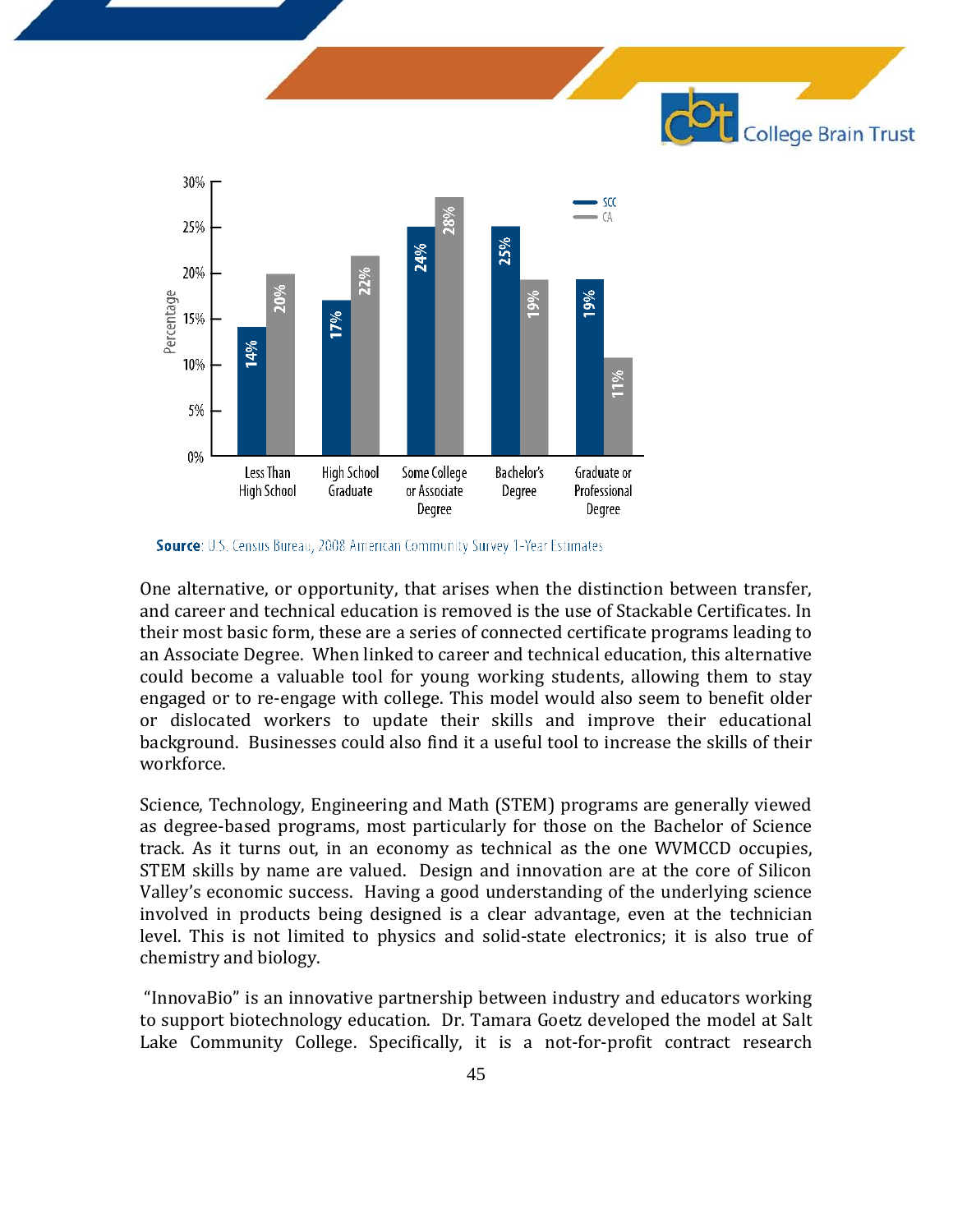

company established on campus to provide students with current industry experience. The model offers a low-risk environment for companies to explore new technologies while providing hands-on industry experience to students. In effect, it turns the internship model upside down, bringing business and real-world career experience on-campus. The District would seem to be perfectly situated to establish a technology-based version of this model.

There are a number of emerging industries/technologies in the region that are taking advantage of the proximity of distinct industry clusters. One example is a growing medical device industry - a combination of the life sciences and high tech. Another is health information - a combination of healthcare and information technology. This leads to a need for biology for engineers and programming of biology and chemistry and microbiology for everyone. While this sounds easy, there will be significant challenges. Students now gravitating to biology may do so in part because they do not like programming. Developing cross-disciplinary courses that appeal to students will be challenging but should provide them clear benefit. The first step in the development of programs in these areas would be to form partnerships with appropriate employers. This would ensure that programs lead to actual employment.

Across the District, there are opportunities to improve the career and job prospects for students by adding "greening" elements to the curriculum. Green business is, for the most part, efficient business. As this understanding grows, the need for skilled professionals with a green background will grow across the economy. One example, not often recognized, is Fire Science. Hybrid cars require different rescue and fire techniques.

| Number of<br><b>Employees</b> | $0 - 4$ | $5-9$  | $10 - 19$ | $20 - 49$ | 50-99  | 100-249 | $250 -$<br>499 | $500 -$<br>999 | $1000+$ |
|-------------------------------|---------|--------|-----------|-----------|--------|---------|----------------|----------------|---------|
| No. of<br><b>Business</b>     | 38,681  | 7,618  | 5,152     | 3,731     | 1,412  | 727     | 182            | 78             | 61      |
| No.<br>Employed               | 47,536  | 50,328 | 70,274    | 113,382   | 963,82 | 106,376 | 62,625         | 52,884         | 159.448 |

Source: LMID Santa Clara MSA Business by size third quarter 2009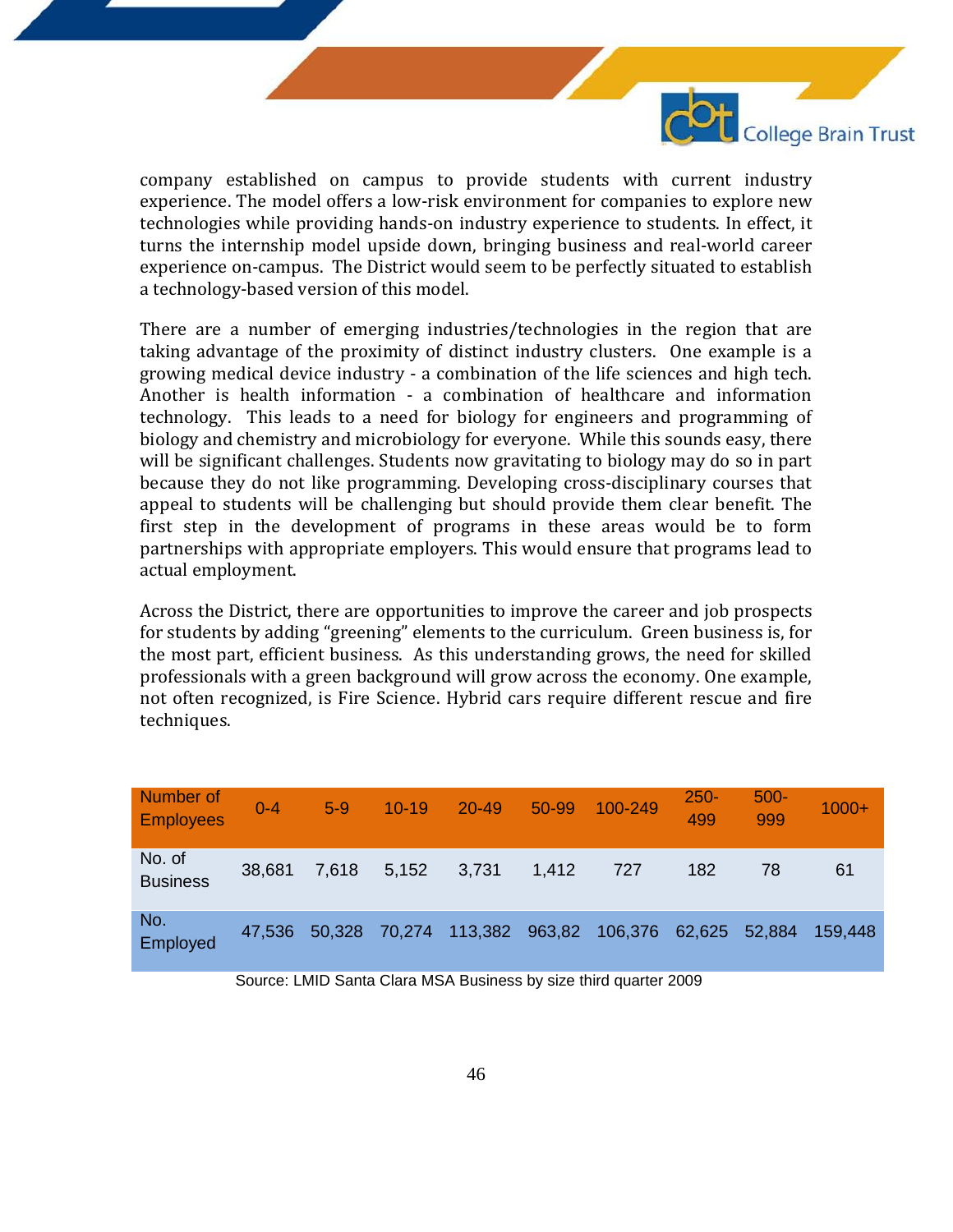The chart above shows that there are thousands of small businesses in the region. There would seem to be a growth opportunity in providing business and technical education to the owners and employees of these businesses. While both colleges list small business classes, neither college is known as a center for small business education. A curriculum should be developed from the ground up for small businesses operating in this community. There are a number of groups capable and willing to assist in the development of curriculum, ranging from Small Business Development Centers to entrepreneurial support groups to legal and accounting firms willing to provide pro bono consulting. Because of the small size of these businesses, there is not a lot of scheduling leeway. The determination of when and where these courses are offered may be a significant challenge. A hybrid model, which includes a major component of distance education, would be the most practical for students. West Valley College already has a strong distance education offering that could provide a foundation for this effort. Helping small businesses and entrepreneurs grow might be the single most effective economic development tool in the region. Many colleges have created such programs. Finding successful models would assist the District in developing a successful one. In addition, some unique aspect to the program, such as a linkage with Stanford's Business School, would help to differentiate it from others in the area.

College Brain Trust

In addition to the benefit existing small businesses would receive from a robust small business curriculum, many other campus programs could benefit. Increasingly, the career option for students and graduates is self-employment. This is particularly true for students in the creative arts. curriculums are based on large business and do not always translate to a "business of one." An entrepreneurial, small business option might be the final step in building a career. Finally, from small boutiques in Los Gatos to entrepreneurs in garages in Santa Clara, there would seem to be a ready market for business education geared to the needs of small business.

The chart on academic attainment shows that 14% of the county working age population never completed high school and another 17% did not go beyond high school. While these are countywide numbers and are likely to be somewhat lower in the WVMCCD, they still represent a large number of potential students. For many of these individuals, the only access to employment is entry-level retail and hospitality. At some point most, if not all, begin to look for a different path. If the colleges developed and promoted courses in retail and hospitality management that specifically catered to new students, this could be the entry point this population needs.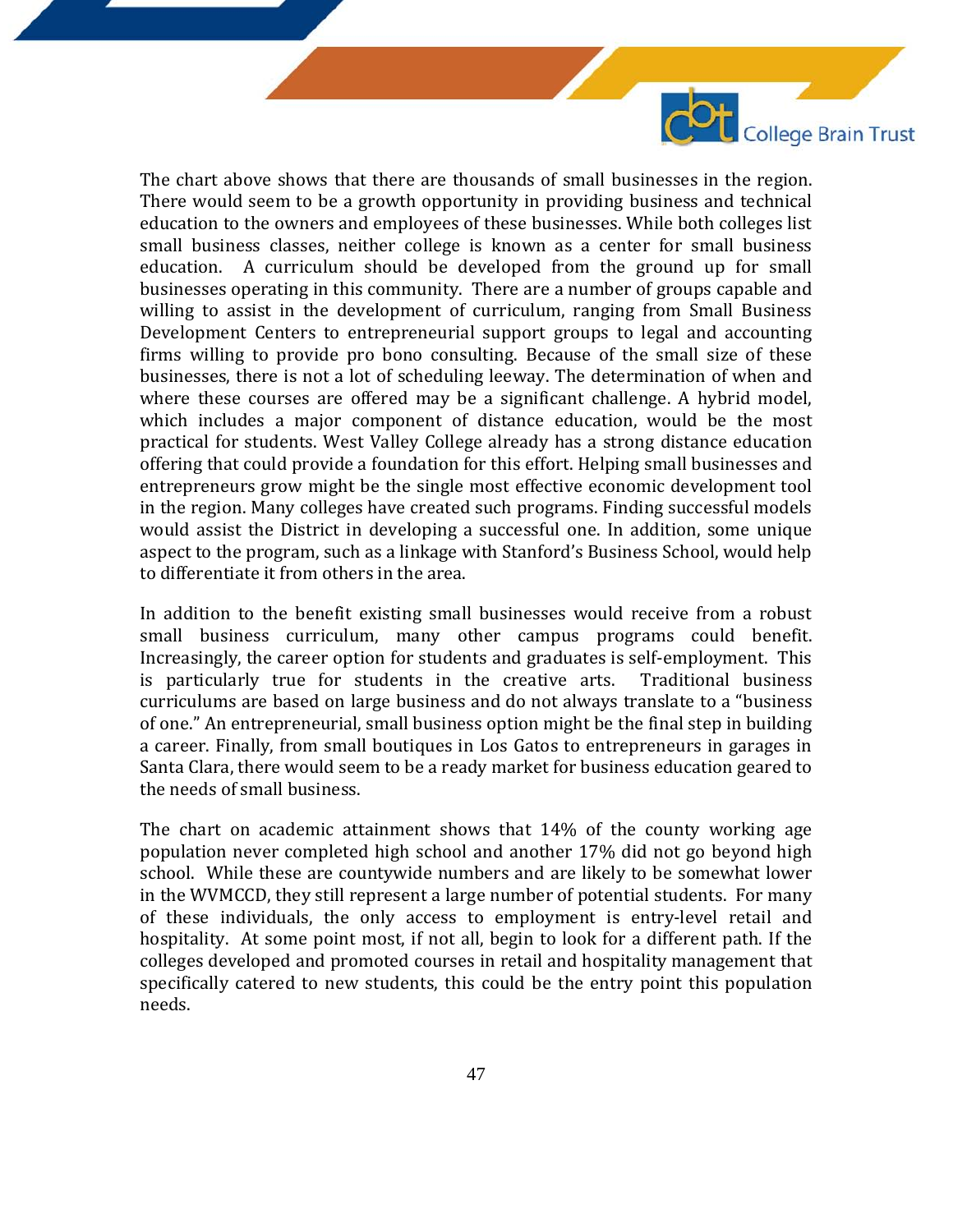

One the greatest challenges facing today's workforce and economy as a whole is getting people back to work. There are thousands of skilled, experienced workers unable to find employment. The economy has begun to grow, but much of the hiring is going to new graduates from four-year colleges. The problem has become so well known that it has a name: 99 weekers. The name refers to people who have been unemployed for over 99 weeks. The problem is the real or perceived belief that, after this long period of unemployment, skills erode. The colleges could develop programs to reestablish the currency of these individuals' skills, in effect making them new graduates or "Re-Graduates." InnovaBIo, at Salt Lake Community College, could be a model for just such a program.

During the course of this research, three organizations expressed an interest in partnering with the District and its colleges: Joint Venture Silicon Valley, NOVA WIB and the Workforce Investment Network of Silicon Valley.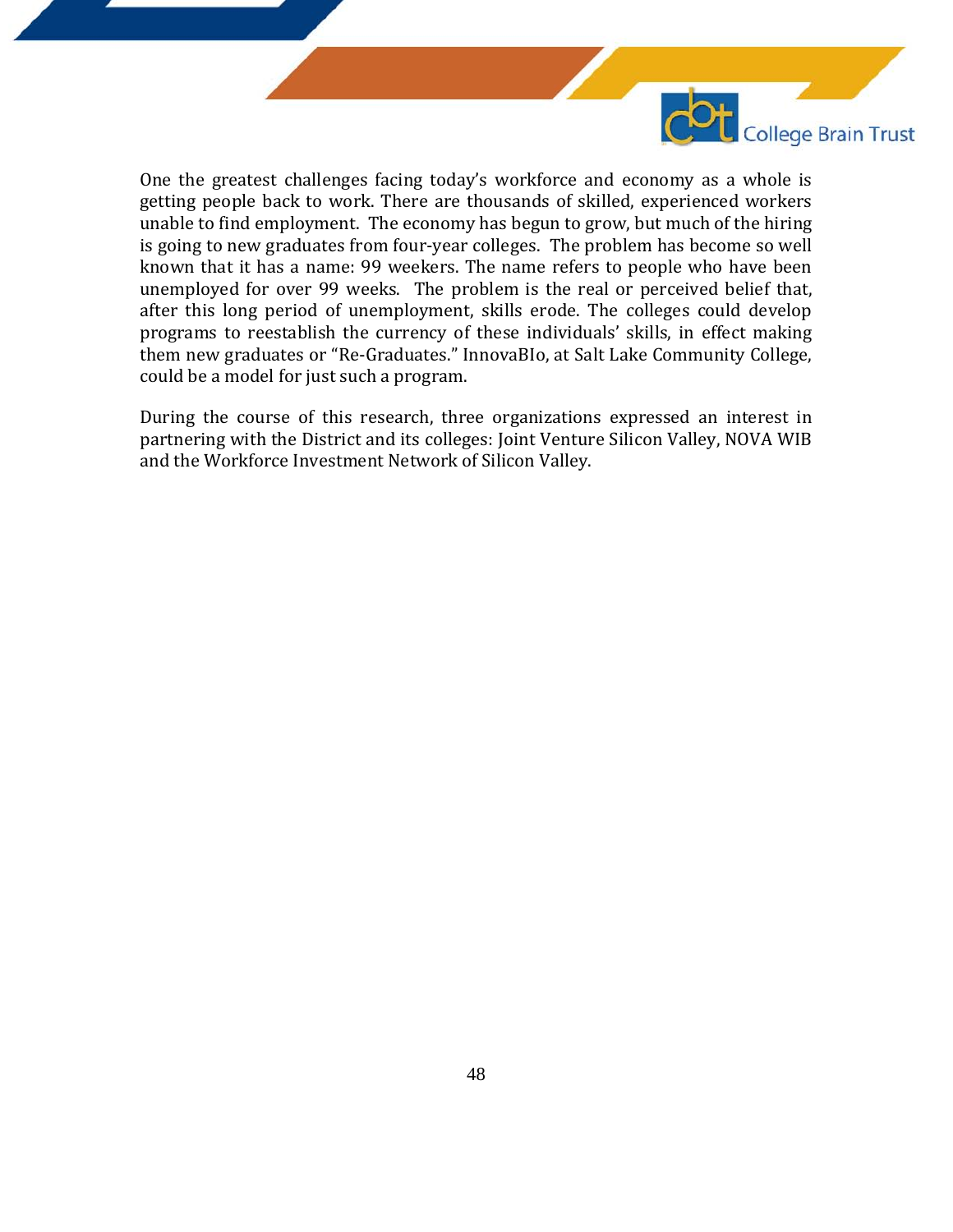

### **Conclusions and Recommendations**

- The colleges have been successful in their FTES recovery strategies; however when the economy rebounds, the highly competitive environment will return, and the two colleges must develop and maintain student enrollment and take advantage of future growth funding opportunities.
- The District must continue its leadership in implementing the recommended long-term strategies (from the previous CBT report), even under current conditions, in order to maintain the enrollment base when the environment becomes competitive again.
- The colleges need to be responsive to the course scheduling priorities established by the California Community Colleges Chancellor's Office to address student access issues created by the current economic environment.
- The colleges need to be attentive to legislative proposals that would have an impact on course offerings. In particular, the area of physical education has been targeted for defunding or reduced funding. Physical education has been the largest discipline at both colleges.
- The District should maintain a cushion of approximately 1% unfunded FTES over the next several years so that it will have a "head start" the first year growth is funded. This only works if it can be accomplished through efficiency of operations rather than additional expenditure of funds.
- This may be the ideal time for the District to engage in discussions as to what the relative sizes of the two colleges should be.
- The District should plan for the implementation of the many fine marketing and communications recommendations in the Clarus Report and the report of the previous CBT team, and focus particularly on those recommendations addressing the "branding" of the two colleges.
- Both colleges should continue and enhance their emphasis on high-quality transfer offerings. Such offerings will always play a critical role in the District's success.
- The colleges need to prepare for the future by developing an appropriate and consistent message to communicate their transfer success and to emphasize their roles as full-service colleges.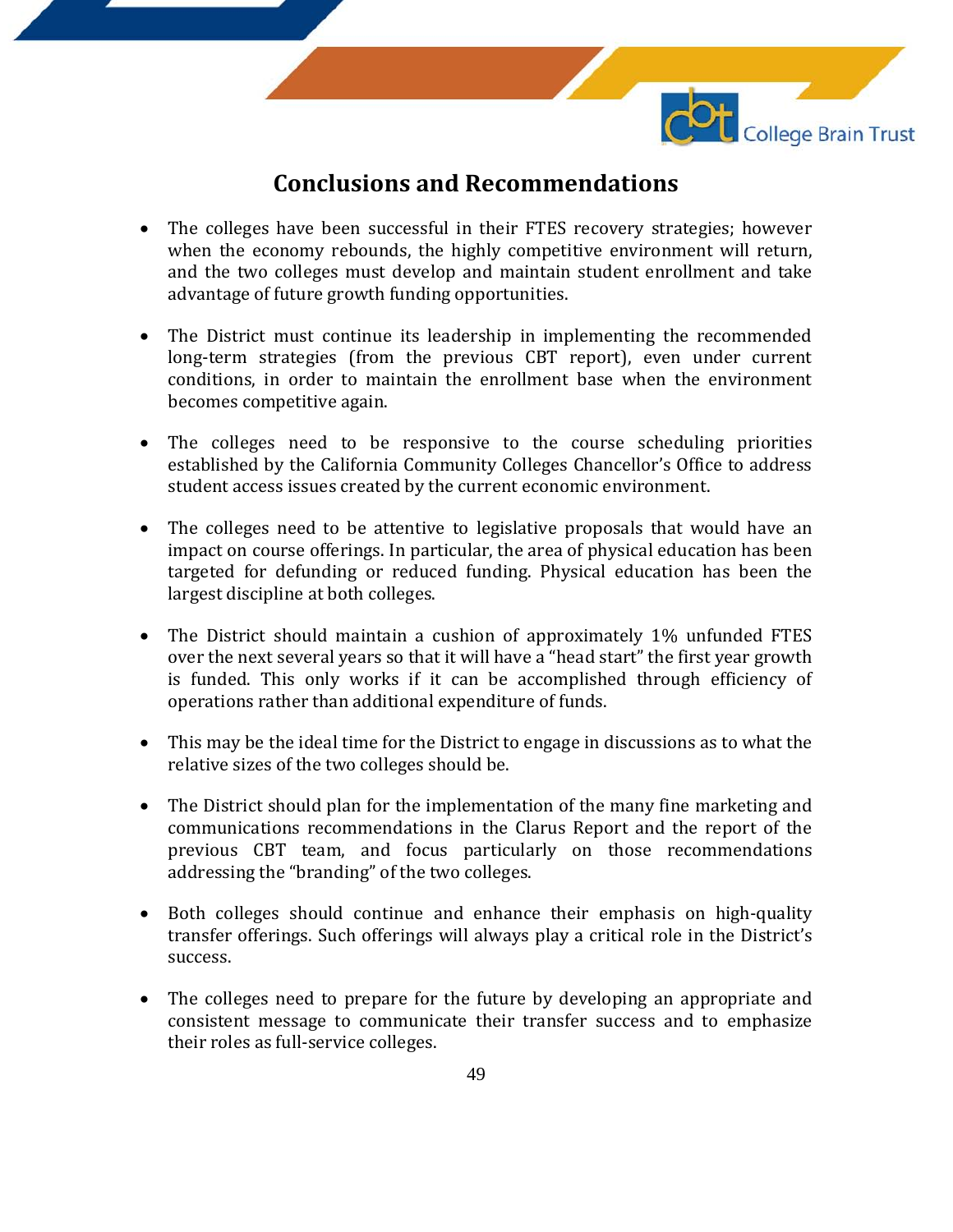

- Previous consultants have made recommendations for changes in the administrative structure at both colleges to address issues of scheduling and enrollment management practices. Some changes have already occurred. Absent changes, better results could be obtained with the current structure if all participants were trained in sound enrollment management principles and in using data to address, predict and respond to student needs and interest during the scheduling and enrollment periods. At each college, an individual should be assigned the task of setting and achieving reasonable efficiency goals.
- Both colleges should consider strengthening support for students in career and technical education.
- Providing students with the opportunity of being exposed to and using up-todate technology is critical. For example, SMART classrooms should be available to faculty; the latest software should be available to students in areas like CAD, etc. The District should convert all remaining general lecture classrooms to SMART classrooms.
- Although there is no major new area that holds the secret for the future, technology and healthcare industries will continue to be major drivers in job creation within the District. The District should continue to focus on these areas.
- The District's location, infrastructure and history provide a significant opportunity to capitalize on technology education. The District's leadership should continue its efforts to reach out to its high tech neighbors and make tech education a focus.
- There are thousands of small businesses within the District. There would seem to be a growth opportunity in providing business and technical education to the owners and employees of these businesses.
- The addition of an entrepreneur emphasis to selected technical educational programs could enhance their usefulness and attractiveness to students.
- The healthcare industry will continue to provide both tremendous opportunity and considerable challenges. The projections and almost everyone in the industry foresee a shortage of skilled workers. The shortage is expected to occur with an improvement in the economy. It is, of course, impossible to project exactly when this will occur. The District should have a plan to "ramp-up" to meet the demand.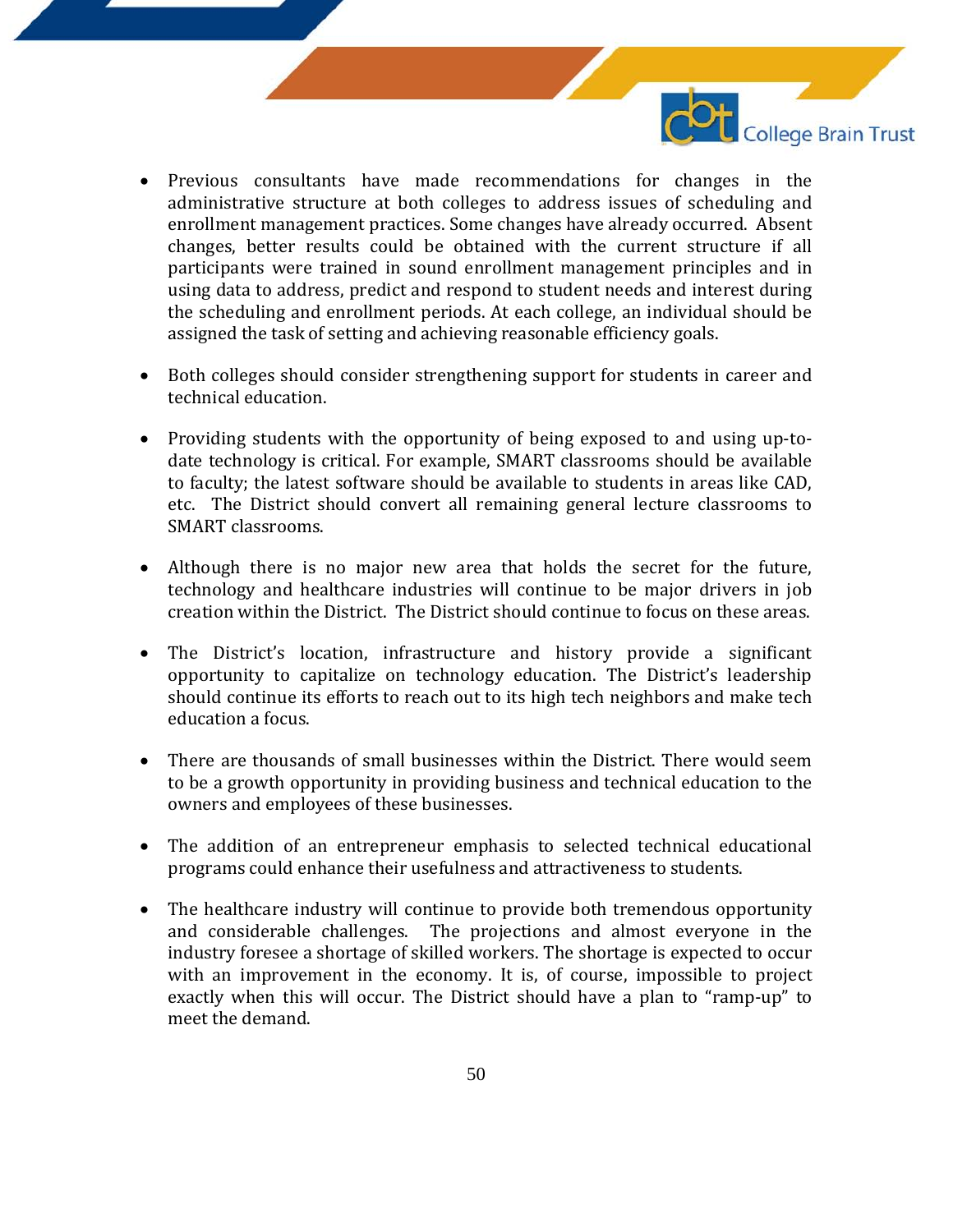

- There are a number of emerging industries/technologies that are taking advantage of the proximity of distinct industry clusters (e.g., the medical device and the health information industries). Cross-discipline opportunities should be made available for students.
- Community colleges generally make a distinction between transfer and career/technical programs. In Silicon Valley, where nearly half of the working age population has a BA/BS or higher, transfer programs could be considered to be the first step in training for a career.
- Stackable Certificates may be an effective vehicle for the District to meet the seemingly conflicting industry demands for cutting edge skills training and degreed new hires. Stackable Certificates in the most basic terms are a series of connected certificate programs leading to an Associate Degree.
- InnovaBio, a not-for-profit contract research company established on the campus of Salt Lake Community College to provide students with current industry experience could be replicated within the District. By offering a low risk environment for companies exploring new technologies, this fosters further development of these technologies while providing hands-on industry experience to students. The District would seem to be perfectly situated to establish a technology-based version of this model.
- Continue to engage industry partners.